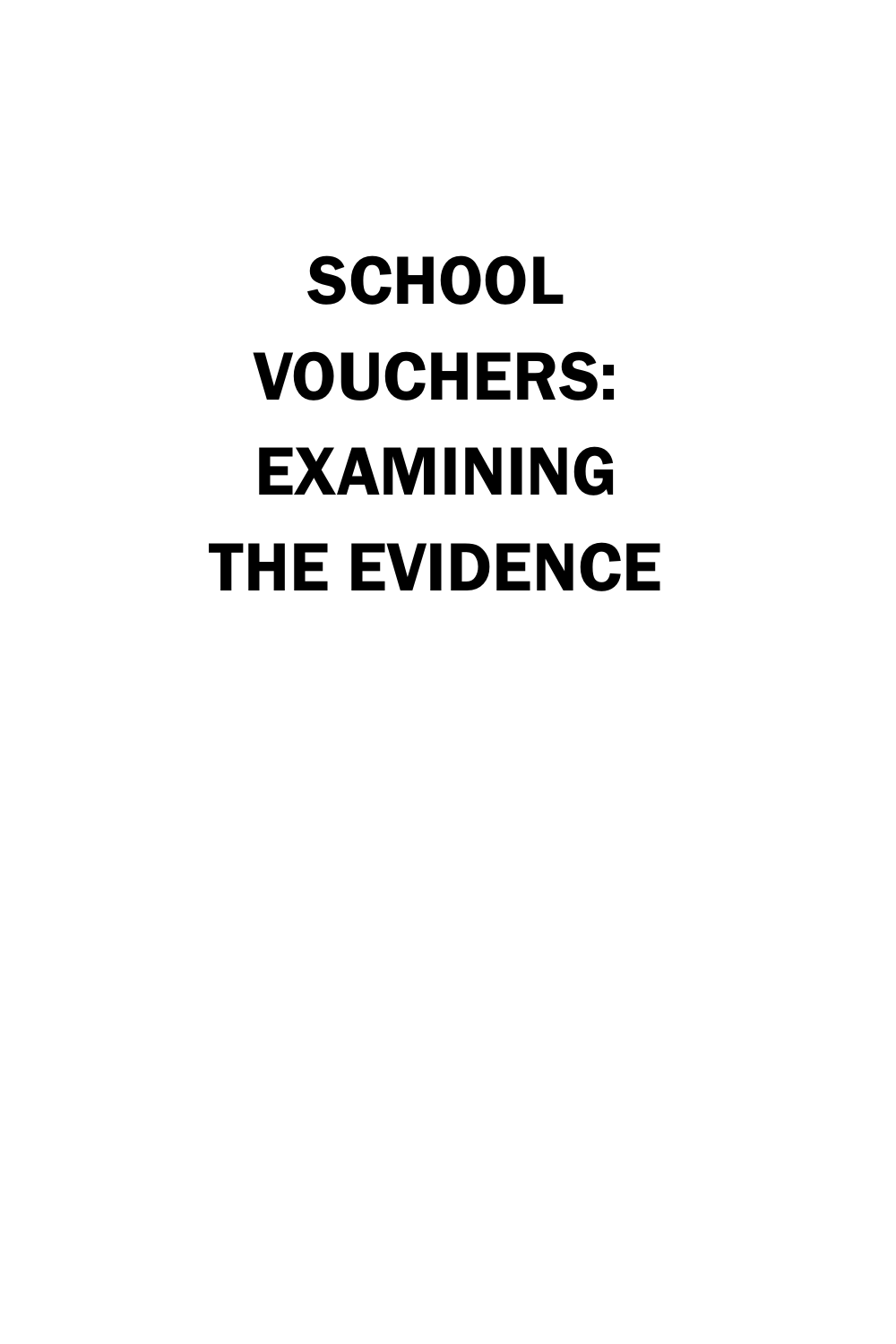#### Other books from the Economic Policy Institute

The State of Working America 2000-2001

The Class Size Policy Debate

**Risky Business:** Private Management of Public Schools

Where's the Money Gone? Changes in the Level and Composition of Education Spending

> School Choice: **Examining the Evidence**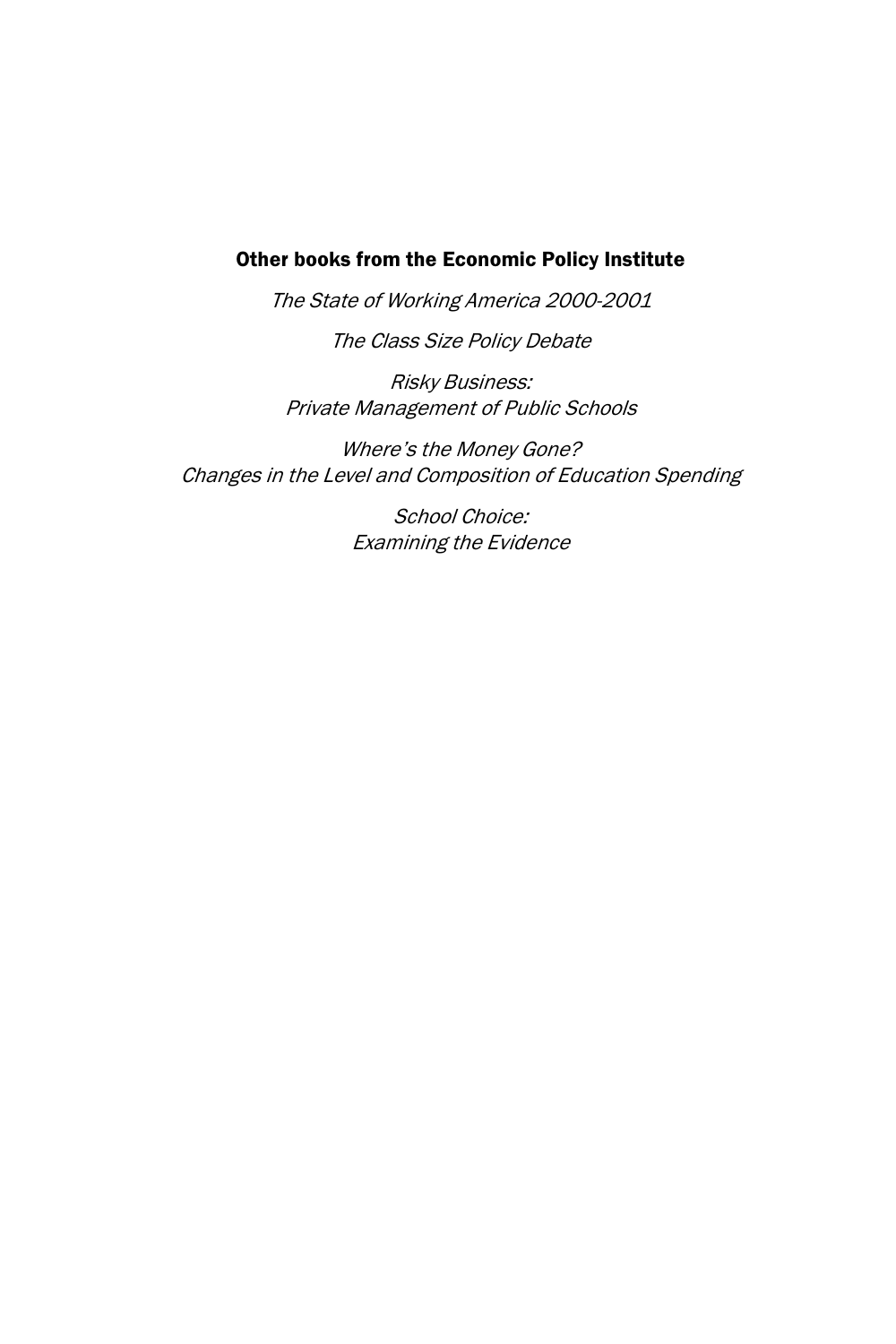# SCHOOL **VOUCHERS: EXAMINING** THE EVIDENCE

By Martin Carnoy

◆

ECONOMIC POLICY INSTITUTE

Washington, D.C.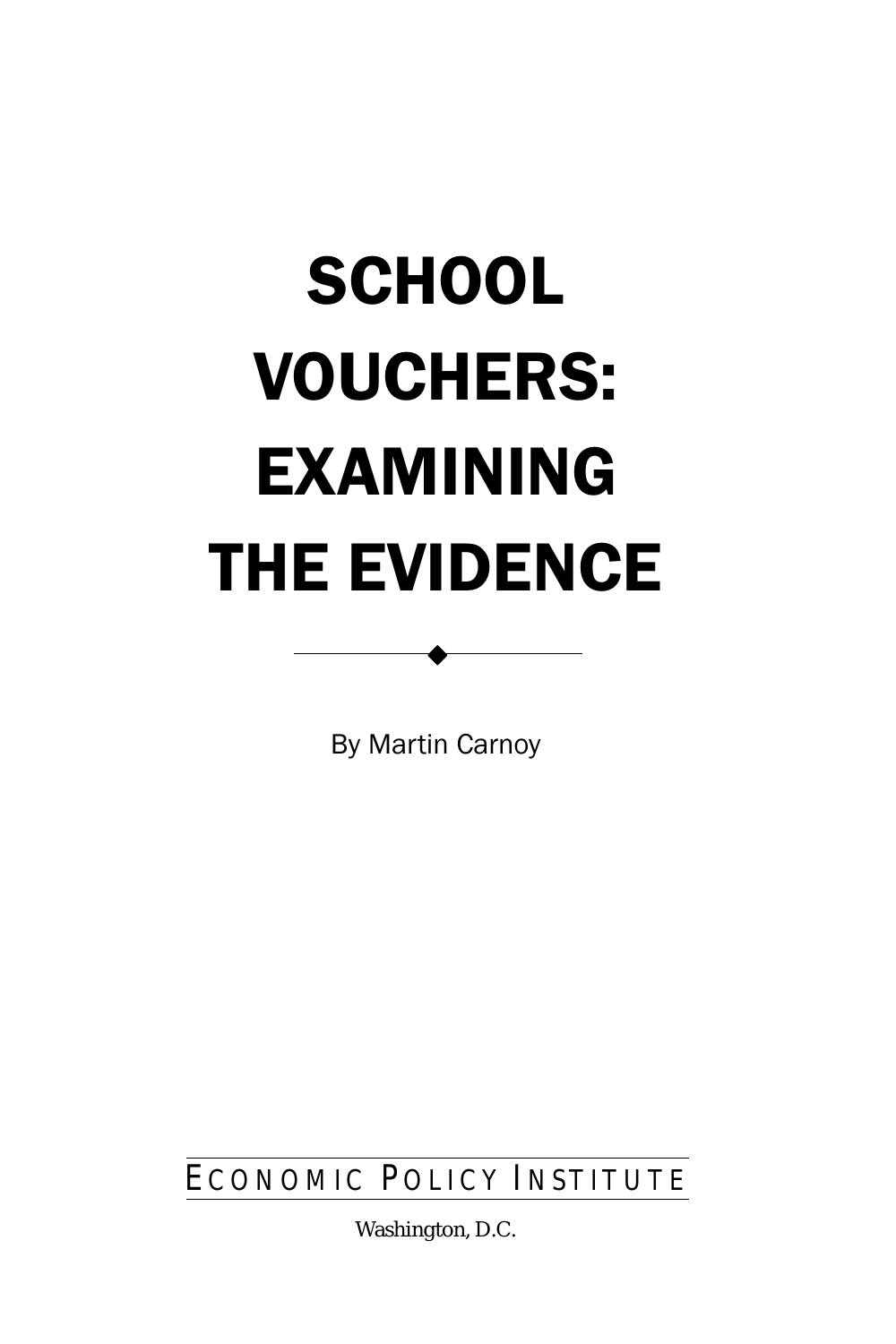**Martin Carnoy, a professor of education and economics at Stanford Univer**sity, has written extensively about education, labor markets, and the changing international economy. Some of his recent books include The New Global Economy in the Information Age (with M. Castells, S. Cohen, and F. H. Cardoso), *Decentralization and School Improvement* (with Jane Hannaway), Faded Dreams: the Economics and Politics of Race in America, and, most recently, Sustainable Flexibility: Work, Family, and Community in the Infor*mation Age*, published by Harvard University Press and the Russell Sage Foundation. He is also the editor of the International Encyclopedia of the Economics of Education. Prof. Carnoy came to the School of Education at Stanford in 1969, where he helped build the International and Comparative **Education Program.** 

Acknowledgments: I would like to thank Dominic Brewer, Brian Gill, Doug Harris, Larry Mishel, Bella Rosenberg, and Jennifer King Rice for their helpful comments and critiques of earlier drafts, and Tom Kane and Susanna Loeb for providing feedback at critical junctures. Obviously, the responsibility for the final product is mine.

Copyright © 2001

ECONOMIC POLICY INSTITUTE 1660 L Street, NW. Suite 1200 Washington, D.C. 20036

http://www.epinet.org

ISBN: 0-944826-94-6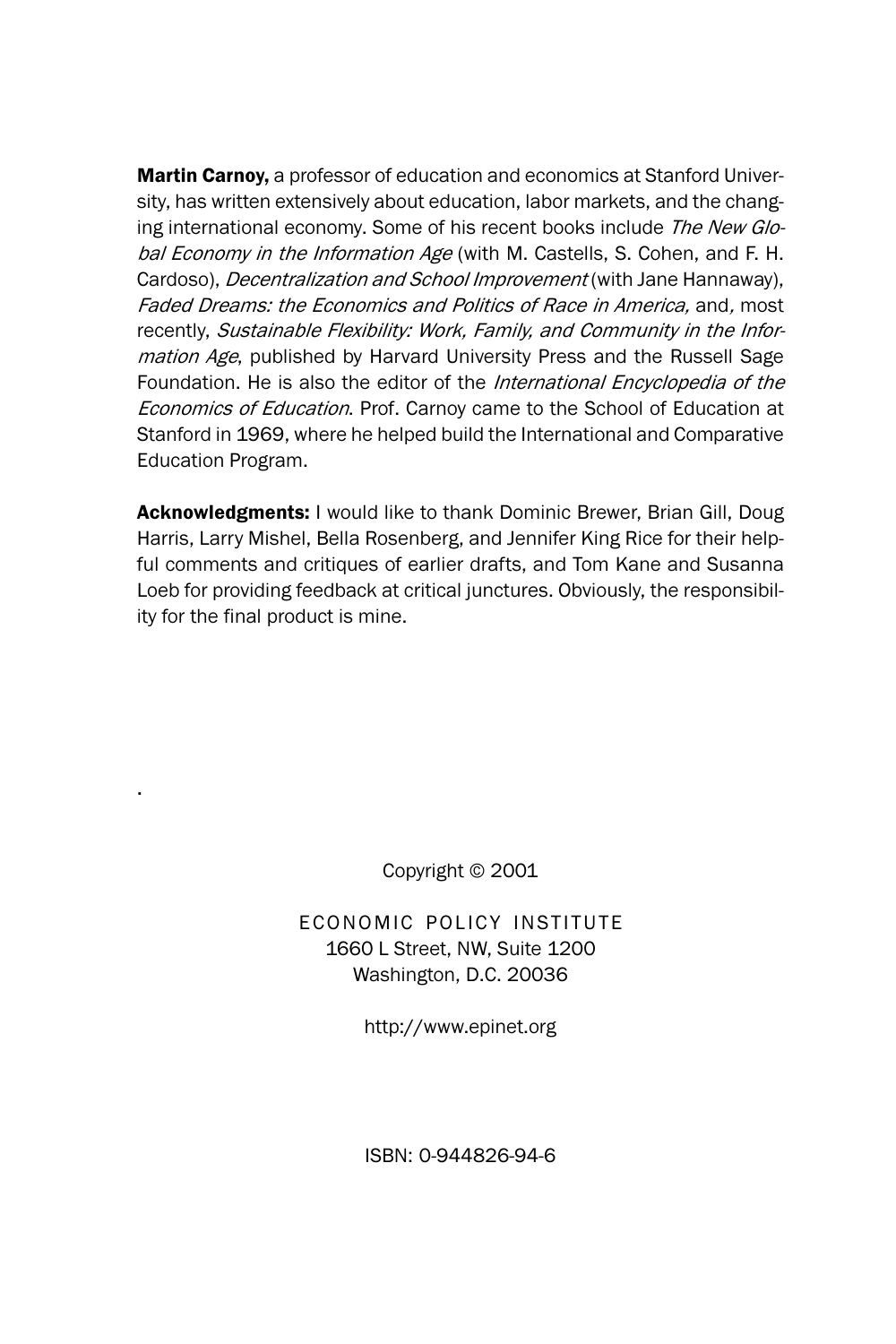### Table of contents

| CHAPTER 1: DO VOUCHERS FOR PRIVATE EDUCATION                                                                                            |
|-----------------------------------------------------------------------------------------------------------------------------------------|
| CHAPTER 2: DO VOUCHERS IMPROVE FAILING PUBLIC SCHOOLS?  21                                                                              |
|                                                                                                                                         |
| APPENDIX A: WHAT CAUSED THE EFFECTS OF THE FLORIDA A+ PROGRAM:                                                                          |
| APPENDIX B: A REPLICATION OF JAY GREENE'S VOUCHER EFFECT STUDY USING                                                                    |
| APPENDIX C: A REPLICATION OF JAY GREENE'S VOUCHER EFFECT STUDY USING<br>NORTH CAROLINA DATA by Helen F. Ladd & Elizabeth J. Glennie  49 |
|                                                                                                                                         |
|                                                                                                                                         |
|                                                                                                                                         |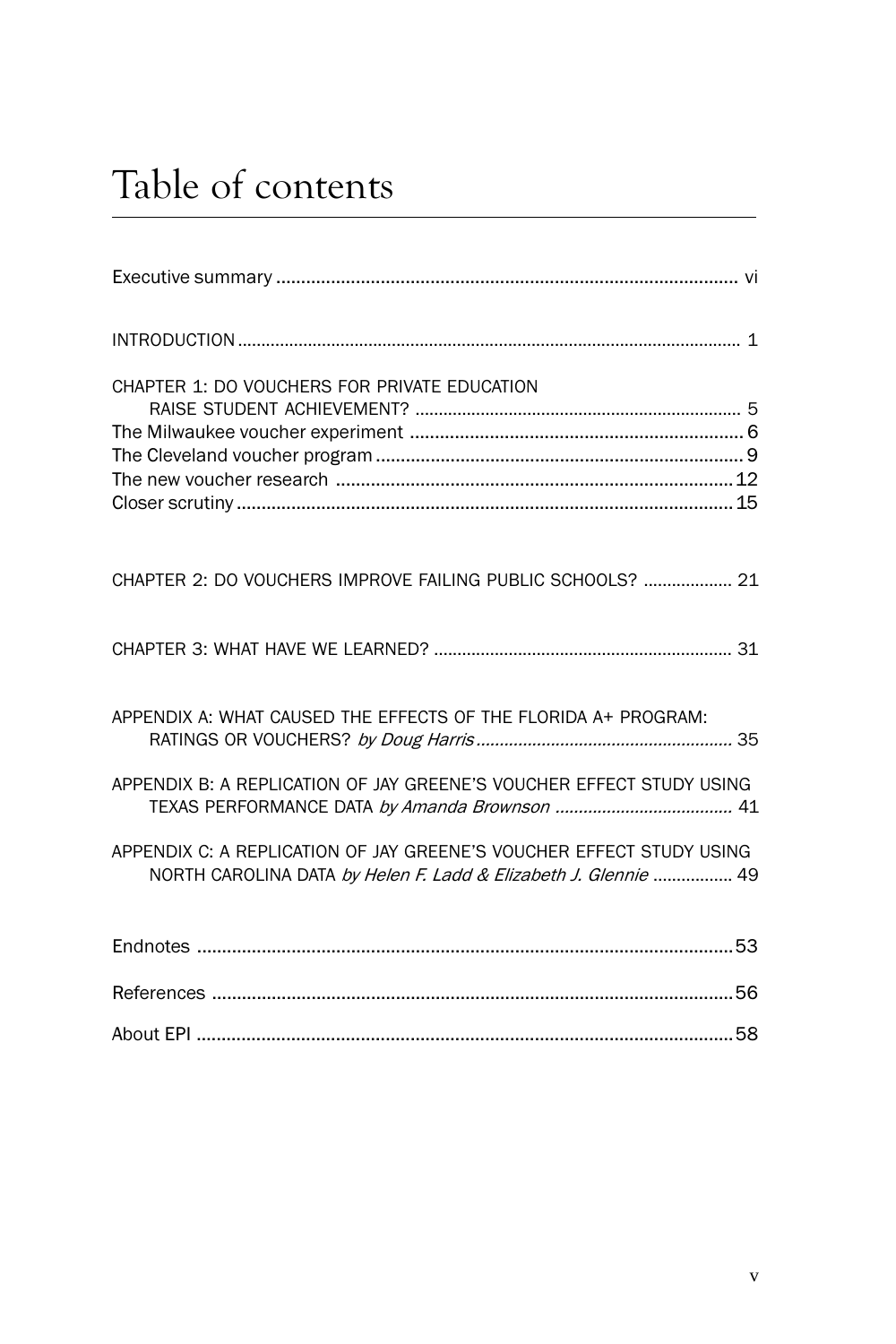# Executive summary

School vouchers have been in the limelight for a decade. The basic argument is that giving parents public funds to send their children to private schools will stimulate innovation and competition among schools. Although vouchers lack broad public support, parents in low-income inner cities are more likely to favor alternatives to traditional public education, and this interest has stimulated small pilot programs in a few urban school districts. Such programs have the potential to inform public debate about vouchers' strengths and weaknesses, but they have been evaluated mainly by researchers who openly and actively support vouchers. Yet the media tend to report results from these analyses without necessary caveats and alternative views. Now that the push for vouchers has reached the federal government through President Bush's education initiative, the urgency for a balanced perspective has become more important than ever.

Do school vouchers improve student performance? A review of the evidence finds that vouchers' effects on student achievement are almost certainly smaller than claimed by pro-voucher researchers. Although programs in many cities were designed to be like randomized-trial medical experiments—with high validity and reliability—common problems in implementation may have compromised validity and produced misleading results. Moreover, the results are marked by broad inconsistencies across grades, academic subjects, and racial groups.

Recent highly publicized research involving Florida schools also highlights the difficulty in attributing test score gains to vouchers, since many of these programs involve not only vouchers but also school grading systems and others variables at the same time. The same researchers who found large effects from earlier voucher programs also found large voucher effects in Florida. But a closer look reveals that most of the gains could have been caused by the school grading system, not vouchers. In three states with school grading systems—Texas, North Carolina, and Florida before vouchers—lowperforming schools (sometimes referred to as "F" schools) produced gains quite similar to those of the Florida voucher program. Thus, the "scarlet letter" effect from identifying low-performing schools is as plausible an explanation for the test score gains as is the voucher threat.

Identifying the effects of programs is a challenging task, especially for vouchers. As the evidence slowly comes in, a balanced analysis suggests that voucher effects may exist, but they are significantly smaller than voucher proponents would have the public and the media believe.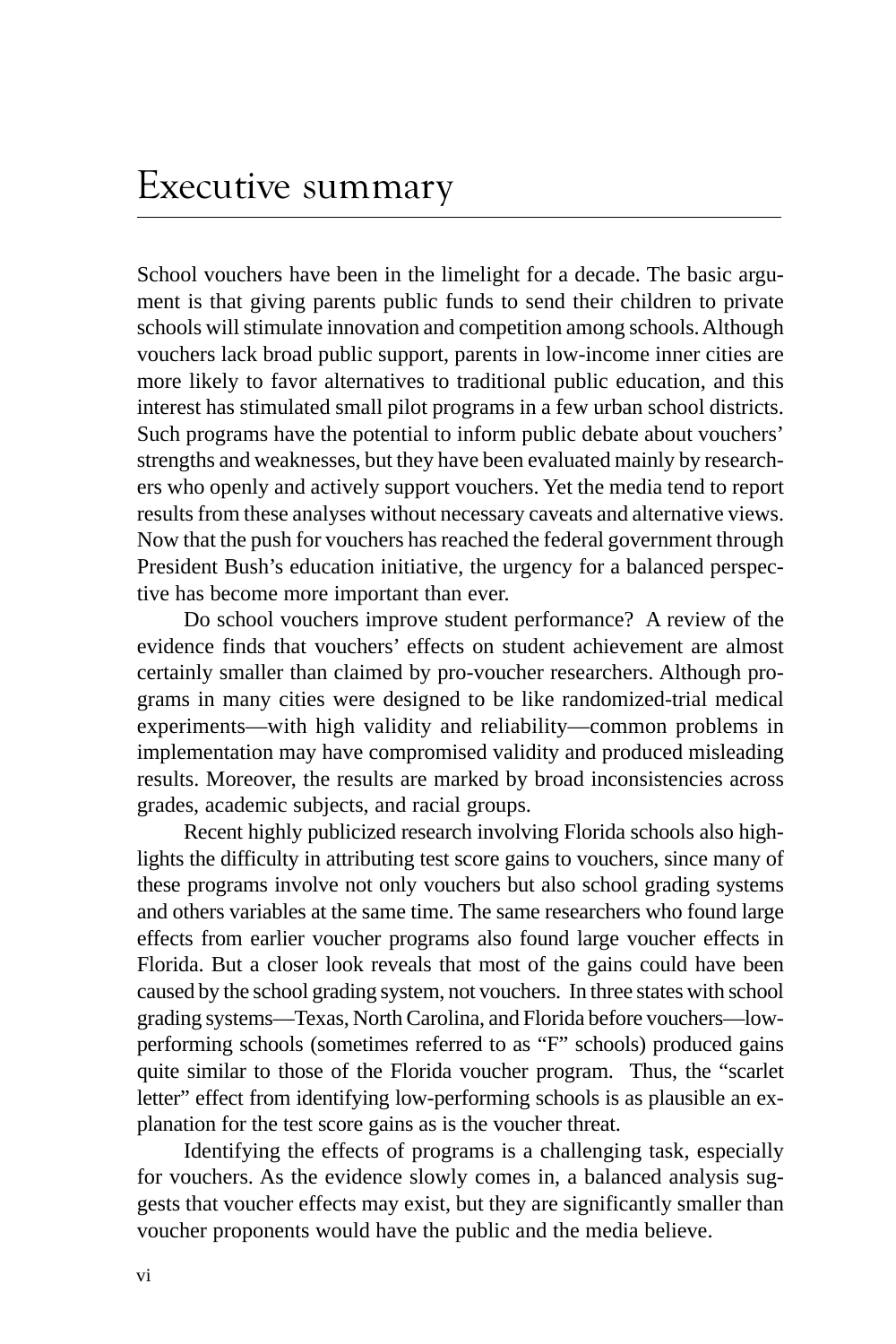School vouchers have been in the limelight for almost a decade, mainly at the state and local level. But with George Bush's candidacy and his election to the presidency, they have now become a national issue. At the same time, voucher advocates have produced new reports claiming that students using vouchers improve their academic performance and that the threat of the availability of vouchers leads to improved student performance in public schools. The results of these reports have been widely—and largely uncritically—circulated in the press. They give the impression that vouchers are the solution to the educational woes of minority students in "failing" public schools. The problem is real, but do these studies support their claims? The empirical findings on the educational effects of vouchers deserve a closer look.

The idea of public funding of private schools is not new, nor does it belong exclusively to conservative free market reformers. In the 1960s and early 1970s, academics on the left, such as Christopher Jencks (1966), argued that vast differences between the quality of public schooling for inner-city blacks and suburban whites could not be resolved within the structure of a residentially segregated public education system. Jencks argued for a policy concept introduced by Milton Friedman (1955) more than a decade earlier. Friedman proposed to offer public funds to families that could be used only for education but in any educational institution, public or private. Such "vouchers" would serve to give families increased choice of the kind of education their children received. Friedman saw vouchers as a way to break the "monopoly" of the public sector over education and increase consumer choice, hence economic welfare. Jencks saw vouchers as a way of improving educational opportunities for a historically discriminated-against group within American society. Both shared a distrust of the state—Friedman of the bureau-centric state interfering with "democratic" markets, Jencks of the class/race-centric state reproducing inequality through public education. But conditions may have changed in the last 40 years. While there is still a glaring gap between achievement of black and white students, the gap has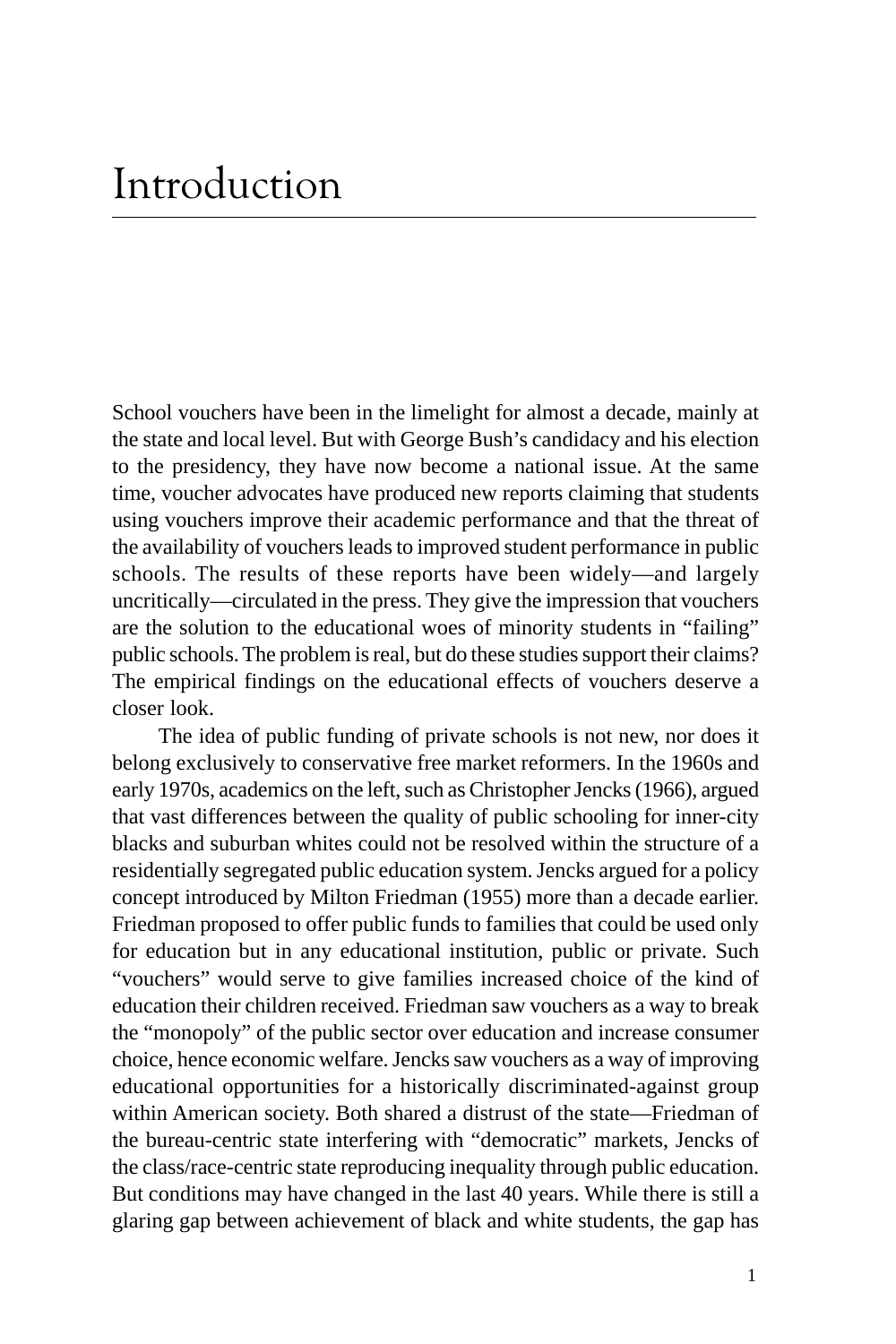been considerably narrowed. In the last decade the progress seems to have stopped, but it is unclear what the causes of the continued gap might be.<sup>1</sup> The voucher issue therefore has two different political origins. One is a conservative, free market ideology that prefers private to public provision of any services, and the second is the practical demand of low-income parents for better schooling, public or private. Even if private schools were no more effective than public schools, market reformers would insist that vouchers make parents and children better off because of choice and competition, and that private school choice should be made available to all parents, regardless of income. But the demand in inner cities for better schooling is based not on free market ideology but on academic results.

Whatever the origin of their support for vouchers, advocates have been attempting to support two claims: first, that private schools supported by public funds actually can do a better job than public schools of educating the children most at-risk of school failure, whether because vouchers are a route to smaller classes and better teachers, or because private schools are superior in other respects; and second, that vouchers increase incentives for public schools to improve by threatening low-performing public schools with the loss of students to competing private schools.

In the last few years, the leading proponent of the idea that private schools are demonstrably more effective at educating low-income African American students and an effective mechanism for improving public education has been Harvard Professor Paul Peterson. The research support for these claims is controversial, in large part because the Peterson group's statistical analysis seems always tilted to favor a positive result for vouchers. The history of such tilting is no longer just support generated for the alleged greater effectiveness of private education; it has also carried over into the claims regarding vouchers as a stimulus to better public schooling. In February 2001, Jay Greene, now a researcher at the Manhattan Institute, published a short paper assessing the impact of the Florida voucher plan on "failing" schools. All of these studies bear extremely close scrutiny.

This study reviews the recent empirical research in these two areas: (1) the effect of vouchers on student achievement, particularly for lowincome minorities enabled to go to private schools; and (2) the effect of the threat of vouchers on low-performing public schools.

Among its findings:

• Research on the effect of vouchers in Milwaukee and Cleveland showed anywhere from no effects to small effects of vouchers for mainly African American students. Studies in Cleveland suggest that the achievement gains after two years in existing religious schools for voucher students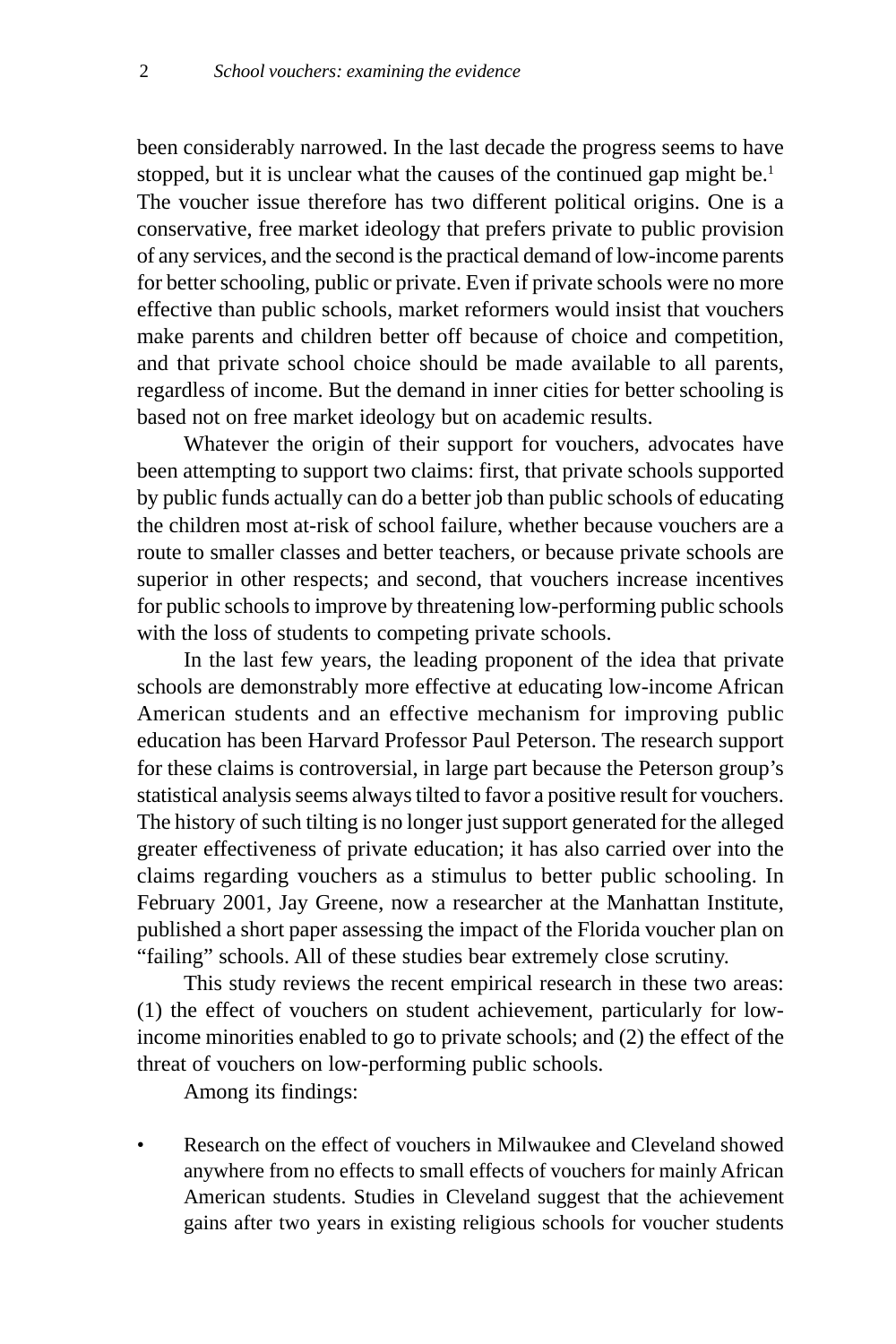were higher in one subject, science. Voucher students in for-profit private schools did significantly worse than non-voucher students in one study, but did better and then worse according to another. The much larger size of the voucher in Milwaukee (about \$5,500 currently) than in Cleveland (maximum \$2,500) also suggests that, whether test scores in private schools are higher or not, a larger voucher induces many more families to transfer their children to private schools and induces more private schools to offer educational services to low-income students.

- Research in Dayton, New York, and Washington (conducted and evaluated by voucher proponent Paul Peterson and his colleagues) show no significant test score gains for Hispanic and white voucher recipients, but it did find gains for African Americans that were statistically significant overall in New York and Washington and marginally significant in Dayton (in reading only). But several methodological issues make these comparisons of achievement gains problematic. These issues include the inability to ensure that participants are available for follow-up evaluation; the inability to explain differences in outcome by grade/age and ethnic cohort; inconsistent inclusion and exclusion of data on students who experience either large gains or large drops in test scores.
- Findings that the threat of vouchers for students in "failing" (F) public schools caused math and writing gains among Florida's lowest-performing schools to increase significantly more than the gains of higher-performing schools are plagued by methodological problems. The research tends to overestimate the effect of being designated an F school, and it offers no evidence that the higher estimated test-score gain by an F school should be attributed to the threat of vouchers.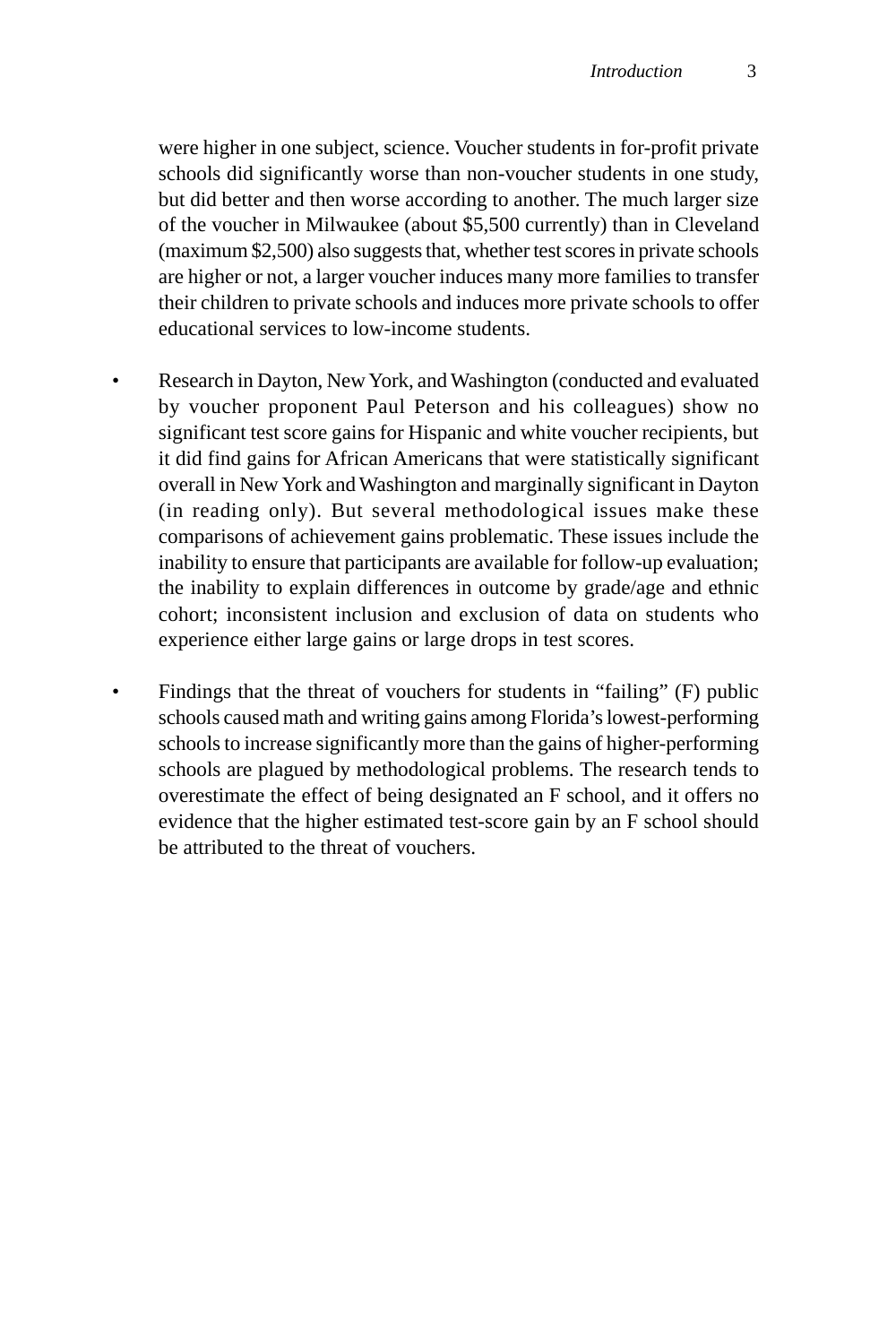# Do vouchers for private education raise student achievement?

In the most recent salvo in the voucher debate, Paul Peterson and his colleagues (William Howell of the University of Wisconsin, Patrick Wolf of Georgetown University, and David Campbell, also of Harvard (Howell et al. 2000)) announced in August 2000 that their voucher experiments in New York, Washington, D.C., and Dayton, Ohio showed that at least some pupils—African Americans—achieve better in private than in public schools. The finding was widely hailed by voucher supporters across the political spectrum as showing that private schools could solve a problem public schools apparently could not—the lagging achievement of low-income inner-city black children.

As Robert Reich wrote in the *Wall Street Journal* (Reich 2000), "[e]vidence mounts that vouchers do work for kids who use them. A new study of students in New York, Washington, and Dayton, Ohio—conducted by researchers at Harvard, Georgetown, and the University of Wisconsin found that after two years, the average performance of black students who switched to private schools was 6% higher than that of students who stayed behind in public schools. So why not simply 'voucherize' all education funding and let students and their parents select where they can get the best education?" And, as William Safire commented in the *New York Times* (Safire 2000), "This hard evidence is not what teacher unionists want to hear….The Harvard study shows Bush is on the right side of this. He should embrace the successful voucher students and joyfully join the controversy…."

But soon after the results were presented, another member of the Peterson team, David Myers, contractor for the New York City part of the research, challenged Peterson's interpretation, arguing that the New York results—even for African American students—were not convincing enough to support the Peterson group's policy conclusions. Earlier voucher studies in Milwaukee and Cleveland seemed to support this more carefully worded view.

Who is right? Even if we thought that voucher proponents were willing to limit vouchers programs to low-income, inner-city families, how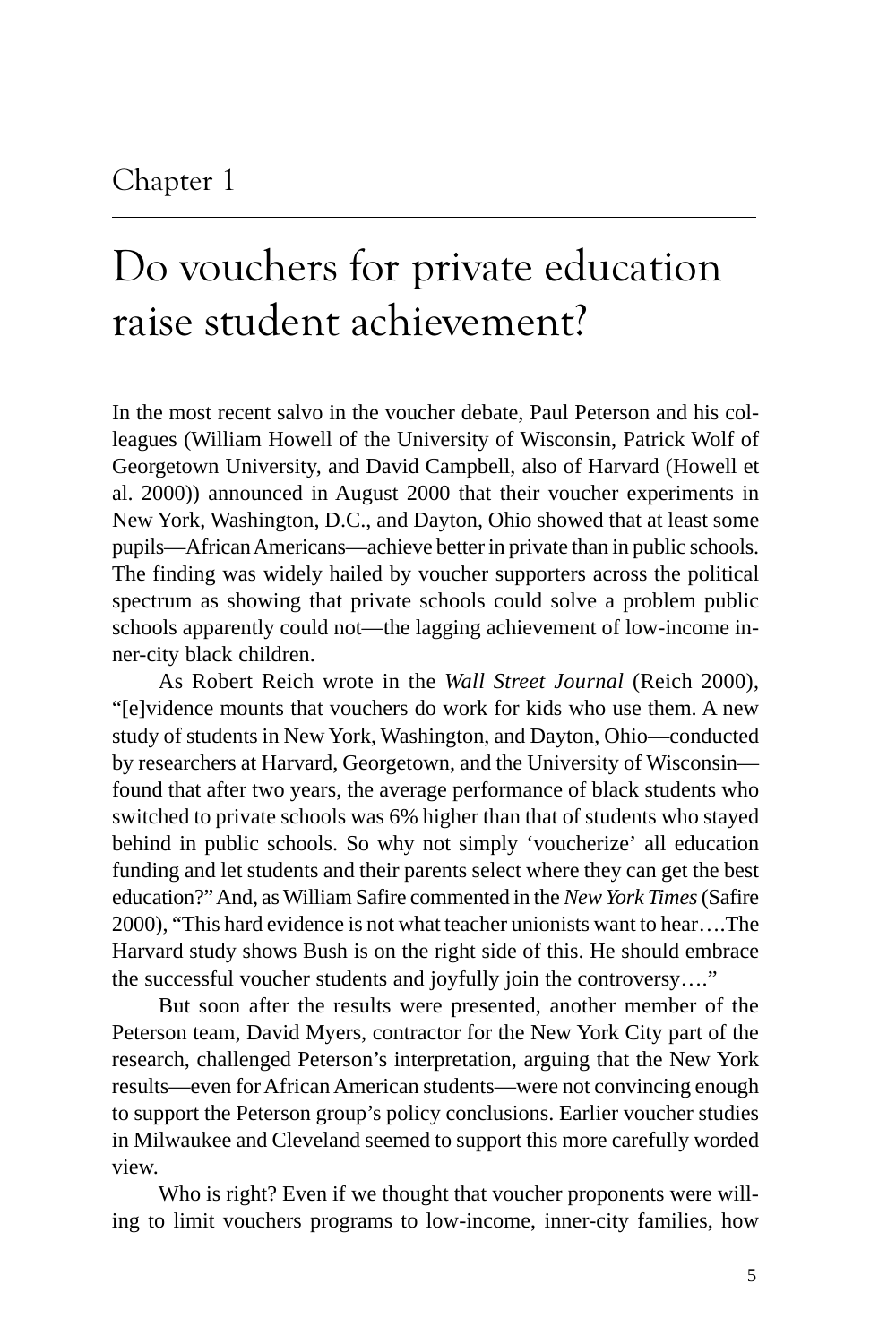sanguine should we be that such inner-city (read African American) pupils would gain by switching to private schools?

The short answer is that the three-city study is not nearly as reliable as its authors claim. As a basis for educational policy, it should be interpreted cautiously. It is possible that a more structured private school environment with smaller classes and higher-achieving peers could help African Americans make greater gains than if they stayed in public schools. It is also possible that improvements to public schools would yield comparable improvements. But that said, the Peterson results may misrepresent gains that typical low-income African American students can make by switching to private schools. Using statistical techniques not easily understood by the media or the public, the studies' methodology is laced with potential biases. In the context of an intense ideological push for privatizing education, the question to ask is not *whether* these latest Peterson-group reports overestimate private school effects, but *by how much*.

In four cities—Dayton, New York, Washington, and Charlotte, N.C. (where data were released more recently)—the Peterson team built evaluations into the voucher plans themselves. Evaluating these evaluations is not easy, because, with the exception of New York, the researchers have not publicly released their data (the New York data were the most transparent because they were reported by grade). Earlier, though, in Milwaukee and Cleveland, the Peterson evaluations were constructed after the fact, and they included responses to research originally carried out by those not politically committed to vouchers. The Peterson estimates in those studies have a different character. For one, "experimental" controls were weaker or nonexistent. More important, the data were available to others and so were subject to re-analysis.

#### The Milwaukee voucher experiment

The longest-running voucher initiative in the U.S. is Milwaukee's. It began in 1991 on the initiative of Polly Williams, an African American Wisconsin legislator. The \$2,500 vouchers were awarded by lottery to low-income families, 75% African Americans, to be used only in secular private schools. Schools had to accept the voucher as full payment (parents could not top it up). Initially, seven private schools agreed to take voucher students. Although the legislature set a maximum of 1,500 vouchers to be awarded, this number was never attained during the five years of the program. Enrollment increased steadily but slowly, from 341 in 1990-91 to 830 in 1994-95. The number of schools participating also increased, from seven in 1990-91 and six in 1991- 92 to 11 in 1992-93 and 12 in 1994-5 and 1995-96.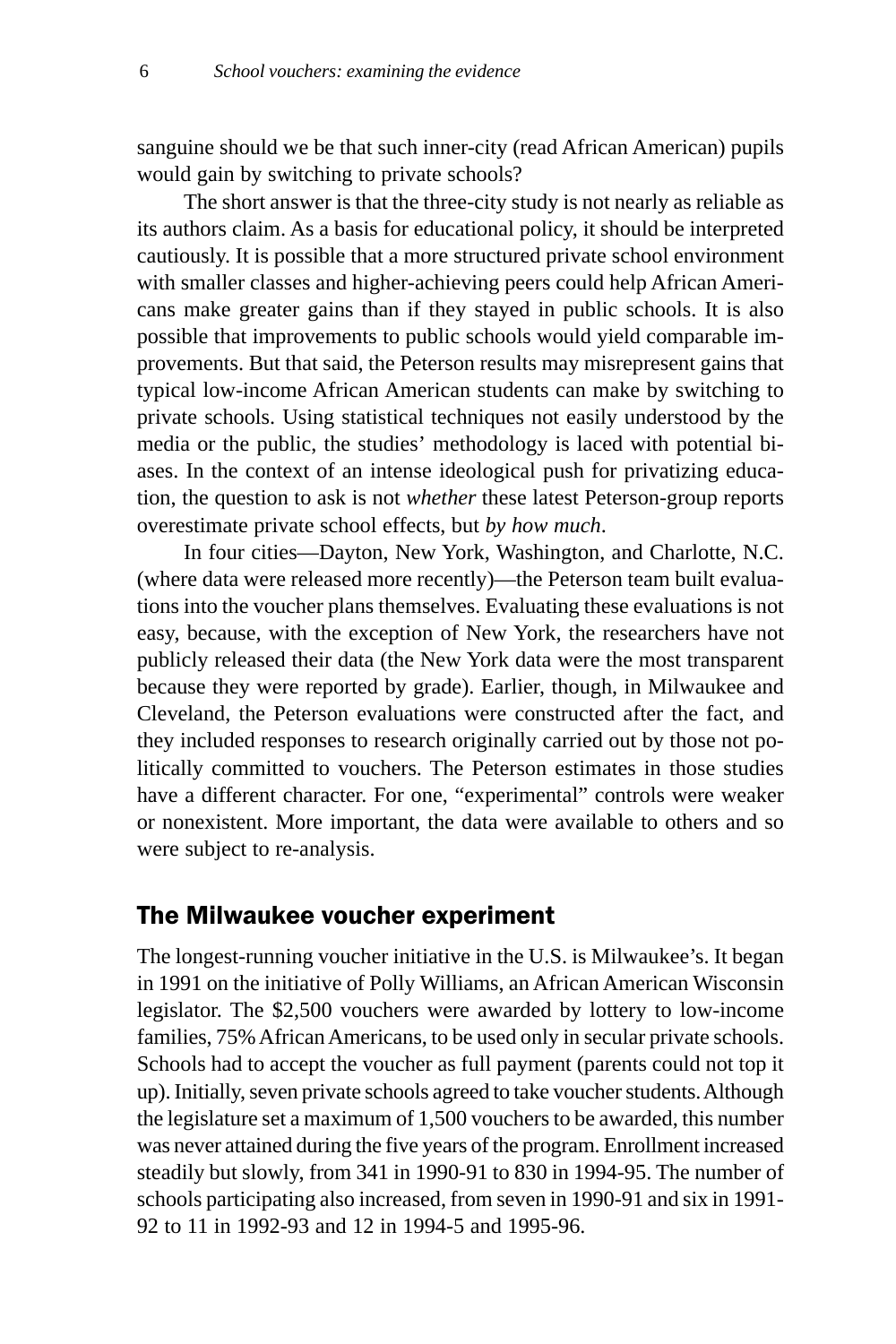The legislature commissioned University of Wisconsin professor John Witte and his colleagues to study the students who received vouchers and compare their achievement with similar students in public schools. Witte et al. found high levels of satisfaction among families receiving vouchers (Witte, Sterr, and Thorn 1995). Yet, when they analyzed achievement differences between those Milwaukee pupils who used vouchers to attend "choice schools" and Milwaukee public school pupils of similar socioeconomic background, race, and ethnicity, Witte et al. found that, generally, voucher students did no better in either math and reading. The one exception was a statistically significant *negative* effect of attending choice schools on reading scores in the second year of the program (1991-92). According to Witte et al., many of the poorest choice students left the program at the end of that second year. The authors also estimated the achievement effect controlling for the number of years the choice students had been in a private school. Again, private school voucher students did no better than public school students in either math or reading. The only effect that approached statistical significance was a negative reading score for those who had been in private schools for two years.

Witte et al. admitted that such an analysis has its limits, since many new students were being added to the private school sample every year, and a large fraction (about 30%) left the sample. The proportion leaving the sample was about the same for public school pupils. So the sample of private and public school pupils differed from year to year.

Other factors also changed in Milwaukee from year to year. The initial voucher was about one-half of Milwaukee's public school per-pupil spending. The voucher rose quickly, with private schools demanding and getting a higher voucher, until it was close to the primary school public cost per pupil when special education costs were accounted for. This is a major reason that more private schools were attracted into the program and more students could be accommodated in later years. Even so, over the course of the experiment, several of the participating private schools closed, including some due to bankruptcy.

In 1996 Peterson and his colleagues obtained the Milwaukee data and published their own study, using a "quasi-experimental" design that compared achievement of those who got vouchers in the lottery with those who did not. Peterson claimed that Witte had misspecified his model by comparing private school pupils with those who remained in public schools but had not necessarily applied for vouchers (Greene, Peterson, and Du 1996). In contrast, Greene et al. assumed that selection into the voucher program by lottery had resulted in a random sample of *applicants* being chosen to attend private schools. Thus, applicants should be the relevant pool from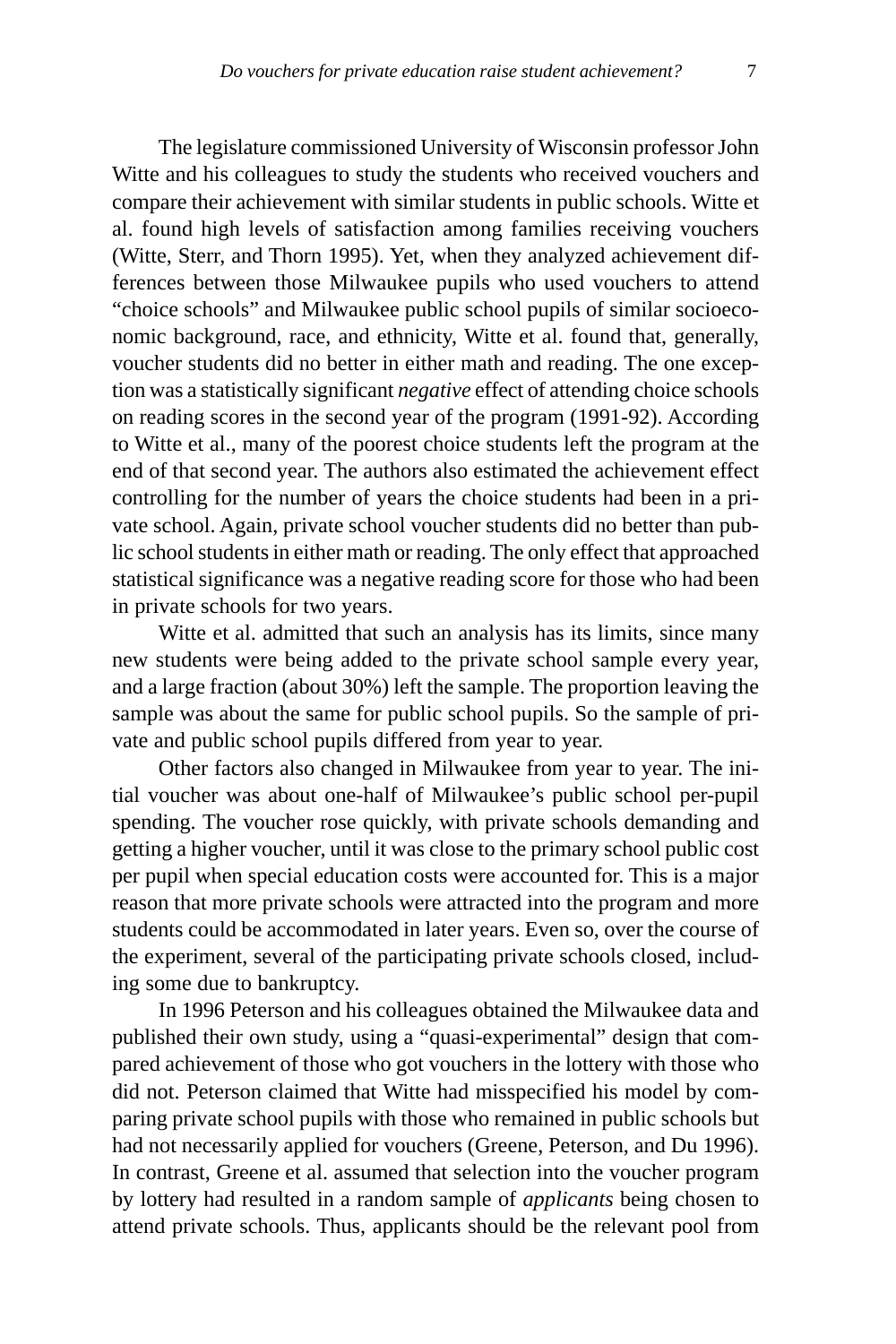which to draw comparison groups. The results of their comparison showed pupils attending private schools making significant gains in both math and reading over the students who applied for vouchers but ended up attending public school. The gains were found in the third and fourth years of the voucher program.

Witte (1997) countered that students who applied but did not get vouchers included students who had gotten vouchers but were rejected by the private schools. In addition, many of those pupils who were in the "control group" (those who had applied for vouchers but not gotten them) could not be located to measure their later test scores as public school students. Some others who had originally applied for vouchers and did not get them attended private religious schools assisted by a parallel, privately funded choice program, Partners for Advancing Values in Education (PAVE), so were not included in the control group. Since these students were more likely to have more educated and motivated parents than those who stayed in public schools, the control group was not necessarily a random sample of those who did not get vouchers.2

A third party, Princeton economist Cecilia Rouse, then took the same data, reworked them and found that students in private schools made faster gains in math (after the second year), but none in reading (Rouse 1998a). The gains in math were statistically significant but relatively small. Rouse compared the choice students (those who had been selected to get a voucher, whether or not they had actually used it) with both Greene et al.'s comparison group and a sample of Milwaukee public school students, similar to that used by Witte et al. She corrected all three samples for an implicit set of student characteristics that are invariant over time (including but not limited to, native ability, race, ethnicity, socioeconomic background, as well as other, "unobservable," student attributes) but may be correlated with students' families applying to get vouchers. These are called student "fixed effects." She argues that her results disagree with Witte et al.'s because the latter restricted their samples to students for whom prior test scores were available (her fixed effects variable does not depend on measuring prior test scores) and disagree with Greene et al.'s because Greene et al.'s reading results disappear when student fixed effects are included. A second Rouse paper found that gains for low-income Milwaukee public school students in smaller classes were higher than the gains of voucher students in private schools, which also were characterized by much smaller class sizes than in Milwaukee public schools (Rouse 1998b).

In 1997 the Wisconsin legislature expanded the voucher program to 15,000 low-income students, and included religious schools. The legislation was upheld by the Wisconsin Supreme Court. Initially, about 8,000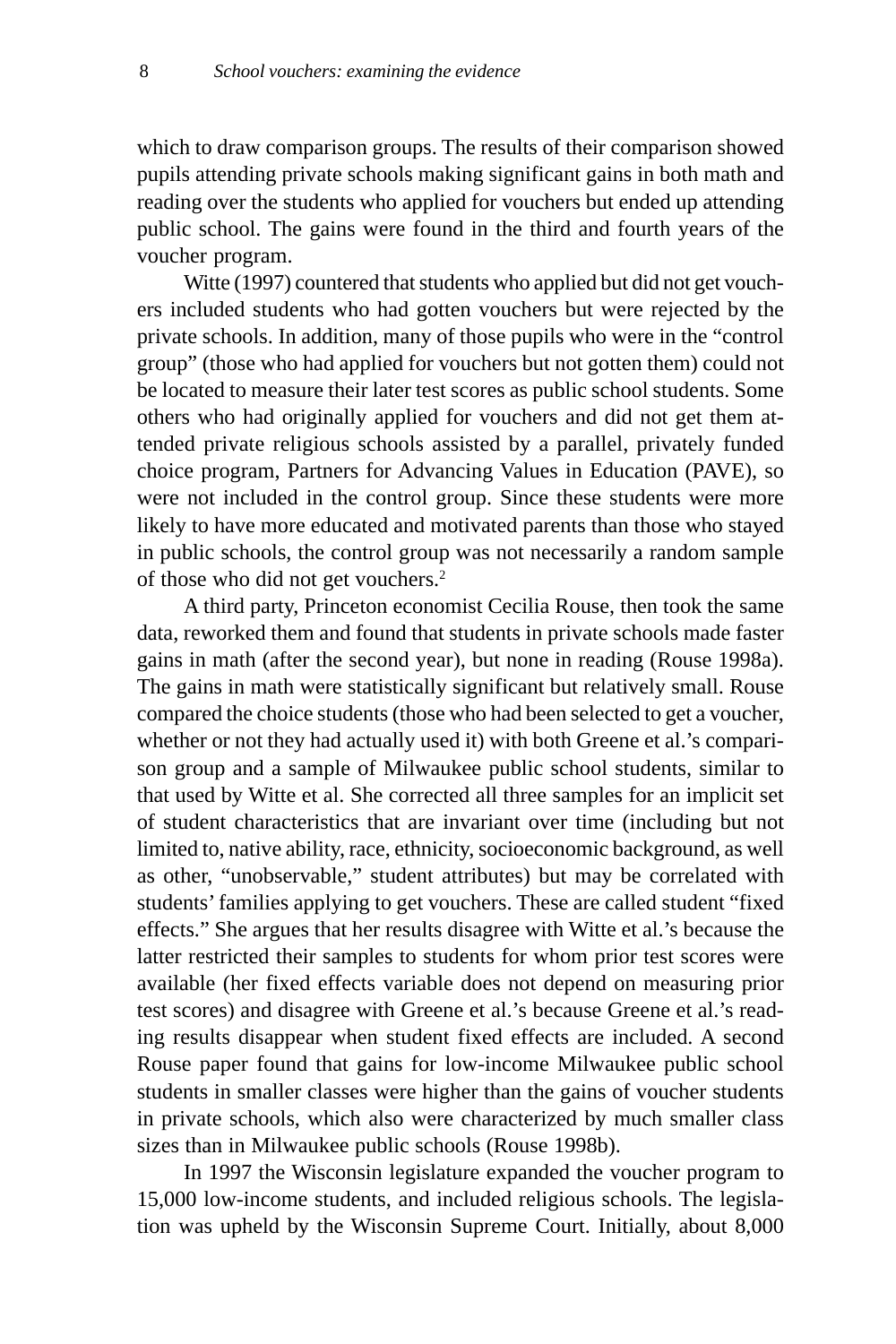students took up the vouchers, which continued to be worth about the cost of Milwaukee's per pupil spending on primary education (\$5,500 in 1997). In the first year, about one-third of voucher takers under this expanded program were already in private schools but qualified because of their low family incomes. By the school year 2001-02, about 10,000 children will use vouchers at over 100 mostly religious private schools (Williams 2000).<sup>3</sup> This is a significant fraction of Milwaukee's 100,000 public school students. Even if only 7,500 of the voucher students were not already in private schools and transferred from public schools, the voucher program has shifted almost 8% of Milwaukee's public school students to private schools. This suggests that, given a large enough voucher, many low-income families will take advantage of it, and at least some new schools will come into the market. However, no one knows whether voucher students are performing better in this expanded program because, unlike public school students, they are not required by the legislature to take state tests, and no evaluation program is written into the legislation. We also know little about how many students who took up vouchers returned to public schools after a year or two in a private school.

#### The Cleveland voucher program

Cleveland's voucher program was approved by the Ohio legislature in June 1995 and began in the 1996-97 school year with a maximum voucher of \$2,500. Voucher recipients were chosen by lottery and received a fixed percentage of tuition charged by private schools, the percentage depending on the family's income level. Students whose family income was at or above 200% of the poverty line received 75% of the school's tuition up to \$2,500, and those below the poverty line received 90%, up to \$2,500.

The Cleveland program differed from the Milwaukee experiment in several important aspects. In Cleveland, more than twice as many vouchers were offered as in Milwaukee (3,700 versus 1,500). Unlike Milwaukee families, Cleveland families had to add to the voucher to attend private schools, both because the voucher covered only part of tuition and because private schools could charge tuition higher than the voucher. As in Milwaukee, the program got off to a slow start, with only about 1,500 students taking advantage of the vouchers.<sup>4</sup> A fraction (about 25%) of Cleveland's vouchers were offered to families with children already in private schools, and vouchers in Cleveland could be used in religious schools, as they later could in the expanded Milwaukee program. About 80% of families in the Cleveland program sent their children to Catholic and other parochial schools.

Nearly all of the others went to Hope Schools—two private for-profit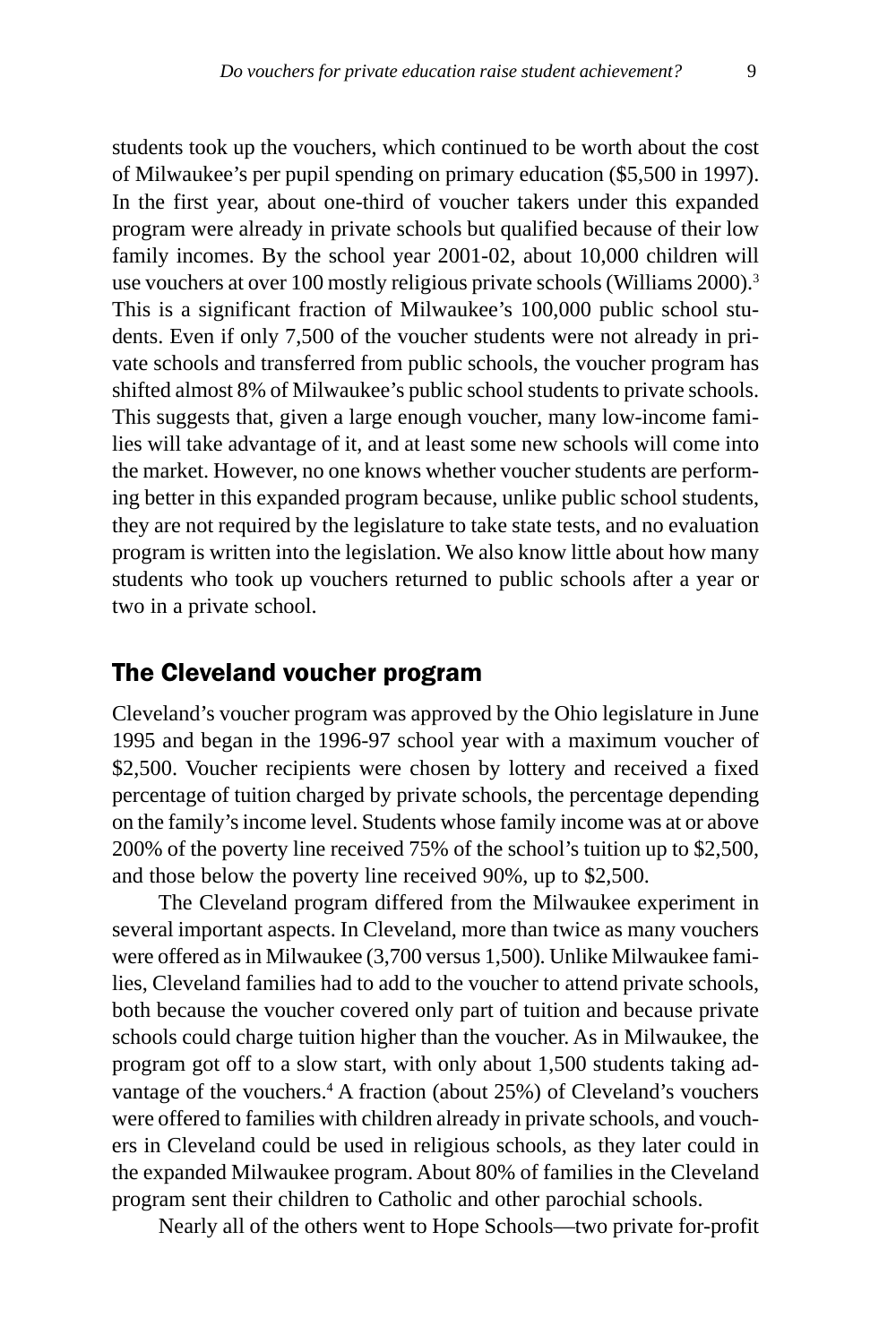schools created by David Brennan, a wealthy entrepreneur and major contributor to Ohio's Republican Party, to take advantage of voucher availability. Brennan had been instrumental in getting the voucher program through the Ohio legislature, but was later unable to raise the value of the voucher once he realized that his schools were losing money at the \$2,500 level. He subsequently converted the Hope Schools into charters to take advantage of higher levels of financing. This left almost all voucher students attending religious schools. On December 11, 2000, the 6th Circuit Federal Court of Appeals upheld a lower court ruling that these vouchers gave unconstitutional aid to religious schools. The program's future will be decided by the U.S. Supreme Court.

Evaluations of Cleveland vouchers are in even greater disagreement than the Milwaukee analyses. In Cleveland, almost as soon as the voucher program got under way, evaluations were conducted on different sets of students by two different groups of researchers. The Ohio legislature contracted researchers from the University of Indiana, headed by Kim Metcalf, to conduct the state's evaluation. Metcalf et al. could get "baseline" spring 1996 second-grade state test scores for almost all public school pupils. So the researchers focused on the almost 200 third-grade pupils who had received a voucher and switched from public to private schools in fall of 1996 (Metcalf et. al. 1998). They used as their outcome measure the scores on a test they gave to entire third-grade classrooms that contained their sample students.

Independently, the Peterson group (Greene, Howell, and Peterson) was also evaluating the Cleveland voucher program, but it focused on the two Hope Schools and looked at students in all grades, not just the third. The Peterson group did not collect data on previous tests taken by voucher students, but rather estimated increases in scores by comparing scores on tests *they* gave students in fall 1996 with scores on the same test in spring 1997. Greene et al. found higher levels of parent satisfaction in the Hope Schools and significant test score gains from fall 1996 to spring 1997 by students who started in one of grades K-3 in 1996 (Greene, Howell, and Peterson 1998). These findings were almost immediately criticized for using as baseline a test given right after the summer, when students have "lost" skills learned in the previous year (AFT 1997).

Because the Peterson group had already given tests twice in the Hope Schools (fall and spring), the schools' administration declined to test the children again using the Metcalf group's instrument. Metcalf et al. had to do a separate analysis of the Hope students. Their results of the secondgrade test scores suggest that those students who used vouchers to get into non-Hope and Hope schools were similar socioeconomically to the sample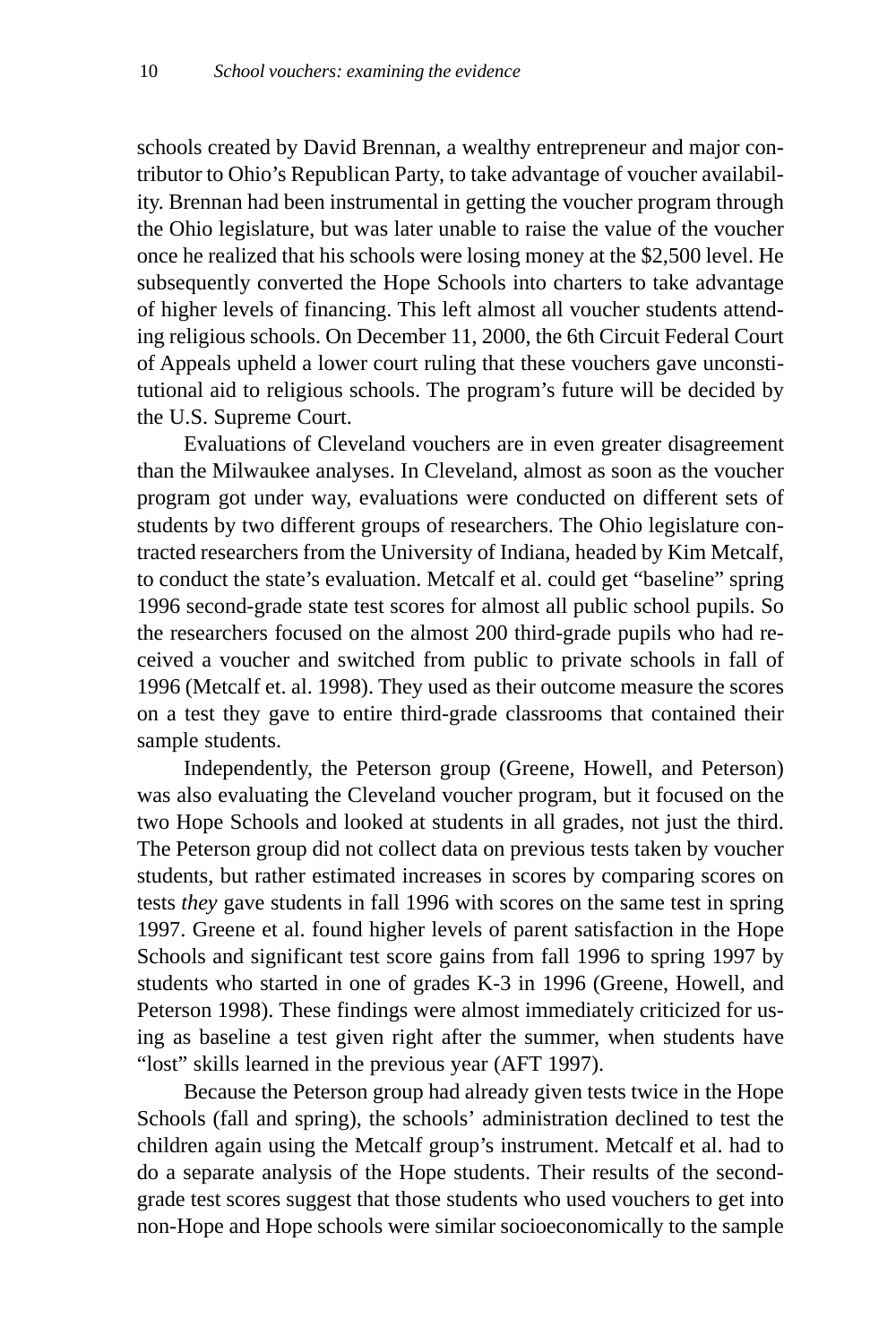taken of students remaining in Cleveland public schools, but they had higher initial test scores than public school students (these differences were not large). Metcalf et al.'s results for the 94 non-Hope School third-grade voucher students for whom they had second-grade scores showed no significant differences in the gains posted by voucher students and students who stayed in public schools, once socioeconomic background differences were accounted for.

The Peterson group was able to obtain Metcalf's data and almost immediately criticized the researchers' results on three main grounds: they limited their analysis to third graders, they used a second-grade test taken in public school the previous year that is not an accurate measure of baseline test scores, and they left the Hope Schools out of the analysis. They also claimed that Metcalf et al. used a statistical technique that underestimated treatment effects. But when the Peterson group reanalyzed Metcalf's data not taking into account second-grade scores, it found significant gains only for private school students in language and science. Controlling for second-grade test scores, even these gains were statistically insignificant at the 5% significance level (Peterson, Greene, and Howell 1998).

Yet another study by the Peterson group confirms that reported gains for students in the Hope Schools depend heavily on the low scores on the initial test in fall 1996. Any later scores compared with those initial test scores result in substantial reported gains, but using spring 1997 as a base results in consistent declines in math and reading scores for students in the Hope Schools (Peterson, Howell, and Greene 1999).

The Metcalf group continued to evaluate the voucher plan, following the third-grade cohort into fourth grade and testing the large cohort of voucher students in first grade. As in Milwaukee, the attrition rate from private schools was substantial from the first to the second year of the program.5 Second-year results showed that fourth-grade voucher students in the established, non-Hope private schools scored significantly higher than did public school students in language and science but not in other subjects. Students in the Hope Schools, however, scored significantly lower in all subjects than did either public school students or voucher students in non-Hope Schools (Metcalf et al. 1999). The differences in scores between voucher students in non-Hope Schools and public school students were lower when socioeconomic differences were taken into account, but Hope students still had significantly lower scores. As was the case in Milwaukee, Metcalf et al. found that private school classes were marked by fewer students per teacher than were classes in public schools.

To summarize, the Milwaukee and Cleveland research on the effect of vouchers showed anywhere from no effects to small effects of vouchers for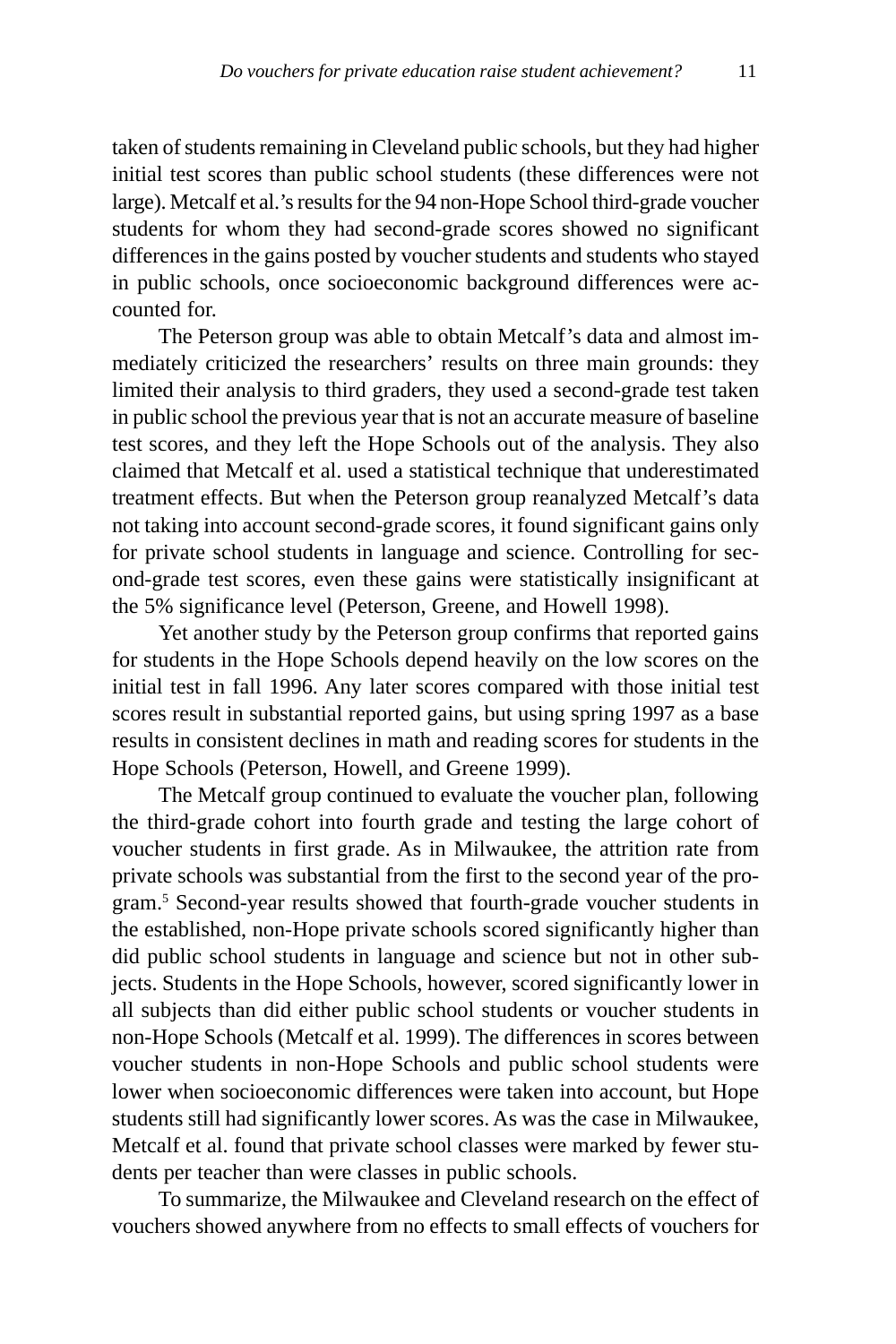mainly African American student groups. Studies in Cleveland suggest that the achievement gains after two years in existing (religious) schools for voucher students were higher in one subject (science). Voucher students in for-profit private schools (the Hope Schools) did significantly worse than non-voucher students in one study (Metcalf et al.), but did better and then worse according to another study (Greene et al.).

Significantly, in both cities, different researchers, taking somewhat different approaches to the data, came up with different results. And in both cities, the Peterson group's evaluation of the voucher program reported the largest gains for students in private schools.

#### The new voucher research

The Peterson group's new round of research concerns efforts by well-financed voucher advocates to fund scholarships (vouchers) for low-income children to attend private schools. The programs establish lotteries for parents who apply, give applicants a baseline test, award scholarships to applicants at random, then later test children who did and did not receive the scholarships. Some families who get vouchers do not actually send their children to private school, either because they cannot come up with the extra tuition or because they cannot find convenient private schools to accept their children.<sup>6</sup>

Results for Dayton, New York, and Washington show no significant test score gains for Hispanic and white voucher recipients. Gains in the Howell et al. study are reported as National Percentile Ranking (NPR) points, which run from 0 to 100, with a national median of 50. This measurement allows the gains to be compared with test score gains reported in other studies, such as the Tennessee class size experiment. Gains for African Americans are found to be statistically significant overall in New York and Washington and marginally significant in reading in Dayton.<sup>7</sup> Reported gains are largest in Washington, D.C. (**Table 1**). As shown in **Figure A**, the aggregate math gain for African Americans across the three cities is about 5.5 percentile points in year 1. But math scores fail to increase significantly in year 2. The reading gain is negligible in year 1 and is about 6 percentile points in year 2. As shown in Table 1, gains for other ethnic groups are not significantly different from zero in either years 1 or 2.

Gains can also be expressed relative to the statistical variance of test scores in the sample of African Americans taking the test. This is called the "effect size." Gains are expressed in the proportion of a standard deviation in test score represented by the percentile point gains. One standard deviation is the difference in score between the average score (50th percentile)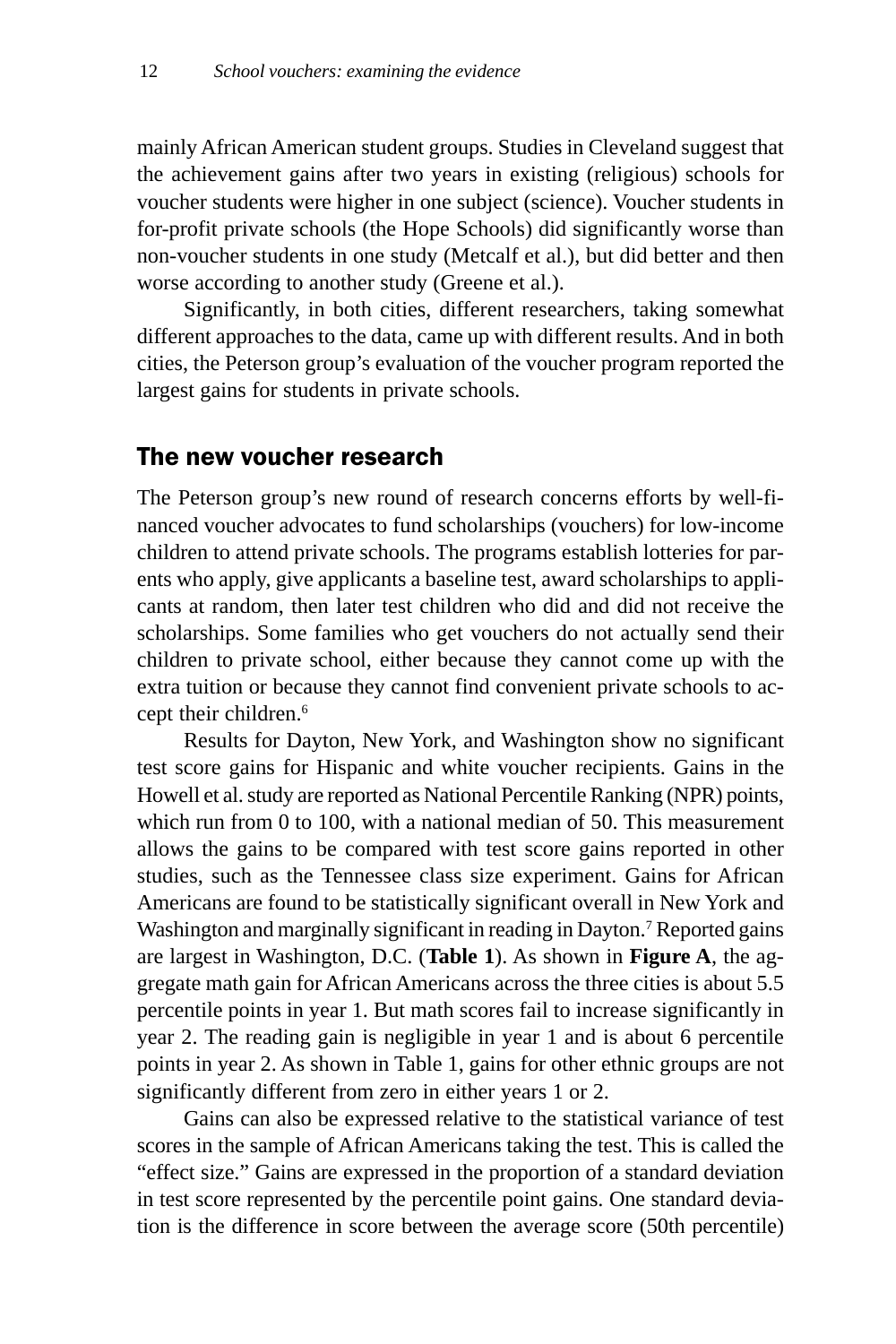|                                                                                                                                                                      |                     |                | African American pupils |                   |                  | All other ethnic groups |               |                |
|----------------------------------------------------------------------------------------------------------------------------------------------------------------------|---------------------|----------------|-------------------------|-------------------|------------------|-------------------------|---------------|----------------|
|                                                                                                                                                                      | Year 1              |                |                         | Year <sub>2</sub> |                  | Year 1                  |               | Year 2         |
| City/<br>grade/test                                                                                                                                                  | Gain                | Sample<br>size | Gain                    | Sample<br>size    | Gain             | Sample<br>size          | Gain          | Sample<br>size |
| New York<br>Grade 2/5                                                                                                                                                |                     |                |                         |                   |                  |                         |               |                |
| Math<br>Reading                                                                                                                                                      | $7.0***$<br>$4.6**$ | 623<br>623     | $4.1*$<br>$4.5**$       | 497<br>497        | $-2.1$<br>$-1.3$ | 817<br>817              | $-3.2$<br>0.2 | 497<br>497     |
| D.C.<br>Overall                                                                                                                                                      |                     |                |                         |                   |                  |                         |               |                |
| Math                                                                                                                                                                 | $7.3**$             | 891            | $9.9***$                | 700               | 8.5              | 39                      | 5.8           | 44             |
| Reading<br>Grade 2/5                                                                                                                                                 | $-9.0**$            | 891            | $8.1**$                 | 700               | 6.3              | 39                      | $-5.6$        | 44             |
| Math                                                                                                                                                                 | $9.8***$            | 620            | $10.0***$               | 490               |                  |                         |               |                |
| Reading<br>Grade 6/8                                                                                                                                                 | $-5.1$              | 620            | $8.6**$                 | 490               |                  |                         |               |                |
| Math                                                                                                                                                                 | 1.5                 | 270            | $12.8*$                 | 210               |                  |                         |               |                |
| Reading                                                                                                                                                              | $-19.0***$          | 270            | 7.8                     | 210               |                  |                         |               |                |
| Dayton<br>Grade 2/8                                                                                                                                                  |                     |                |                         |                   |                  |                         |               |                |
| Math                                                                                                                                                                 | 0.4                 | 296            | 5.3                     | 273               | $-0.8$           | 108                     | 0.0           | 96             |
| Reading                                                                                                                                                              | 6.1                 | 296            | $7.6*$                  | 273               | 2.8              | 108                     | $-0.4$        | 96             |
| * statistically significant at 10% level<br>** significant at 5% level<br>*** significant at 1% level<br>Note: Grade signifies grade entered in first year of study. |                     |                |                         |                   |                  |                         |               |                |

|  | TABLE 1 Impact on test score performance in three cities of switching     |  |  |
|--|---------------------------------------------------------------------------|--|--|
|  | to a private school (gain measured in National Percentile Ranking points) |  |  |

and the 84th percentile on the up side or the 16th percentile on the down side. If the gain represents one-fourth of a standard deviation, it means, approximately, a move from the 50th to the 60th percentile. The percentile point gains for African Americans in Figure A translate into 0.3 standard deviations for math in year 1, with little if no gain in year 2, and, for reading, little gain in year 1 but about a 0.25 standard deviation effect size in year 2.

As shown in Figure B, if the major increase in math gains by D.C. middle school students between years 1 and 2 (from negligible to high positive gains) is excluded from the aggregate, the math gains for blacks decline between year 1 and year 2. Furthermore, if the huge turnaround in reading scores among D.C. elementary and middle school students is excluded from the aggregate, Dayton plus New York reading scores show a negligible aggregate gain after year 1.<sup>8</sup>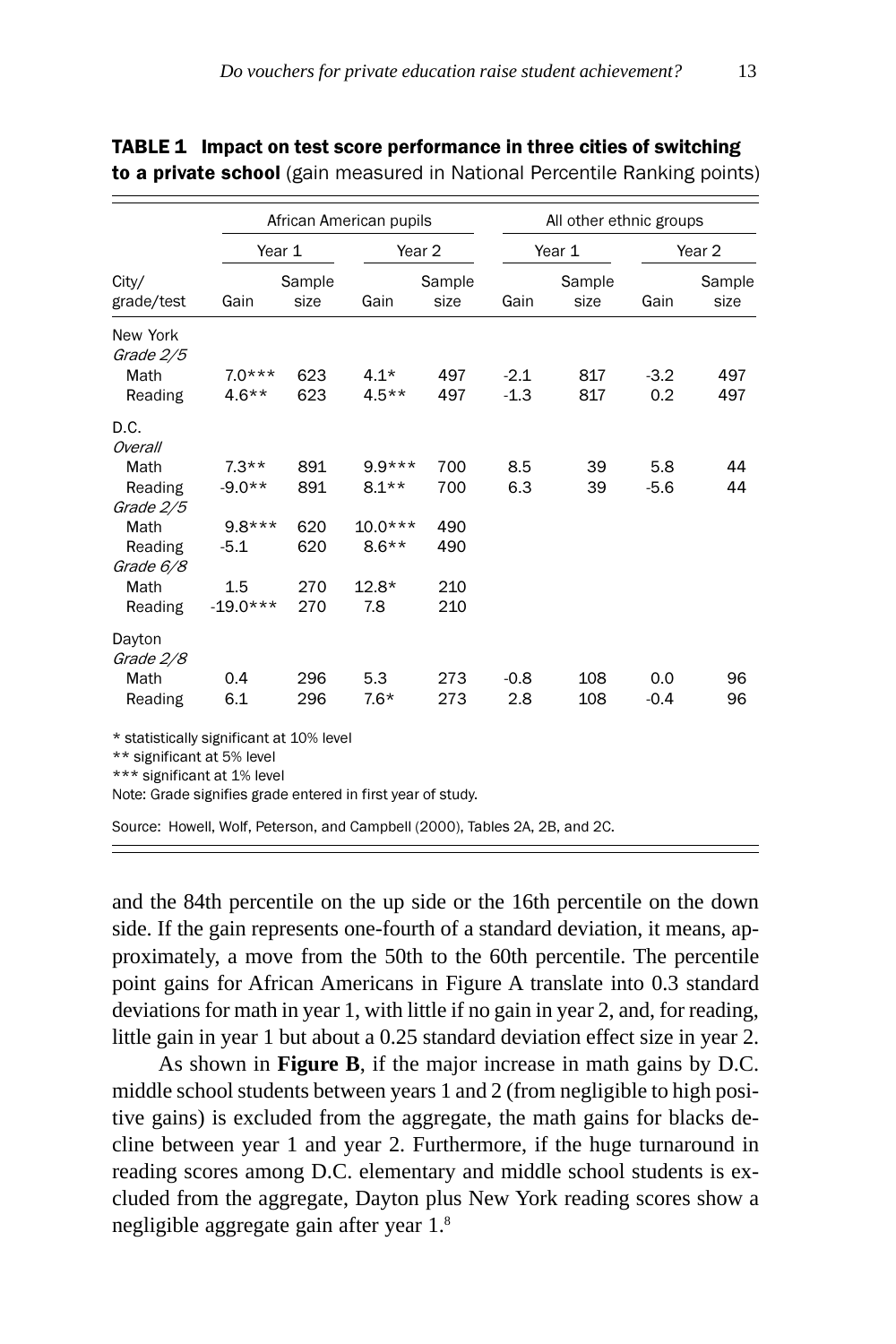

FIGURE A Test score gains for African Americans switching to a private school, New York, Washington, and Dayton

#### FIGURE B Test score gains for African Americans switching to a private school, Washington gains omitted



Source for figures A and B: see note to Table 1.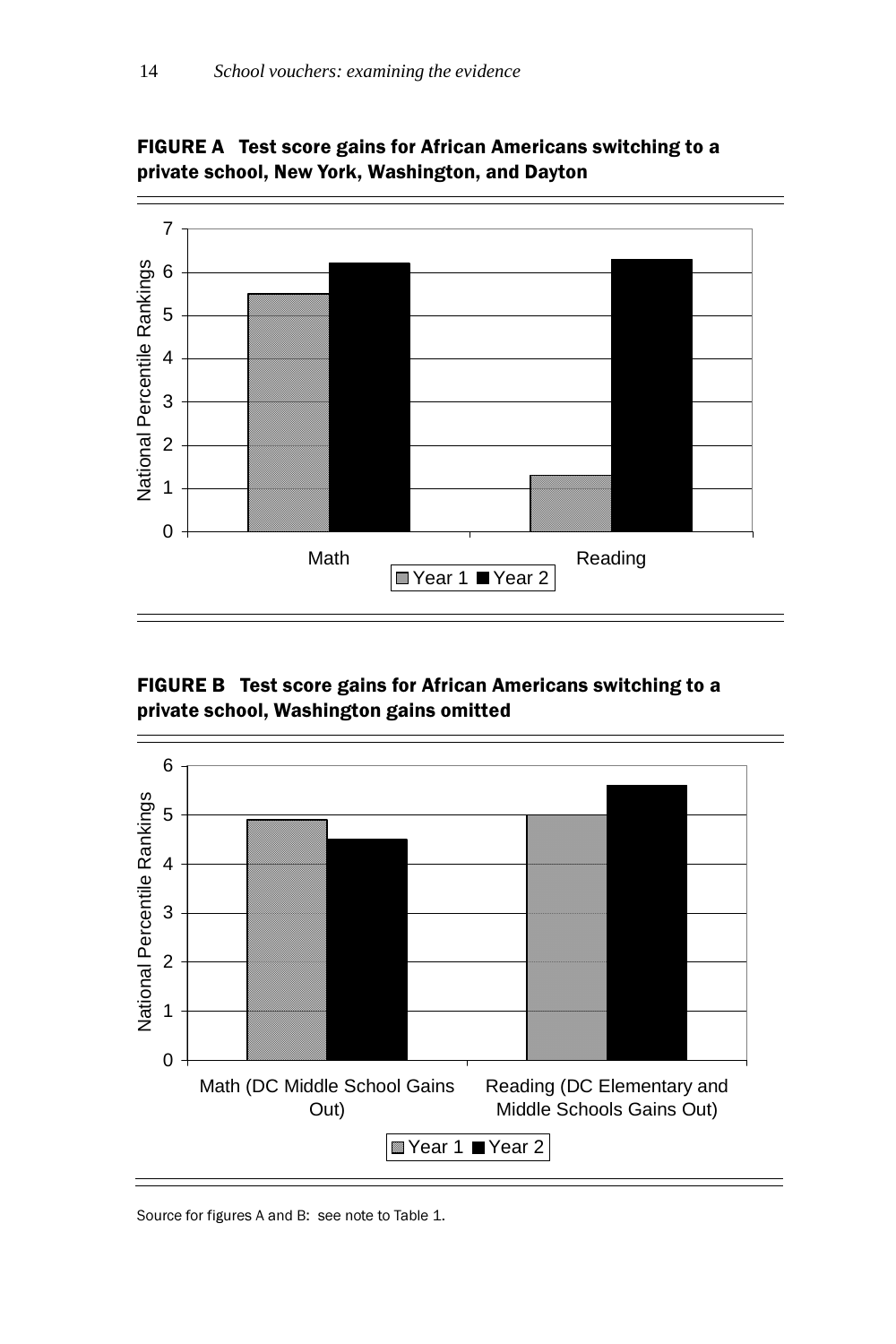Thus, the combined results from two cities, Dayton and New York, suggest that for African American students the main effect of switching to a private school occurs in the year after the switch, and, as shown in Table 1, for other ethnic group (mainly Hispanic) students there is no effect at all. Using the same methodology, the Charlotte gains (not shown in table) are found to be about 6 percentile points in both reading and math. These are not broken down by ethnic group, but 80% of the sample is African American (Greene 2000).

#### **Closer scrutiny**

Several methodological issues make these comparisons of achievement gains problematic.

*The 'disappointment' and Hawthorne effects problem.* Comparing students already in public and private schools has a major disadvantage: private school students may come from more motivated families and have survived selection processes. Solving this problem requires an "experiment:" randomly assigning students to private and public schools.

The Peterson group draws on the statewide Tennessee class size experiment (Mosteller 1995) for much of the experimental method it uses to test the effects of vouchers. In Tennessee, students and teachers were randomly assigned to "normal" size classes (about 24 students) or classes reduced to about 15 students. All the students were followed and tested over the next 12 years. Researchers were able to distinguish those students who had stayed for several years in small classes, the students who had spent only one year in a small class and then switched, and the control group those who stayed in normal size classes from kindergarten through the third grade. The Tennessee experiment, while randomly choosing the "treatment" (small class) and "control" groups (usual number of pupils in the classroom), was not a "blind" trial, as many medical experiments are. In a truly blind trial controls are given a placebo and do not know whether they are receiving the treatment. Education experiments can never fulfill this condition—families know their child's class size or whether they get a voucher. This makes education experiments subject to a "Hawthorne effect," where the fact that participants know they are involved in a treatment to produce a positive impact can cause them to try harder. The motivation of families who were rejected for the treatment (i.e., the controls) can also be affected by the experiment itself.

The voucher experiments in various cities have families apply for a voucher, give baseline tests to all applicants, then randomly select some to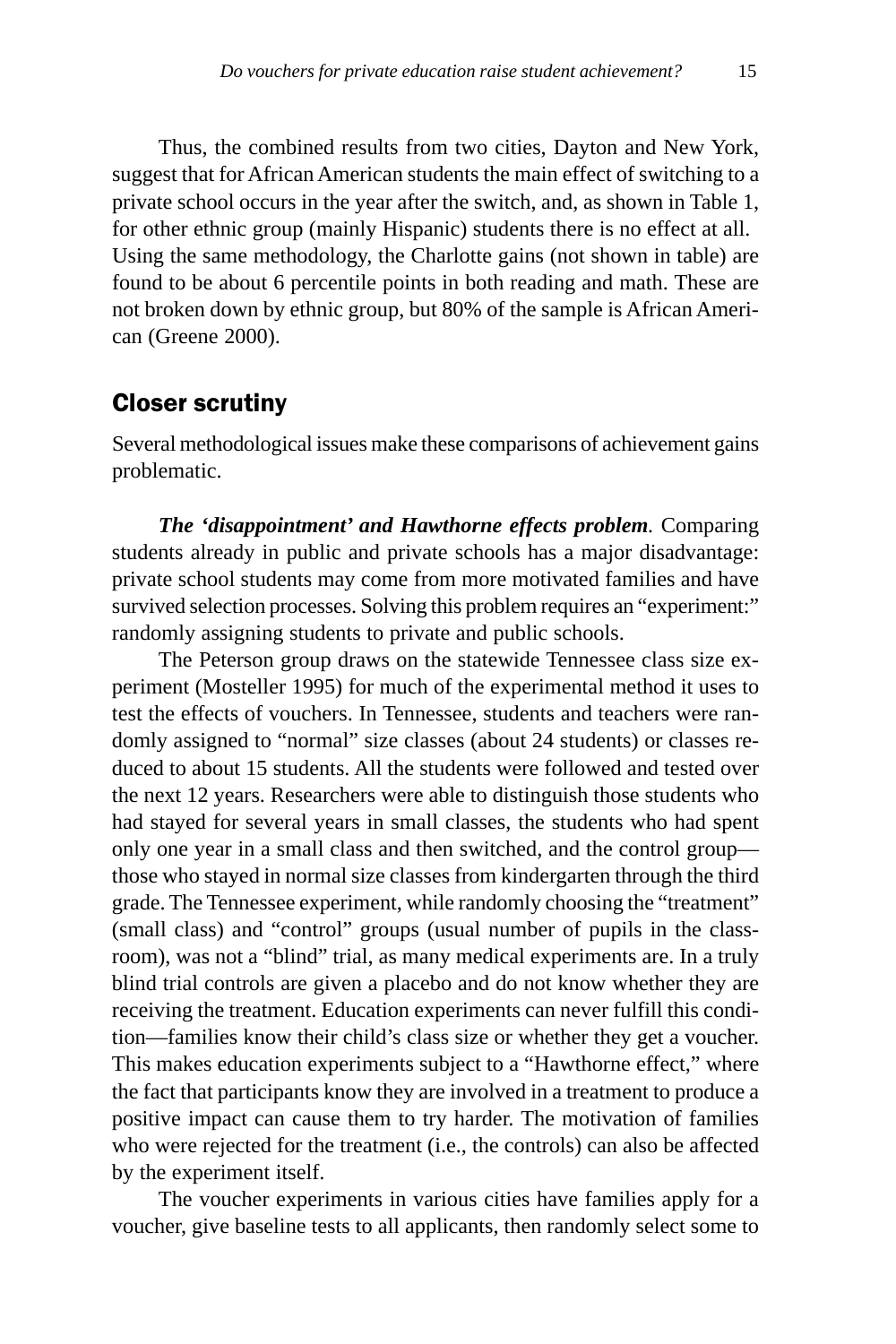get vouchers to attend private schools.<sup>9</sup> But the students in these experiments are not necessarily representative of low-income urban students. Families applying for vouchers whose children attend public schools are more motivated to switch their children and more dissatisfied with public schools than are average low-income parents, most of whom do not apply. Not receiving a voucher for parents already dissatisfied with their child's schooling could have an adverse "disappointment" effect on the child's performance. <sup>10</sup>

The differential gains recorded in these experiments may therefore be due partly to lower gains by discouraged voucher rejectees rather than greater gains by recipients. Stanford psychologist Claude Steele has done research showing that test scores are significantly affected by the self-perception of test-takers (Steele and Aronson 1998). Although pupils who did not get a voucher were selected randomly, they and their parents may still feel "unlucky" and less efficacious. For a better comparison, voucher experiments would need also to draw a random sample of pupils from urban public schools whose low-income parents do not apply for vouchers, and give them the initial and follow-up tests. These pupils would come from families who are probably more satisfied with their current situation.

Peterson and Howell (2001) have responded to this criticism by claiming that the level of satisfaction with their children's public schooling by those parents who did not receive a voucher did not decline significantly in the first year following the voucher lottery, but it did in the second. Neither did rejected parents' participation rate in school activities decline. Since the chance of getting a voucher was only one in 20, it is not likely, the authors argue, that getting rejected produces any "sore loser" effect. But this is not very convincing. Peterson and Howell fail to mention that parents who applied for the voucher had rather low satisfaction with their children's schooling to start with. Continued low levels of satisfaction (or even declines after two years) may be enough to affect their children's test scores negatively.

Peterson and Howell also claim that, although there are some signs of a Hawthorne effect, the gains continue to increase in year 2 for African Americans, a trend which suggests that voucher gains persist and are not the result of a Hawthorne effect. The claim that the test score gains persist are based mainly on a large D.C. turnaround in second-year middle school math scores and second-year elementary and middle school reading scores. When these are excluded, there is no second-year increase (see Figure B).

*Non-returnees at follow-up*. Another problem is self-selection for the follow-up evaluation. Voucher researchers measure academic gains by convincing families to bring children in on a weekend to take follow-up math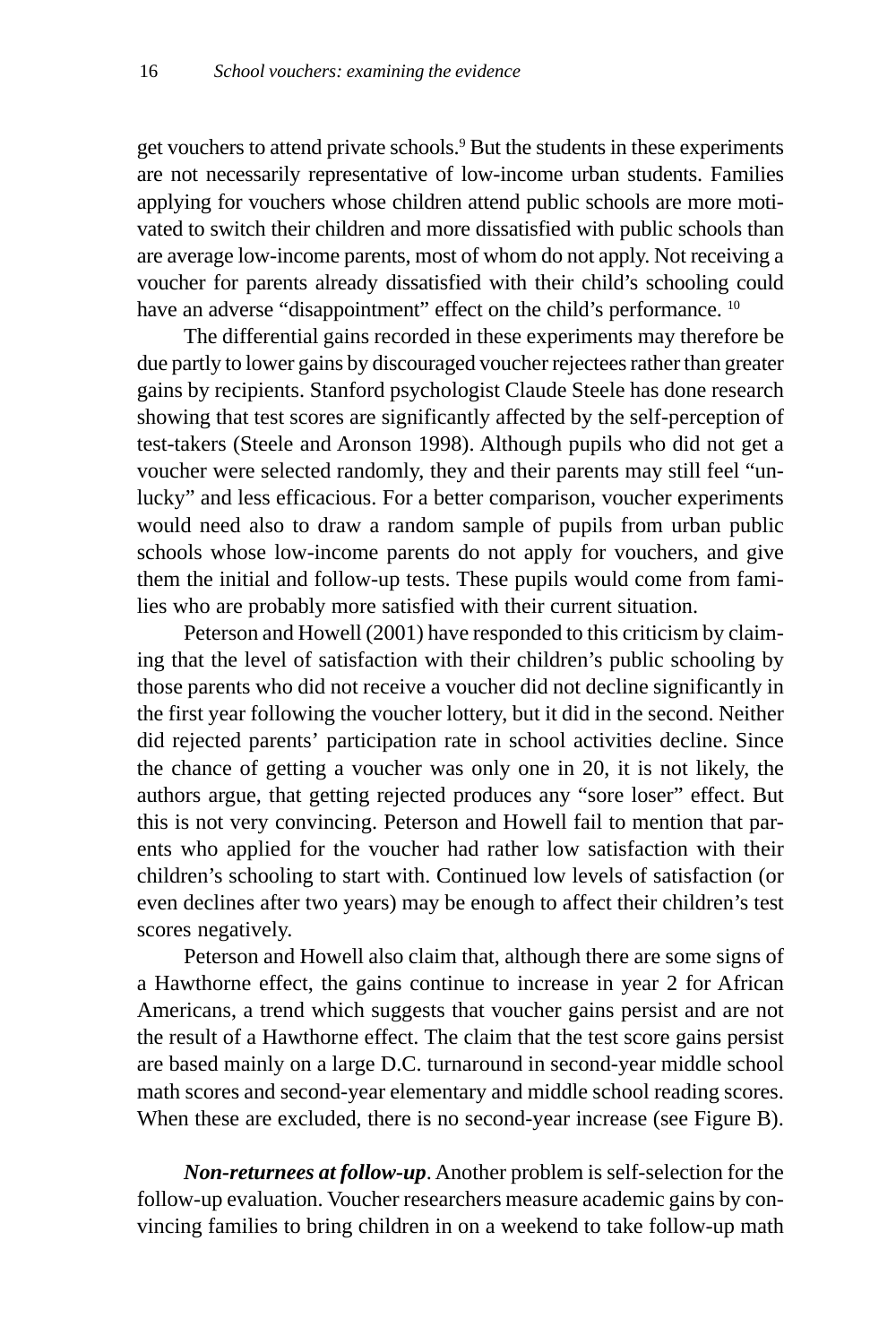and reading tests. As in medical trials, high participation rates may require inducements. For those families who received vouchers, the New York inducement was that children would have to take the test to continue getting a voucher. Researchers used only moral suasion in other cities. For those who received but did not use the voucher and for those in the control group (who did not get a voucher), the inducement was typically \$20 plus eligibility for a voucher in the future. Participation rates varied, with the highest rates in New York (about 66% in the second-year follow-up) and about 50% in D.C. and Dayton. The participation rate in Charlotte was particularly low, at 40%. All these are considerably lower than in medical trials.

The Peterson group deals with participation problems by estimating the probability that a student with a certain initial test score and set of family characteristics and attitudes would participate in each follow-up test and then weighting actual scores according to this probability. Probability functions were estimated separately for the control group and for those who received vouchers, using data researchers had gathered on the original questionnaires and the original test scores for all the students who had applied to be in the program. Using these probability functions, the students actually participating in the follow-up tests received a weight that was the inverse of the probability that a student with those characteristics would come back and take a follow-up test. For example, if a student had a set of parent characteristics that made it likely that he/she would participate in the follow-up, he/she was given a lower weight in the calculation of the estimated follow-up test. Thus, students who came back to take follow-up tests but had characteristics that made them unlikely follow-up participants got a bigger weight, so test scores would be more "representative" of the original group of students.

The researchers could not do much more than this to correct for noshows. But the procedure is hardly free of potential bias. It assumes that follow-up test scores for the many who didn't take the tests would be the same as scores for those who did show up and had similar initial scores and similar parent characteristics. But we really don't know how follow-up scores of no-shows might be related to their not showing up to take the follow-up test. For example, those who did not show up to take the first-year or second-year follow-ups may have had indications from their performance during the school year that they might score low, even though they did reasonably well on the baseline test. This might have been especially true for private school students, or, alternatively, for public school students. Thus, the large non-participation rates could easily have reflected behavior that systematically biased the relative gains of voucher recipients and non-recipients.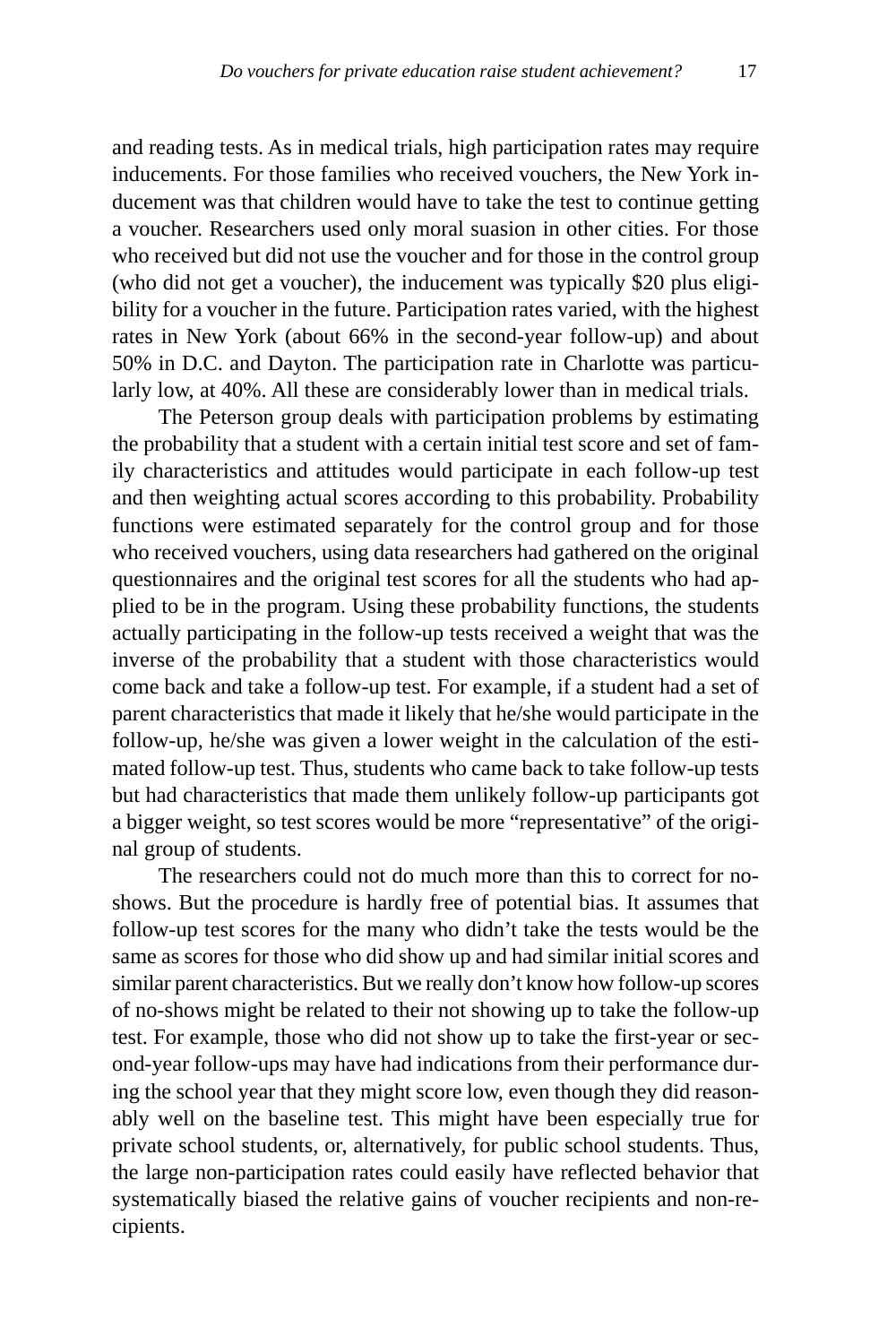*Bias issues in taking up the voucher offer*. Yet another problem is bias in who takes up the voucher offer*.* The vouchers, which range from \$1,200 to \$1,700, depending on the city, are not large enough to cover tuition at most of the private schools available. Many families receiving vouchers were unable to use them. In New York, 62% of families whose children started out in public school used the scholarships for two years; in Dayton and Washington, 53% used the voucher in the first year, with an unreported drop-off in the second year.

Voucher takers in each city, as would be expected, have higher income than non-takers. Critics have argued that this income difference biases results. But the researchers have made a valid attempt to deal with the problem by comparing the controls with all students who were offered the voucher, not only those who actually used it. Here is how it works. Those who receive a voucher and use it may be self-selecting when they choose to go to private school—they may be the better students from higher-educated families, with greater chances to make test score gains. But voucher recipients are randomly chosen, so a good "instrument" in this case is whether the student received a voucher—if there is a major difference between voucher recipients and users, the "instrument" should pick that up. To test whether the measured or unmeasured characteristics of voucher users would produce such a result, the researchers estimated the private school effect conditioned on the probability that someone who got a voucher actually used it. $11$ 

*The single cohort problem*. In New York, the only students who made significant gains were African Americans who switched to private schools when they were entering the fifth grade and whose gains were large enough to produce a significant average gain for the entire New York sample of African Americans.

Results for African American students in Dayton also have a strange inconsistency. Certain cohorts—those who entered second, fourth, and sixth grades in the first year of the experiment—had large National Percentile Ranking percentage-point gains in combined math and reading test scores for the two years in private schools, while those in the other grades did not. According to David Howell (who kindly provided unpublished data by grade), African American voucher recipients finishing private school third grades at the end of the study's second year made large two-year gains (in combined math and reading). Those finishing fourth grade performed slightly worse than pupils who did not get vouchers. Those finishing private school fifth grades made large gains, those finishing private school sixth grades made small losses, those finishing seventh grade made large gains, and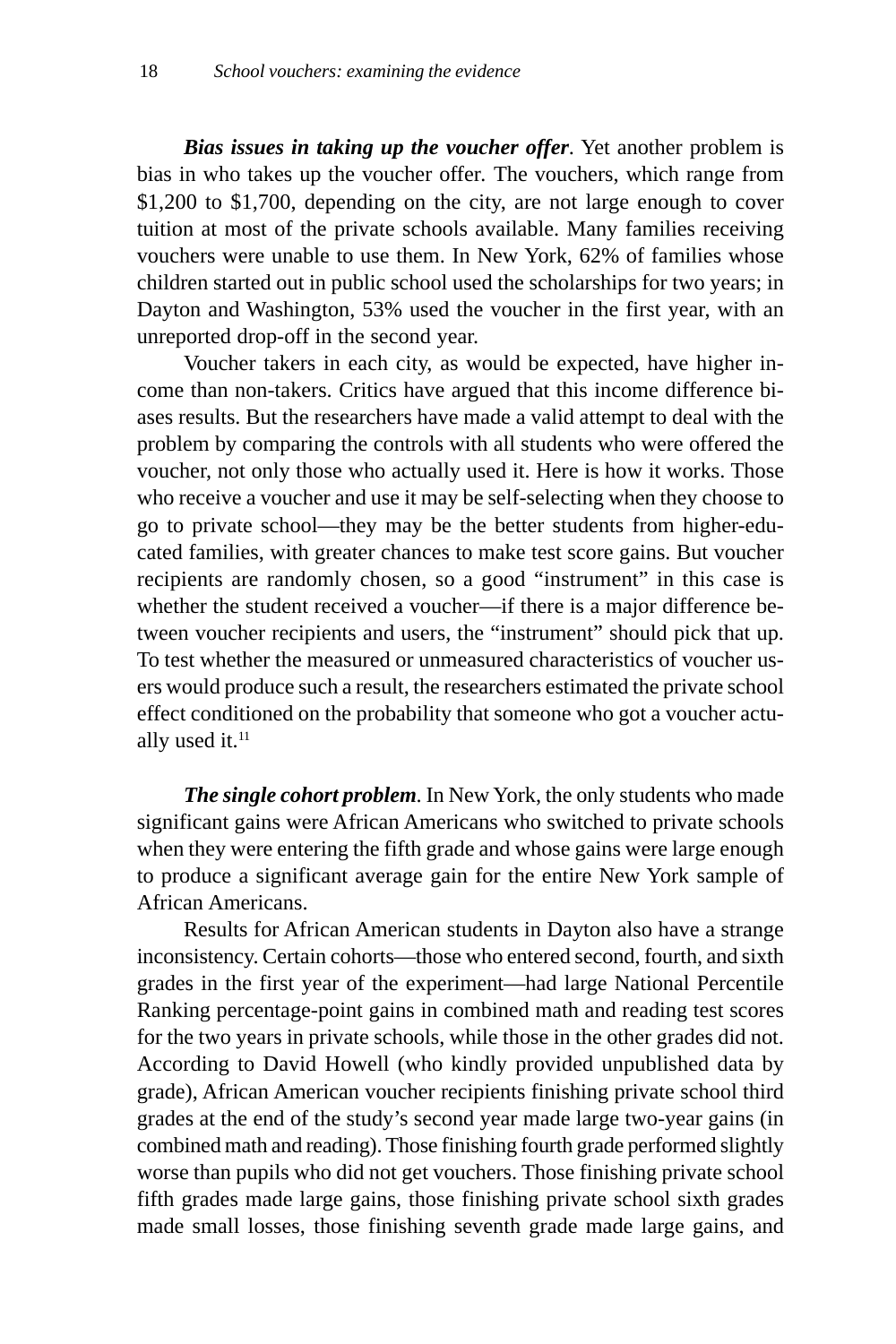| Grade (in second | Dayton         | D.C.           |
|------------------|----------------|----------------|
| year of trial)   | point estimate | point estimate |
| 3                | 19.7           | 10.2           |
| 4                | $-1.9$         | 8.1            |
| 5                | 14.5           | 3.5            |
| 6                | $-1.8$         | 9.7            |
|                  | 17.0           | 11.4           |
| 8                | $-5.7$         | 4.0            |
| 9                | $-14.9$        | $-3.6$         |

| <b>TABLE 2</b> Two-year test score gains for African American students from |
|-----------------------------------------------------------------------------|
| switching to private schools in Dayton and Washington, math and             |
| <b>reading combined, by grade</b> (National Percentile Ranking points)      |

Source: Data provided to author by William G. Howell.

those finishing eighth and ninth grades made large losses compared to nonvoucher students. Only in Washington, D.C. are achievement gains of voucher recipients attending private schools relatively consistent across grades (**Table 2**).With gains so variable by cohort, it is fair to ask, as did Mathematica's David Myers *(New York Times,* September 2000) concerning his New York study for the Peterson group, whether one can claim that students in private schools do better than those in public schools. Shouldn't we, instead, wonder what conditions produced such large gains for some cohorts but not for others?

*Tankers and leapers.* First-year results were reported in 1999. In Dayton and Washington, D.C., the first-year estimates in those earlier reports excluded "tankers" (test takers whose scores fell more than 1.5 standard deviations) and "leapers" (test takers whose scores rose more than 2 standard deviations). In the more recent second-year report, tankers and leapers are not excluded, changing the first-year results considerably. For example, the 7% gain in math scores reported in year 1 for black students in Dayton is reduced to zero. The Washington math score gain in grades 2-5 rises from 7% in the first-year report to 10% in the latest report, and the reading score in grades 6-8 drops from –8% to –19%. The rationale for not excluding leapers and tankers from the second round of estimates is that, if they stayed high or low, it indicated a more "permanent" effect. But the sample size in both Dayton and Washington dropped considerably in the second year, particularly among African Americans in Washington and highest of all in the highly volatile Washington grades 6-8. How was this drop in sample size related to tankers and leapers? Did more "divers" among voucher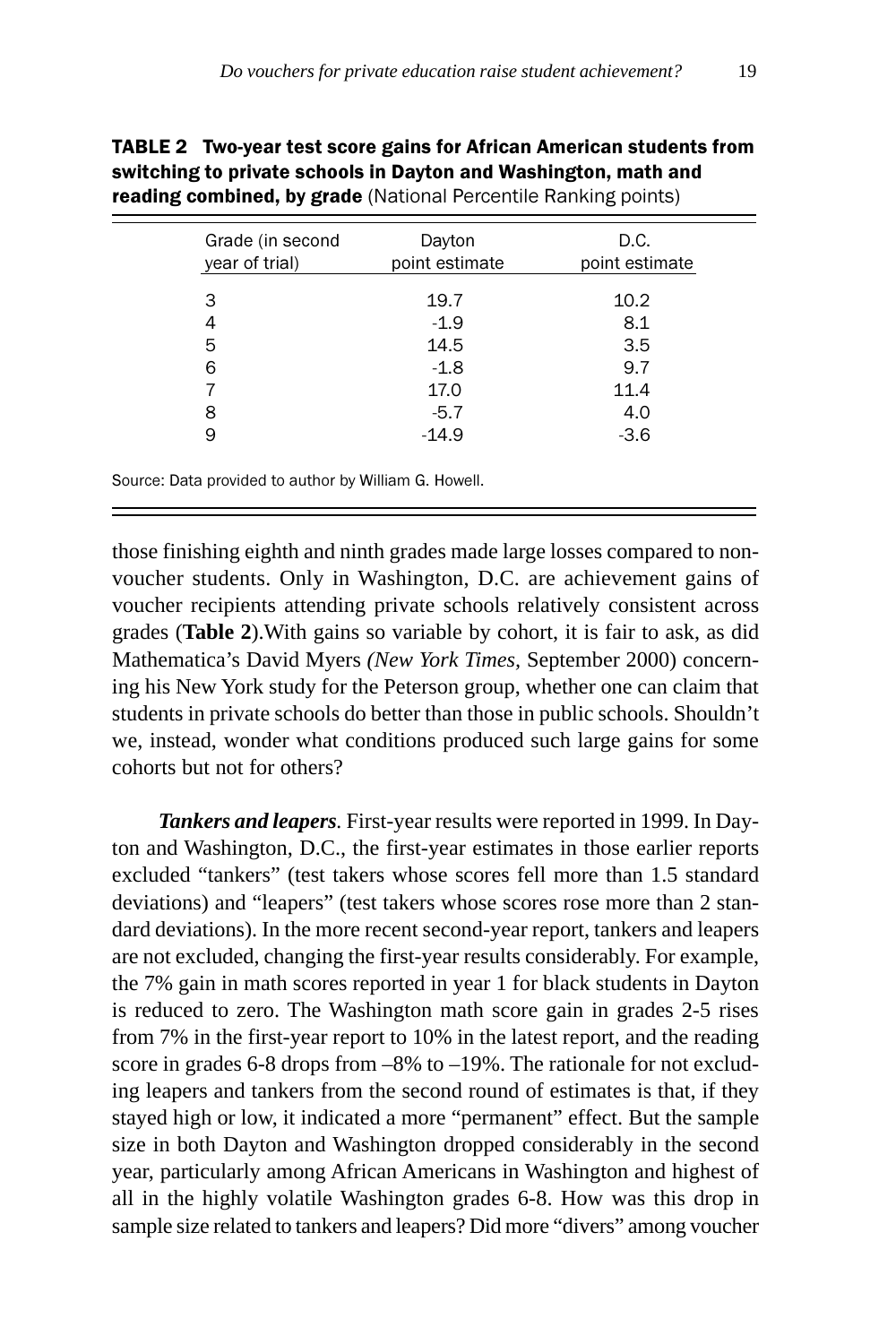students not show up for the second round of testing? Did more tankers and other low-scoring students leave private schools at the end of the first year, as occurred in Cleveland (Metcalf et al. 1999)? If so, this could have affected the results as to gains in scores. One simple way to test for this would be to present second-year results with tankers and leapers excluded, giving readers an insight into the robustness of the results.

*Erratic results***.** A final problem is erratic results. Big differences between first- and second-year gains in Washington, D.C. may relate to which students failed to show up for testing in the second year. Students might have failed to participate in the second-year testing either because of negative first-year experiences in private schools, or because of disappointment with the first-year testing result. For such students, the probability is higher that they would do badly again than that they would do well. If they leave the sample, that alone could drive up the second-year result.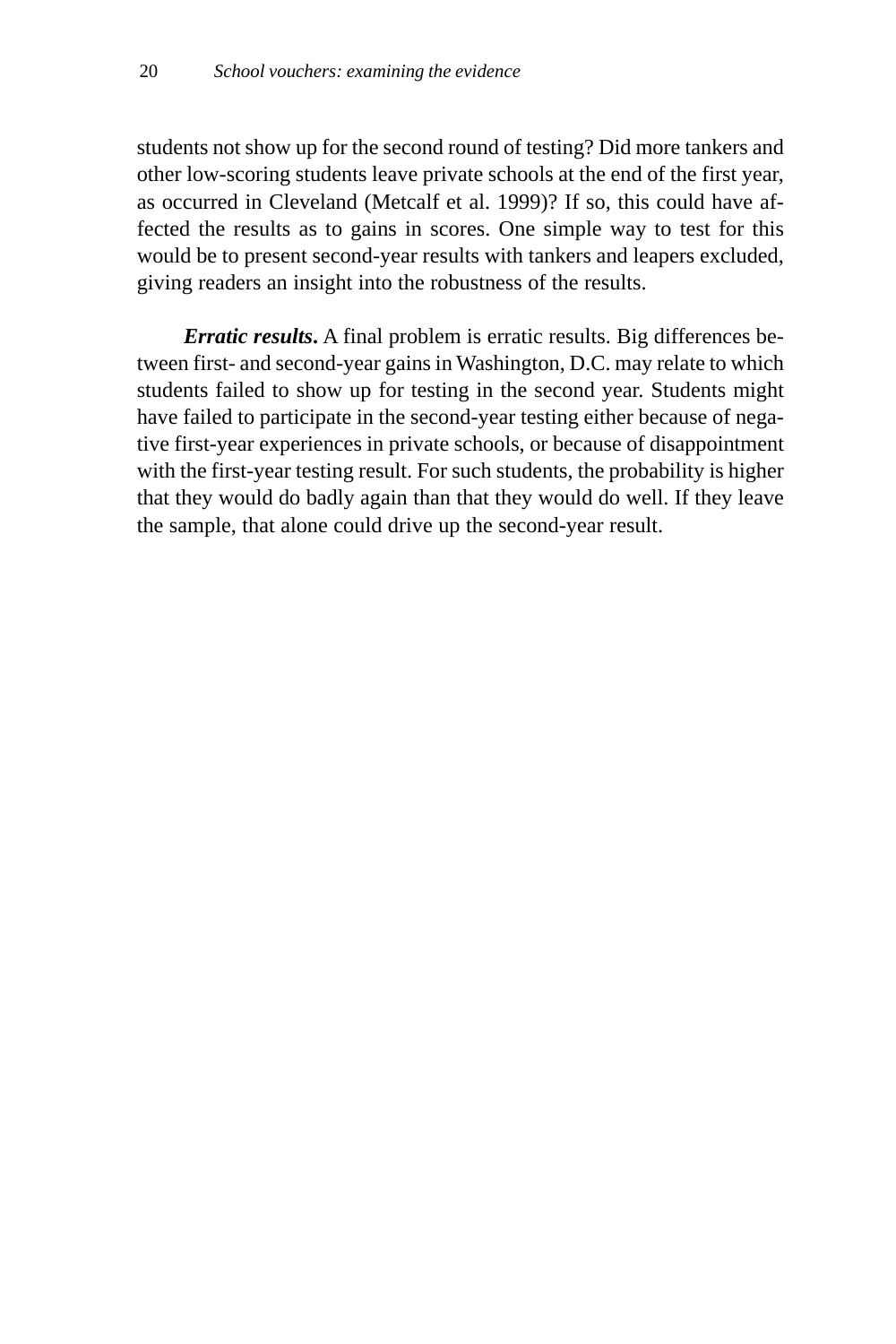### Do vouchers improve failing public schools?

In the latest round of voucher advocacy research, Jay Greene, another member of the Peterson group, recently announced that the threat of vouchers in Florida for students in "failing" public schools caused math and writing gains among Florida's lowest-performing schools to increase significantly more than the gains of higher-performing schools (Greene 2001a). The finding was widely publicized as "proving" that vouchers were an effective policy tool for improving education.

In 1999, Florida adopted the A+ accountability system, which included a provision that awarded vouchers to students in schools that "failed" repeatedly. Florida grades schools as A, B, C, D, or F, based on the average scores students achieve on the Florida Comprehensive Assessment Test (FCAT). If a school receives Fs two out of four years, it becomes eligible for some form of corrective action, including but not limited to the offer of vouchers to its students to attend other schools, public or private. In the 1999-2000 school year, two Pensacola schools met the failing criteria and lost 53 children to private schools and 85 children to other public schools.

Greene used results on reading, math, and writing tests by school for the years 1998-99 and 1999-2000 to test the notion that "performance of students on academic tests improves when public schools are faced with the prospect that their students will receive vouchers" (Greene 2001a, 2). He finds that all 78 schools that received an F grade in 1999 (66 primary schools, seven middle schools, and four high schools) received a higher grade in 2000. The gains by F schools were also much higher than those for schools ranked A-D. To get the "voucher effect," Greene compares schools that "were probably very much alike in many respects" (Greene 2001a, 7), namely higher-scoring F schools and lower-scoring D schools. 12 The only thing that differentiates these two types of schools, according to Greene, is that the F's have the threat of vouchers hanging over them, and the D's do not. He concludes from this comparison that the higher-scoring F schools did significantly better on the math and writing tests, with "effect sizes" (the difference in high F and low D scores compared to the standard devia-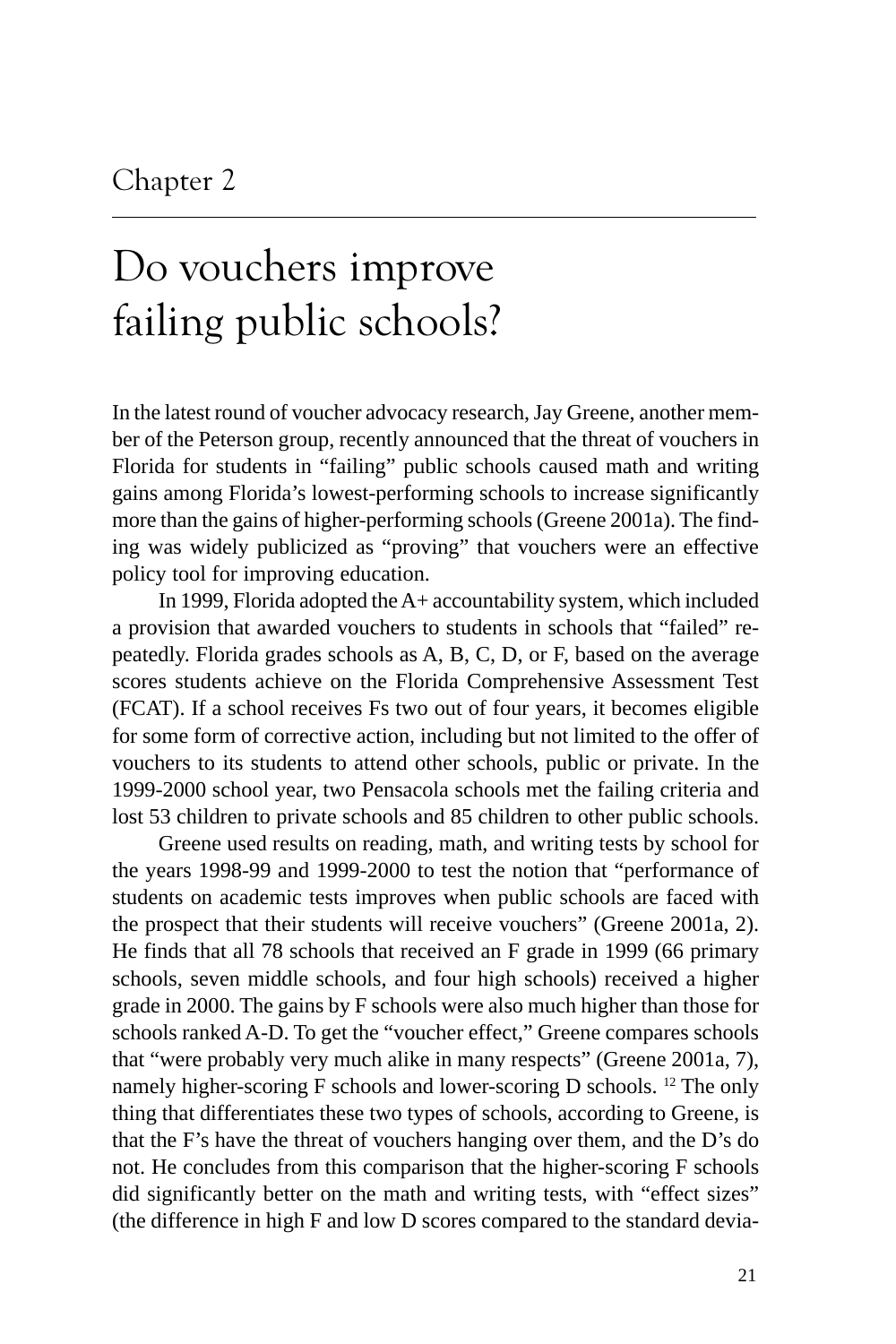tion of the scores in the sample of schools being compared) of 0.12 for reading, 0.30 for math, and 0.41 for writing. This difference, he claims, is the effect that can be assigned to the voucher threat.

Part of this difference, Greene recognizes, may be due to an effect known as "regression to the mean." We would expect that individuals or groups of individuals scoring particularly low in one year would score higher in the next year, not because of any action taken but because of simple variation in performance. Similarly, high scorers in any year are likely to score lower in the following year. Baseball batting averages are a good example of this phenomenon. Players who have been in the majors for several years and had bad years in 1999 will, on average, have higher batting averages in 2000, not necessarily because of the threat of being sent to the minors (even though that threat exists), but because the normal variation associated with batting over a whole season makes it likely that hitters doing badly in a given year will do better rather than worse. The opposite is true for players who had particularly good years. Greene checks for this phenomenon by comparing gains of higher-scoring F schools with lowerscoring F schools. He finds that in reading and math, the higher-scoring F schools have higher gains than lower-scoring F schools. On these grounds, he dismisses the regression to the mean effect.

The Greene analysis has major defects that fall into two categories. First, his statistical analysis tends to overestimate the effect of being designated an F school. His interpretation of the size effects is also probably too large. Second, whatever the correct test score gain caused by a school getting an F grade, Greene presents no evidence that this should be attributed to the threat of vouchers. Florida's school-grading program is relatively new, but was in effect before 1999, the year the voucher threat was first used. How much larger was the effect in that year compared to previous years, when an F designation carried stigma but no voucher threat? Greene does not answer this question, but the data are available to do so. Other states, such as Texas and North Carolina, also have "scarlet letter" designations that trigger sanctions but not vouchers. Do F-graded schools in those states make larger gains than D schools?

*Mis-estimating the 'scarlet letter' effect.* Gregory Camilli and Katrina Bulkley (2001), professors at Rutgers University, re-estimated the differential gains of F-designated schools, using the same database available to Greene. They chose to compare *all* students who took the test rather than just the "standard" student population (which excludes "special" categories of students) used by Greene. There is no reason to believe that this changes the estimated gains, although Greene argues that F schools are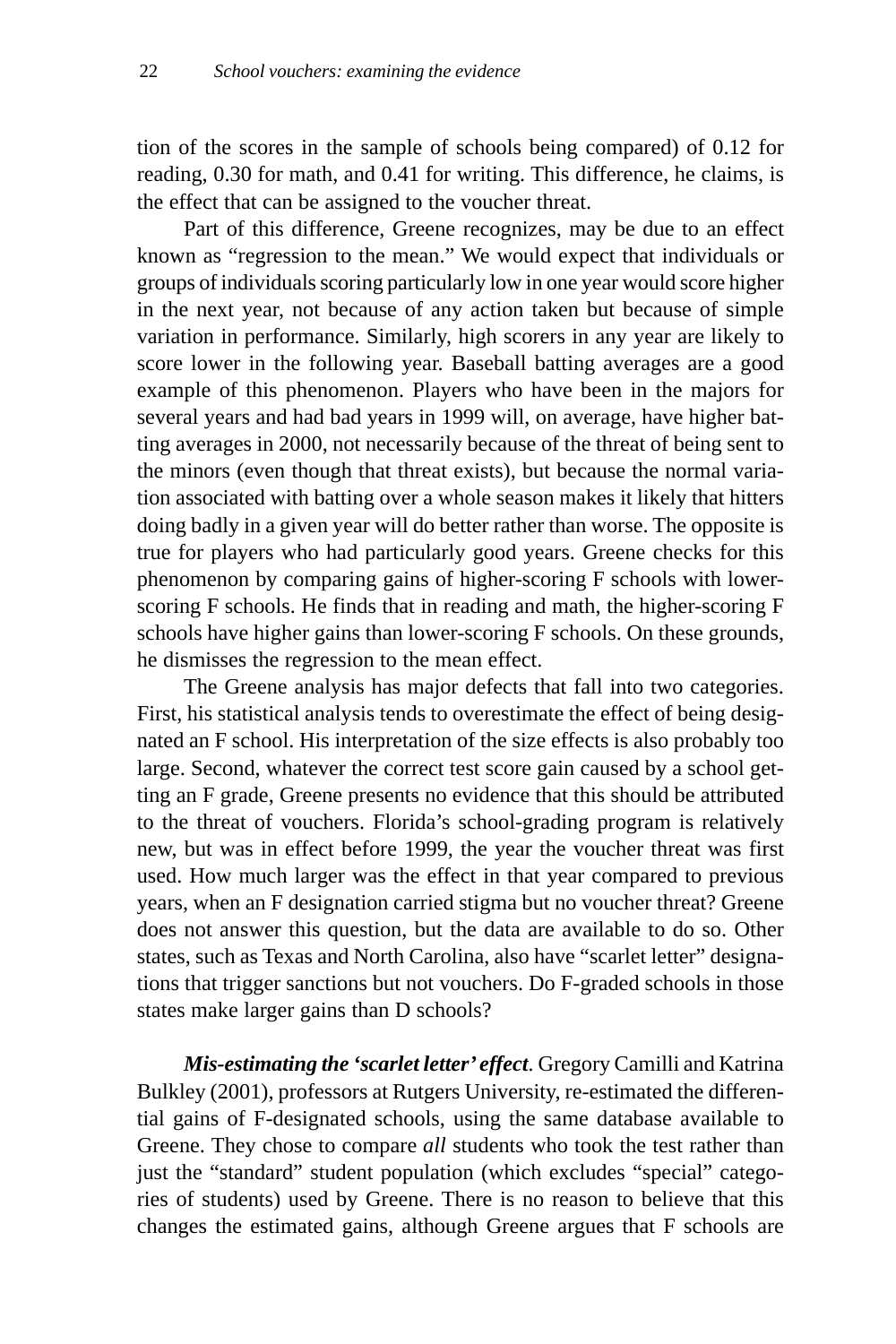likely to have more special students when all students are included, dampening their estimated gains compared to gains when only standard students are included. However, a deeper problem exists: FCAT may have been given to two different populations of students in 1998-99 and 1999-2000.13 In the earlier year, *all* students in school at the time of the test (in early spring) were given the test. In 1999-2000, only those students who were enrolled in that particular school in October took the FCAT. This would tend to increase test score gains because students who have been in school all year are likely to do better on the test than are students who changed schools during the year. This is particularly true for low-income students who are more likely to attend low-scoring schools (Rumberger 1996). This selection bias alone would cast doubt on Greene's results.

Yet, Camilli and Bulkley raise three other objections to Greene's statistical treatment of the data. They argue that Greene inadequately corrects for regression to the mean; that he aggregates data across primary, middle, and high schools; and that he overestimates size effects by inappropriately using the standard deviation of school mean test scores as the reference variable instead of the much larger variation of student test scores. In Greene's answer to Camilli and Bulkley, he rejects all three criticisms. Who is right?

Greene interprets the regression-to-the-mean problem as a floor effect (when scores are very low, they can only go up). However, as Camilli and Bulkley correctly point out, regression to the mean is not mainly the result of a floor effect but of "noise"—unexplainable variation that tends to raise low scores and reduce high scores in any give year toward the mean the next year. Camilli and Bulkley correct for this effect by (1) estimating the predicted school test score in year 2 as a function of school test score in year 1, (2) calculating the gain between second-year score and predicted second-year score, and (3) estimating the relation between this gain and school designations (in A, B, C, D, and F categories). They argue that this gives a "truer" estimate of the effect of school designation, corrected for gains associated with regression to the mean. Greene claims that their form of estimation "overcorrects" for the potential voucher effect because it "takes away" part of the gain of F-designated schools that could have come as a response to vouchers. He would be right if there were little noise in school test scores in a given year, so that all or almost all of the variation were due to policy effects such as school designation. But given what we know about school test score variation from year to year, this is unlikely.

Since Greene sees the regression-to-the-mean problem as a floor effect, he tries to test for it by comparing the gains of low-scoring F-designated schools with high-scoring F-designated schools. He finds no signifi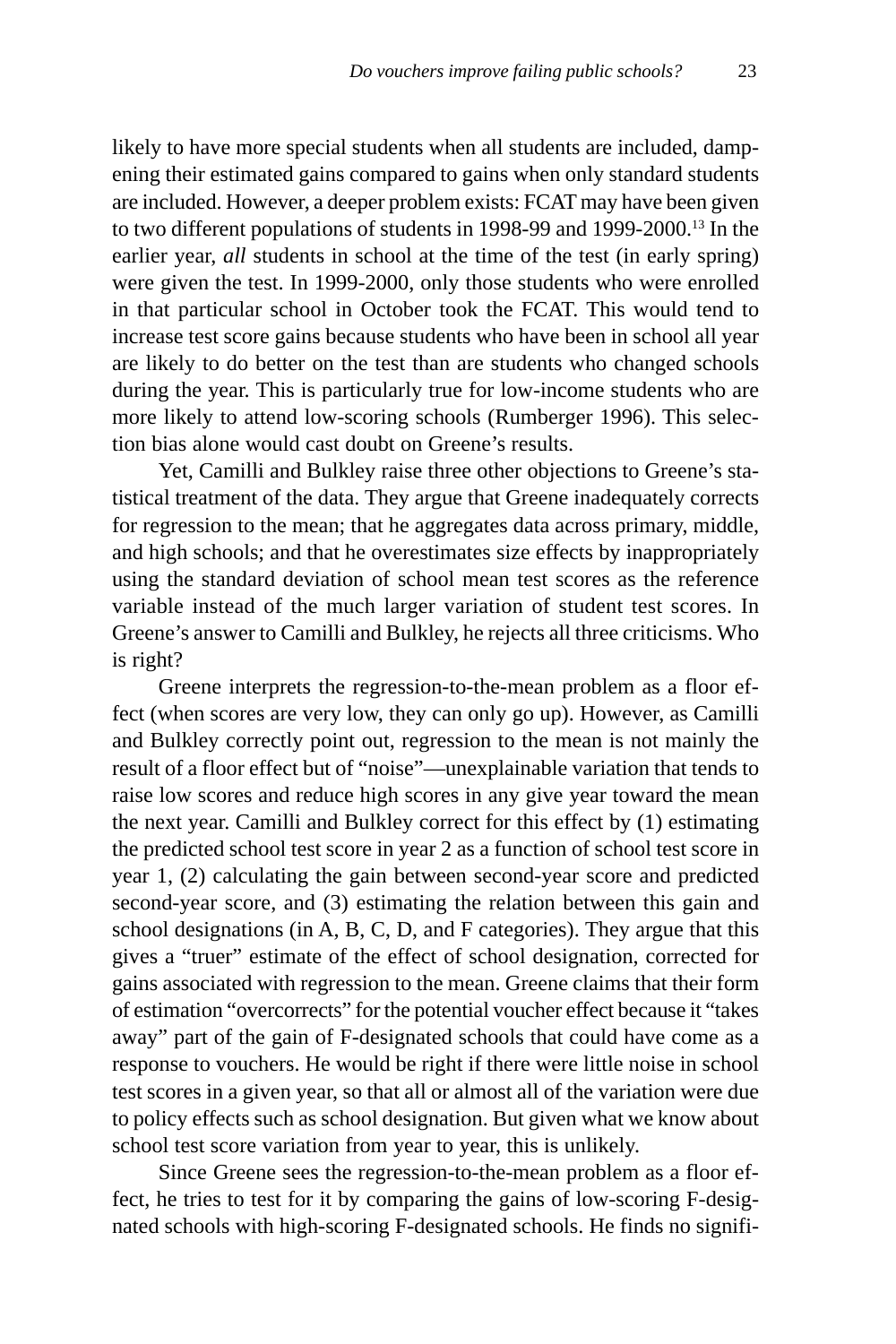cant differences in reading and math score gains between those schools, but significantly larger gains in writing for low-scoring F schools. He concludes that there is no regression-to-the-mean effect and that the F designation itself (the voucher threat) is the main explanation for the larger gain of low-scoring schools. But Haggai Kupermintz, a statistician at the University of Colorado, shows that low-scoring schools within all groups (A, B, C, D, E, and F) make larger gains than high-scoring schools in reading and math, and, that in math and especially writing, low-scoring F schools make much larger gains than high-scoring F schools (Kupermintz 2001, Fig. 2). Yet, even correcting for regression to the mean, Camilli and Bulkley and Kupermintz find a significant effect on math and writing achievement gain associated with the F designation. The estimated effect is not much different from the one Greene estimates when he compares the gains of highscoring F-designated schools and low-scoring D-designated schools—what he calls the "hard" voucher effect.

The question of whether or not it is proper to divide the analysis into levels of schooling depends on what one wants to know. Camilli and Bulkley's analysis tells us that the big gains in both reading and math are in the seven middle schools that received an F designation. Middle schools made smaller relative gains in writing. High schools that received F's actually went down relative to other schools in math and reading and made about the same gains in writing, and primary schools with F designations made large relative gains in writing, smaller relative gains in math, and no relative gains in reading. Thus, the underlying results by school level and academic area suggest that an F designation has, at best, an uneven impact across school levels and subject areas. Greene's analysis aggregates these results, gaining some statistical significance but losing interesting and important information.

Should the size effects be measured in terms of the variance of scores among schools or among individual students? This depends on the kinds of comparisons being made. If we want to compare effect sizes of gains on different tests within the sample of Florida schools, Greene's use of test score variance among schools is a valid reference for effect size. But that is not the comparison Greene makes. He argues that educational researchers consider "effect sizes of 0.1 to 0.2 standard deviations to be small, effects of 0.3 to 0.4 standard deviations as moderate, and gains of 0.5 or more standard deviations are thought of as large" (Greene 2001a, 8). These are effect sizes based on gains compared to the variation of *individual* student achievement scores, which are much larger than the variation of average school scores. If the gains associated with receiving an F designation are to be compared with, for example, the effect size of the Tennessee class size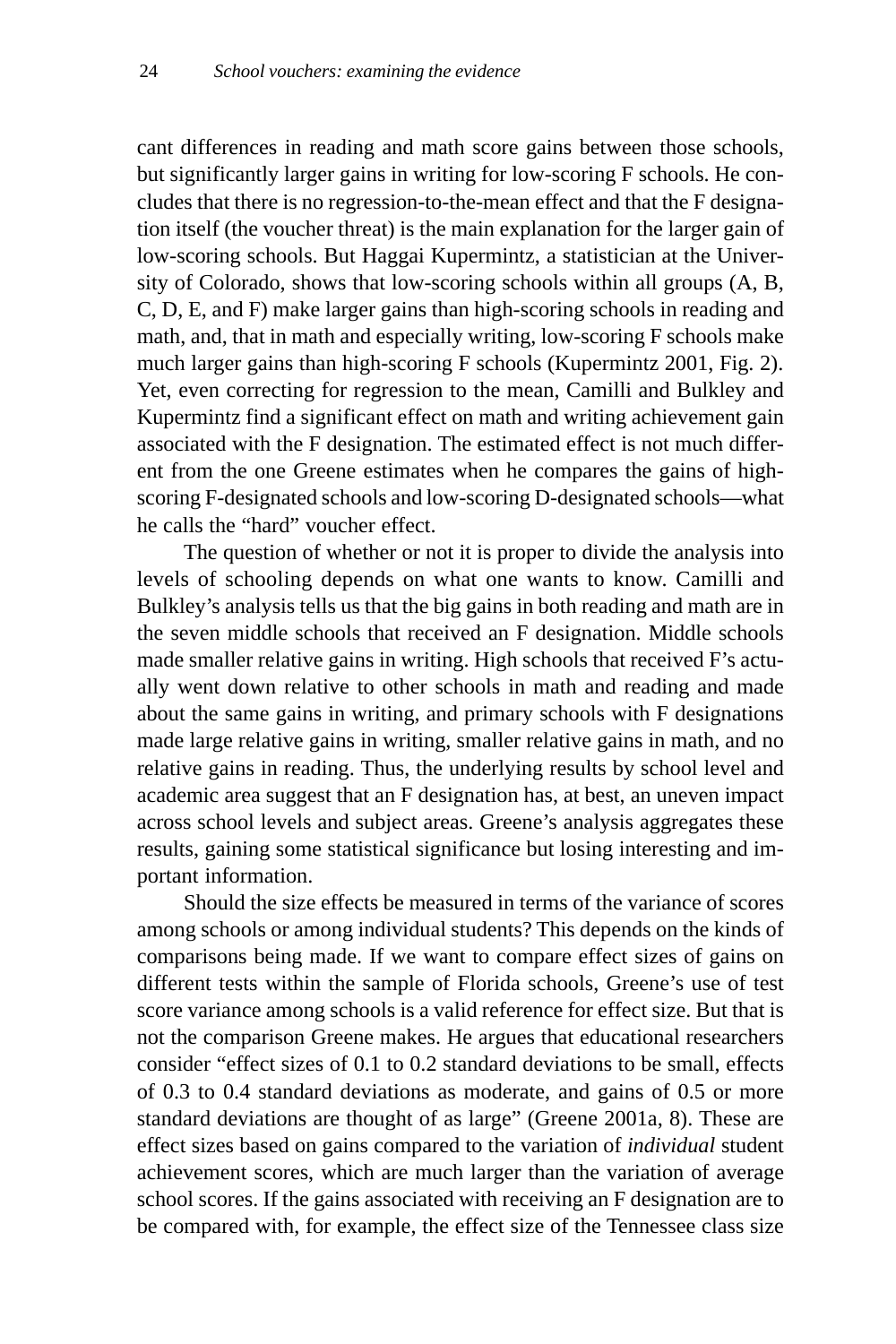reduction experiment (as Greene does), he is claiming an effect on *students* in F schools of a net six-point gain in math scores (Camilli and Bulkley estimate a smaller gain). This gain, to be comparable to the effect sizes of educational research on individual student gains, should be compared to the standard deviation of individual student scores in the FCAT, not of school scores. This makes the effect size of the math gains in F-designated schools quite small (less than 0.1 standard deviations) and the writing gains moderate (about 0.23), as noted in the Camilli and Bulkley critique.

*Incorrectly attributing gains at F schools to the threat of vouchers*. Throughout Greene's analysis, he claims that the higher gains of F schools (corrected for regression to the mean) must be the result of voucher threat. However, F schools may also tend to raise their test scores more than other schools in other situations where there is no voucher threat. Being branded an F school may itself carry sufficient stigma to cause F schools to raise their test scores, whether or not there is a voucher threat. If that is the case, we (and Greene) have no way of knowing whether vouchers were the cause of higher scores in Florida in 1999-2000.

One way to test that hypothesis is to estimate the net effect of the F designation in Florida in the years before the voucher threat. Another is to make similar estimates for other states that rate schools as failing. Although Greene did not correct properly in his analysis for regression to the mean, it is worth comparing the relative performance of F schools to non-failing schools in these other situations using Greene's flawed methodology. This simulates what Greene might have found were he to do his (flawed) statistical analysis in Florida before the A+ plan was implemented, or in Texas or North Carolina, which have no statewide voucher program.

Data are available on school performance in Florida beginning in 1996- 97, a year after the state implemented a testing program and categorized schools by the proportion of students passing the state tests. Doug Harris has analyzed these data and compared them to Greene's results for the first year of the A+ program (see Appendix A for the complete Harris study). Harris also compares his and Greene's results using Camilli and Bulkley's corrections for potential regression to the mean.

**Table 3** presents Greene's and Harris' results using the regression to the mean using Greene's method of comparing the gains of high-scoring F schools to the gains of low-scoring D schools. Harris uses 1997-98 gains (pre-voucher), and Greene uses 1999-2000 gains (post-voucher). The gains in math at F schools before vouchers were introduced were larger than in the post-voucher years, but gains in reading and writing are larger postvoucher. In **Table 4** Harris adjusts both his and Greene's estimates for re-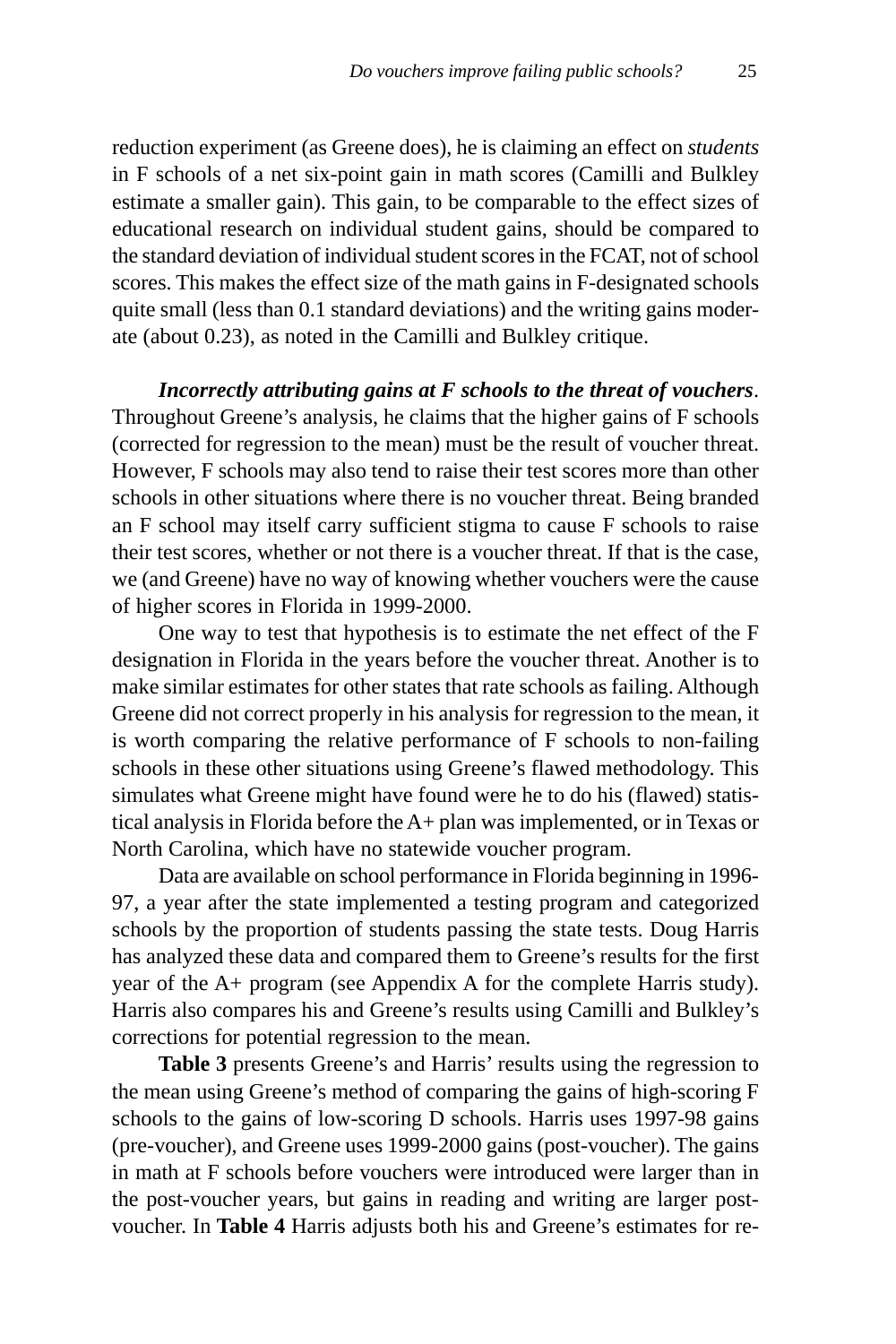|                             | Harris: Florida ratings (1997-98) |          |          |          | Greene: Florida A+ (1999-2000) |          |
|-----------------------------|-----------------------------------|----------|----------|----------|--------------------------------|----------|
|                             | Reading                           | Math     | Writing  | Reading  | Math                           | Writing  |
| Low $2(D)$                  | 0.097                             | 0.142    | 0.817    | 0.184    | 0.259                          | 0.694    |
| High $1(F)$                 | 0.053                             | 0.374    | 0.856    | 0.222    | 0.346                          | 0.882    |
| <b>Difference</b>           | $-0.044$                          | $+0.132$ | $+0.039$ | $+0.038$ | $+0.087$                       | $+0.186$ |
| Source: Harris, Appendix A. |                                   |          |          |          |                                |          |

TABLE 3 Adjusting for regression to the mean, Greene's approach (effect size)

#### TABLE 4 Adjusting for regression to the mean, Camilli and Bulkley approach

|           |          | Harris: Florida grading |          |          | Greene: Florida A+ |           |  |
|-----------|----------|-------------------------|----------|----------|--------------------|-----------|--|
|           | Reading  | Math                    | Writing  | Reading  | Math               | Writing   |  |
| 4 $(A+B)$ | $+0.012$ | $+0.023$                | $+0.041$ | $+0.029$ | $+0.005$           | <b>NA</b> |  |
| $3$ (C)   | $-0.009$ | $-0.026$                | $-0.041$ | $-0.001$ | $-0.000$           | <b>NA</b> |  |
| 2(D)      | $-0.031$ | $-0.082$                | $-0.151$ | $-0.001$ | $-0.025$           | <b>NA</b> |  |
| $1$ (F)   | $-0.040$ | $+0.199$                | $-0.091$ | $+0.021$ | $+0.062$           | <b>NA</b> |  |

Source: Harris, Appendix A.

#### TABLE 5 Isolating the effect of a low-performance rating, Texas

|                                                                      | Gains in<br>reading | Number | Gains in<br>math | Number |
|----------------------------------------------------------------------|---------------------|--------|------------------|--------|
| Lower-scoring 'acceptable'                                           | 1.4212              | 1,338  | 2.1548           | 560    |
| Higher-scoring 'low performing'                                      | 1.5417              | 45     | 3.8719           | 62     |
| Low-performance effect                                               | 0.1205              |        | 1.1717           |        |
| Low-performance effect<br>measured in standard deviations            | 0.018               |        | 0.184            |        |
| Low-performance effect in Florida<br>measured in standard deviations | 0.12                |        | 0.30             |        |

Note: Gains are measured in terms of the Texas Learning Index, set at 70 for the minimumexpected learning level in each grade.

Source: Brownson; see Appendix B.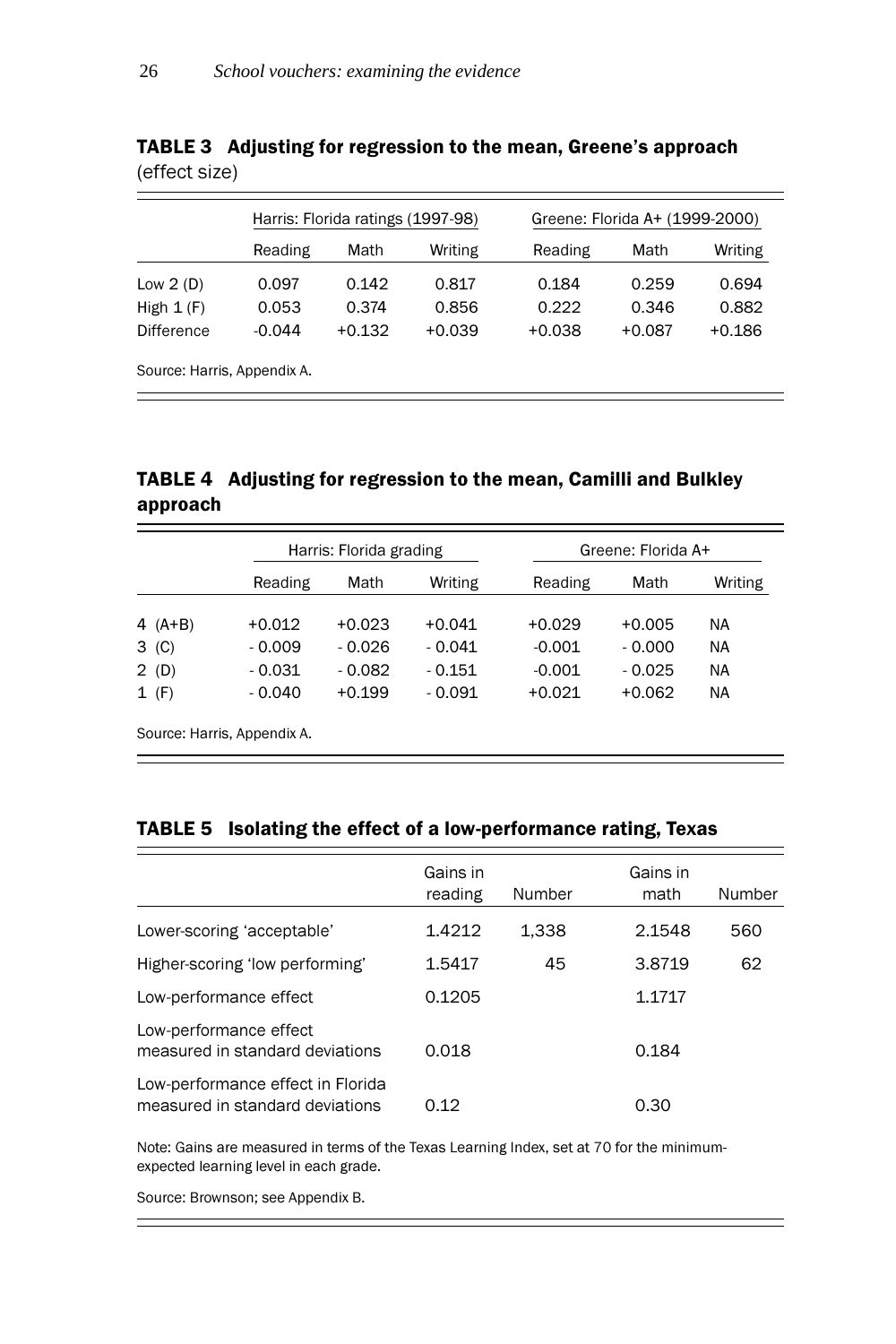gression to the mean using the Camilli and Bulkley approach. Again, the math gains were much larger for F schools before the voucher threat, and reading gains were slightly larger relative to other schools once vouchers were introduced. If vouchers were the reason that F-designated schools did so much better in 1999-2000, as Greene claims, it is difficult to understand why F schools made larger (and significant) relative gains in math without any voucher sanction and why reading skills made insignificant gains even with a voucher sanction.

Amanda Brownson of the University of Texas' Dana Center duplicated the Greene analysis for Texas schools (see Appendix B). She compared the gains on the Texas Assessment of Academic Skills (TAAS) between the academic years 1996-97 and 1997-98 and the years 1998-99 and 1999-2000 for "low-performing" designated schools (this corresponds to the F designation in Florida) with "exemplary," "recognized," and "acceptable" schools' gains. Brownson argues that, because the Texas assessment is older than Florida's, schools in Texas have been making gains over a longer period than in Florida. She shows that TAAS scores increased steadily throughout the 1990s, but tailed off by 1999-2000. For both sets of comparisons of gains in scores, she found similar results for Texas as Greene found in Florida, even though Texas has no voucher threat.<sup>14</sup>

When Brownson compares the gains in lower-scoring "acceptable" schools with higher-scoring low-performance schools in 1998-99/1999- 2000, she finds a very small net effect for low-performing schools in reading gains but a larger, statistically significant effect in math score gains. In both tests, the effect sizes are smaller than in Florida (here it is appropriate to compare relative gains to the standard deviation in mean scores among schools in order to correspond to the Greene results). These results are shown in **Table 5**. (Note that Brownson divides the test score gains by the standard deviation based on Greene's approach. Therefore, Tables 5 and 6 below should not be compared with Tables 3 and 4 above.)

Table 6 shows the same comparison for the early years. The difference in higher-scoring low-performance schools and lower-performing acceptable schools is statistically significant for both reading and math scores, and the effect sizes are close to the effect sizes estimated by Greene for Florida. Brownson's argument that gains were likely to be larger for lowperforming schools in earlier years is borne out. More important, her estimates show that, using Greene's methodology, the level of relative gains made by failing schools in Florida is also made by failing schools in Texas, *although Texas uses no voucher threat.* Brownson also corrected her estimates for regression to the mean, using the Camilli-Bulkley method. This correction strengthens her conclusion that failing schools in Texas made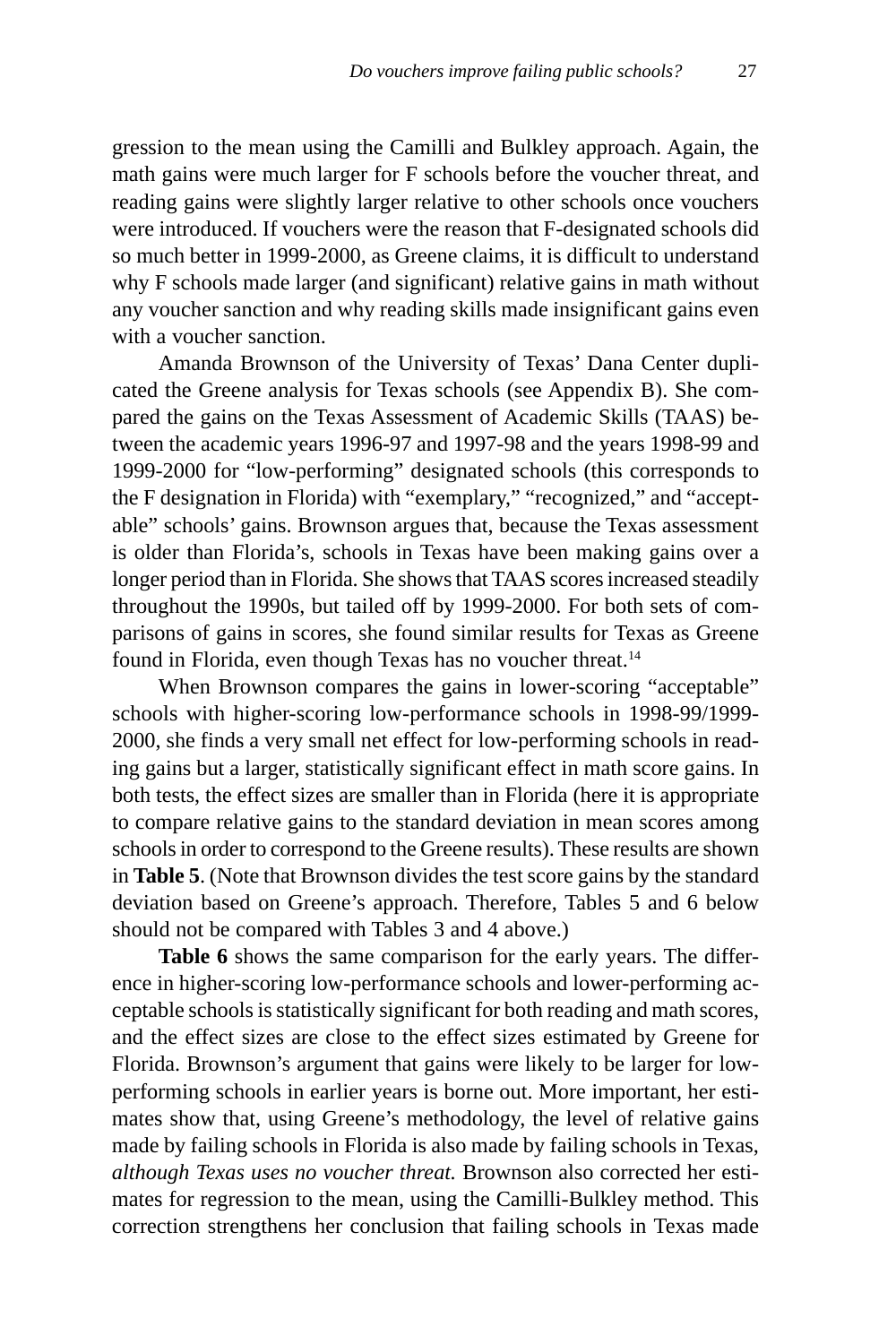|                                                                     | Gains in<br>reading | Number | Gains in<br>math | Number |
|---------------------------------------------------------------------|---------------------|--------|------------------|--------|
| Lower-scoring 'acceptable'                                          | 2.5565              | 1.714  | 3.3672           | 1.750  |
| Higher-scoring 'low performing'                                     | 3.1990              | 55     | 4.6690           | 55     |
| Low-performance effect                                              | 0.6425              |        | 1.3018           |        |
| The Texas low-performance effect<br>measured in standard deviations | 0.115               |        | 0.243            |        |
| The Florida voucher effect<br>measured in standard deviations       | 0.12                |        | 0.30             |        |

#### TABLE 6 Isolating the effect of a low-performance rating, 1996-97

Note: Gains are measured in terms of the Texas Learning Index, set at 70 for the minimumexpected learning level in each grade.

Source: Brownson; see Appendix B.

relative gains as large or larger than the gains Greene attributes to Florida's voucher plan.15 Like Florida and Texas, North Carolina has a "strong" accountability system that sanctions schools for continued "low performance." In North Carolina, the four main categories of schools are "exemplary," "meets expectations," "no recognition," and "low performing." Sanctions in North Carolina also do *not* include the threat of vouchers. Duke University's Helen Ladd, a well-known public policy analyst who has written about accountability (Ladd 1996) and about choice in New Zealand (Fiske and Ladd 2000), duplicated Greene's analysis for North Carolina (see Appendix C). She grouped schools into the four categories used by the state to characterize school performance over time<sup>16</sup> and examined two different measures of changes in student performance by school from 1997 to 1998: the change in the percent of students at or above grade level in each year of school based on reading, math, and writing scores (performance composite), and the gain in test scores minus the expected gain in test scores in each year (growth composite). These are the two standards by which schools in North Carolina are judged.

Ladd found that, for both measures of change, "low-performing" schools had a significantly greater positive change than any other school type (**Tables 7A** and **7B**). She also duplicated Greene's Florida comparison of high-scoring "low-performing" schools with low-scoring "no-recognition" schools. This comparison in North Carolina shows that high-scoring low-performing schools had a higher gain on both measures of gain than did no-recognition schools, and this difference was statistically significant (**Tables 8A** and **8B**). Ladd concludes that in North Carolina low-perform-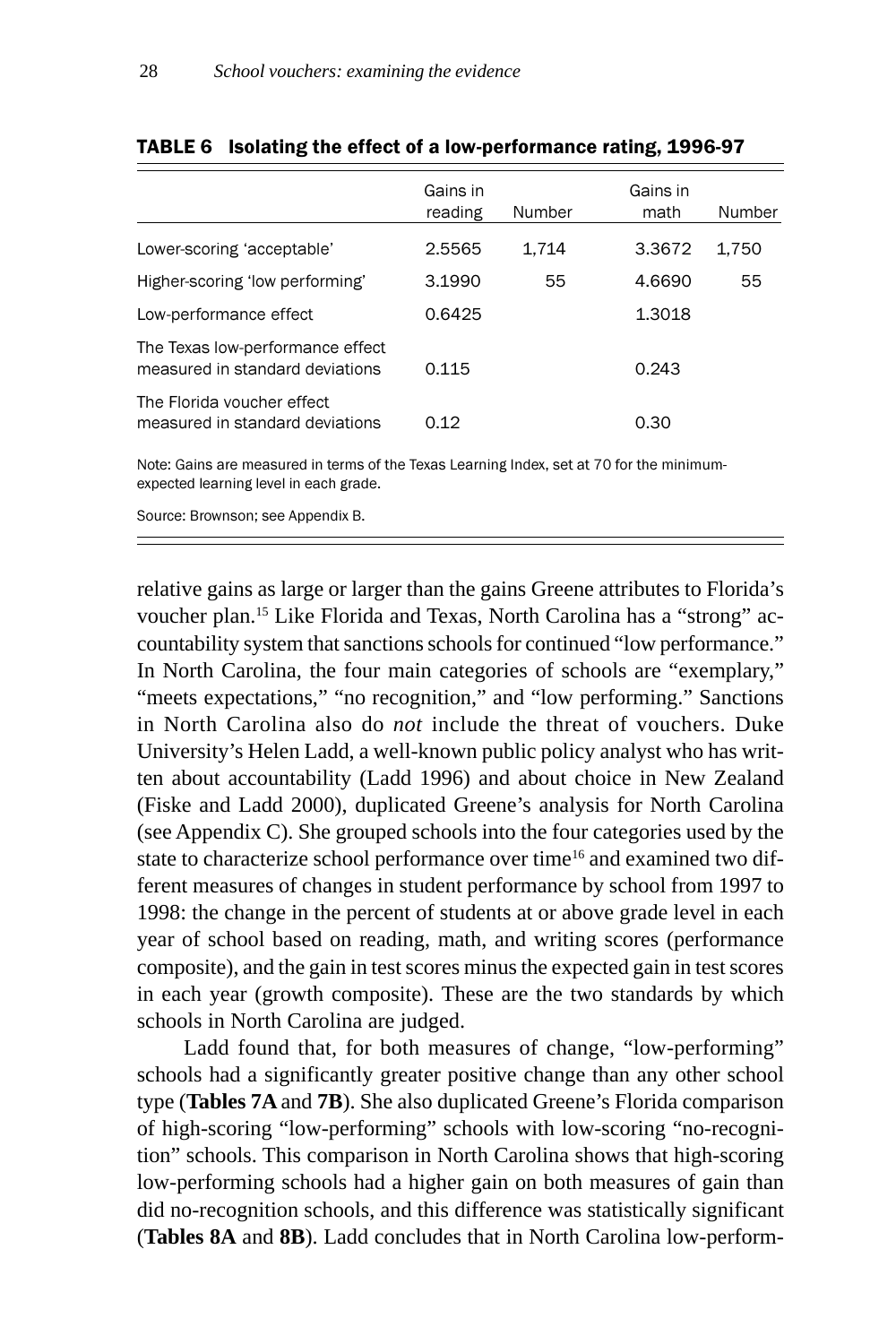114

| 1997 school<br>evaluation | Avg. difference<br>in composite | Number of<br>schools |
|---------------------------|---------------------------------|----------------------|
| Exemplary                 | 2.37                            | 514                  |
| Expected growth           | 3.43                            | 380                  |
| No recognition            | 4.94                            | 551                  |

10.68

#### TABLE 7A Changes in performance composite, North Carolina, 1997-98

#### TABLE 7B Changes in growth composite, North Carolina, 1997-98

No recognition

Low performing

| 1997 school<br>evaluation | Avg. difference<br>in composite | Number of<br>schools |
|---------------------------|---------------------------------|----------------------|
| Exemplary                 | 2.11                            | 514                  |
| Expected growth           | 4.66                            | 380                  |
| No recognition            | 7.48                            | 551                  |
| Low performing            | 10.98                           | 114                  |

The change for low-performing schools compared to schools with higher evaluations is statistically significant at p<.0001.

Source: Ladd and Glennie, Appendix C.

#### TABLE 8A Changes in performance composite, North Carolina, 1997-98, comparing 'most similar' schools

| 1997 school                   | Avg. difference | Number of |
|-------------------------------|-----------------|-----------|
| evaluation                    | in composite    | schools   |
| Lower-scoring no recognition  | 5.91            | 272       |
| Higher-scoring low performing | 9.22            | 57        |

#### TABLE 8B Changes in growth composite, North Carolina, 1997-98, comparing 'most similar' schools

| 1997 school                   | Avg. difference | Number of |
|-------------------------------|-----------------|-----------|
| evaluation                    | in composite    | schools   |
| Lower-scoring no recognition  | 7.24            | 272       |
| Higher-scoring low performing | 9.46            | 57        |

The difference between the gains for the two school types is statistically significant at  $p$ <.0001. Source: Ladd and Glennie, Appendix C.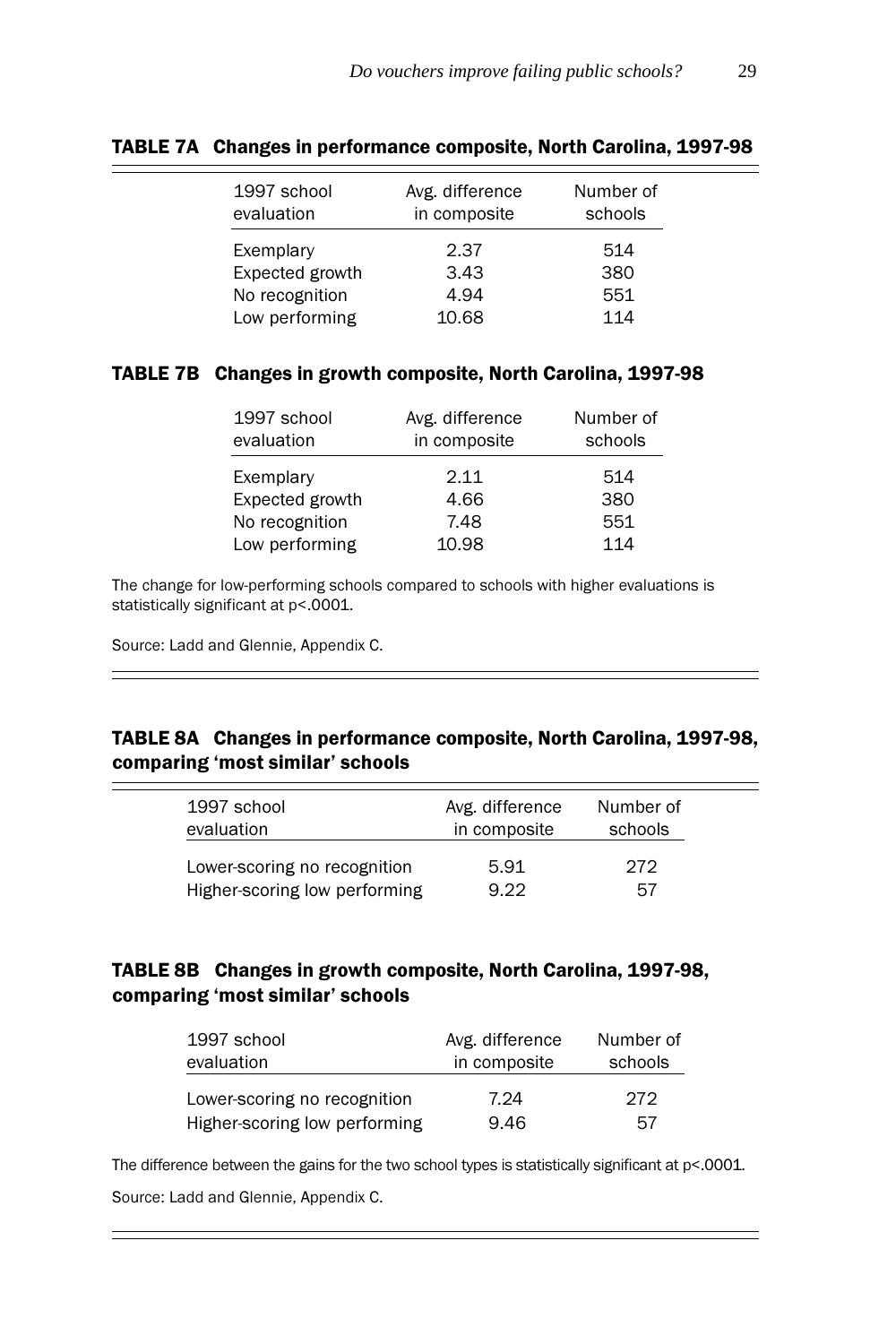ing schools made significantly larger achievement gains than other school categories, *with no voucher threat*.

Thus, Greene's claim that vouchers caused the observed gains in Florida may or may not be true, but the evidence he presents is not sufficient to support his case. We observe that schools designated as failing in Florida before the A+ voucher plan was implemented showed even larger gains in math scores. We also observe similarly large test score gains for schools designated as failing in states without vouchers. This suggests that using larger gains to Florida's F schools in 1999-2000 as evidence that a voucher threat improves low-performing public schools is at best a stretch.

In sum, Greene's statistical estimates have problems, but, more important, he should have been much more careful in attributing the larger gains he found for schools designated as failing to the voucher threat component of the Florida A+ plan. In studies that duplicate Greene's study for Florida in years before the A+ voucher plan was implemented, and in studies of Texas and North Carolina—states that publicize school "failure" but do not use a voucher threat—F-designated schools consistently make larger gains. Given these results, we have no reason to believe that the larger rise in student performance in low-performing schools in Florida in 1999-2000 was due to the threat of vouchers.

Parenthetically, we also cannot argue that the larger test score gains in failing schools in Texas and North Carolina were the result of those states' accountability systems. To prove any of these cases, we would have to show that individual schools' test scores behaved in a particular way over time and then changed significantly when the voucher threat or (in states without vouchers) other policies designed to change their behavior appeared.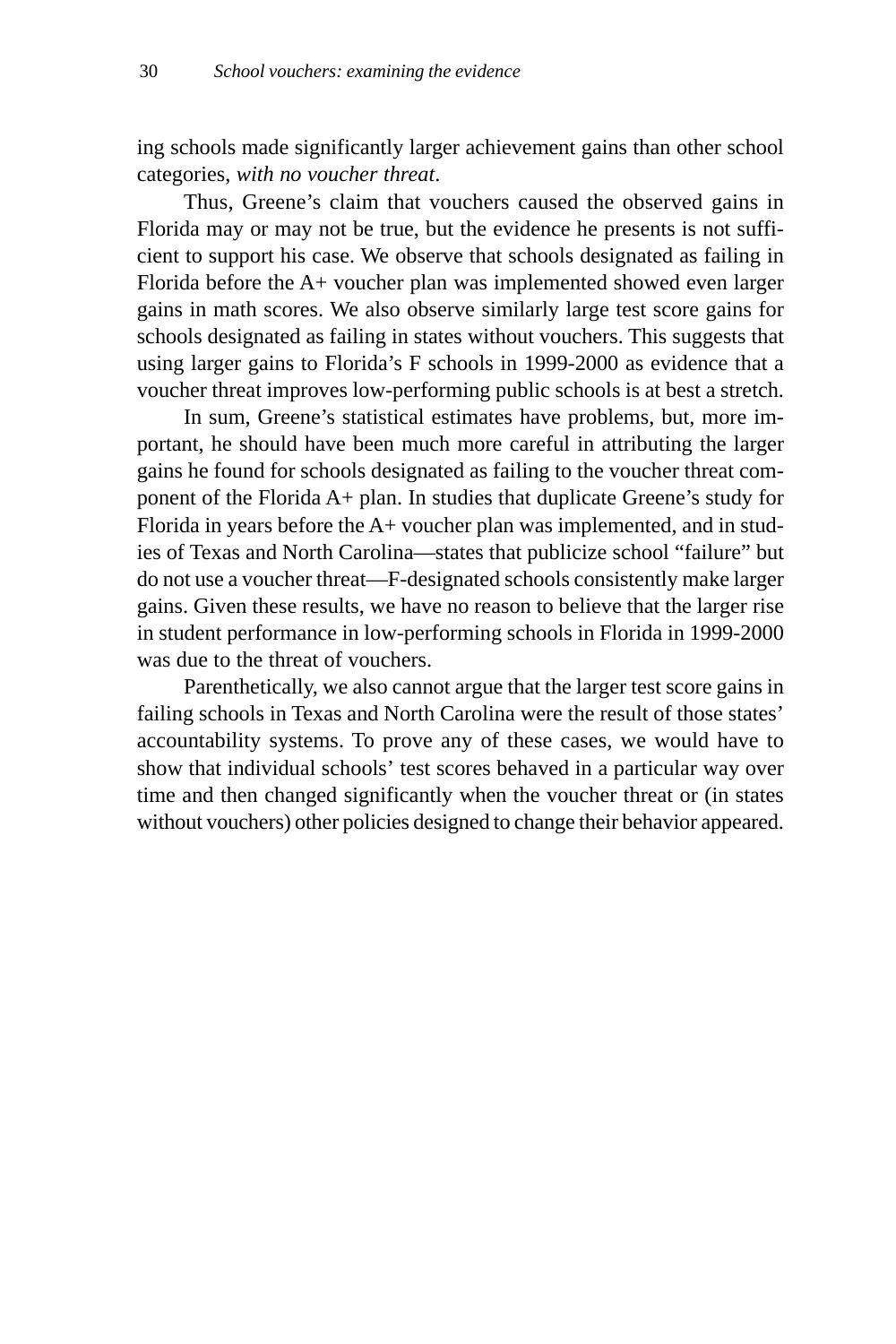# What have we learned?

Voucher evaluations in the U.S. have now gone through several phases. They all analyze voucher experiments aimed at low-income children, mostly African Americans, in medium and large cities, and now, with the Florida study, in states. The first experiments were publicly financed and offered vouchers by lottery. But vouchers were generally *under*-subscribed, and those applicants who did not receive vouchers were not necessarily randomly rejected nor carefully followed up. Thus, evaluations in the first phase generally chose as a "control" group students in public schools who resembled voucher students socioeconomically. These first-phase evaluations were also carried out using similar data by various researchers, some voucher advocates and others not.

The second plans were privately financed, and evaluations were designed to conform to medical experiments, where treatment and control groups are selected randomly. Vouchers were offered to a large group of low-income applicants by lottery. Vouchers were fully subscribed, and both voucher recipients and non-recipients were followed up with tests at the end of the first and second years of the experiment. In comparing pupils who receive vouchers to those who do not in this fashion, bias from differential motivation and socioeconomic background is allegedly eliminated.

The third round of studies have moved into the analysis of the effects of a voucher *threat* on low-performing public schools.

The results of the first round of studies in Milwaukee and Cleveland suggest that parents who receive vouchers and use them (actually send their children to private schools) are more satisfied with their schools than are parents of similar socioeconomic background whose children attend public schools. There is general agreement on that point. There is also general agreement that the vouchers enabled low-income parents who otherwise would not have been able to do so to send their children to private schools. Yet, the sample of low-income, urban parents seeking vouchers does not represent the average low-income urban parent with children in public school. Parents who file for vouchers are, for one, more dissatisfied than other parents. To determine whether private schools are more satisfying to low-income parents than public schools would require taking a random sample of all low-income parents in a particular city with children in public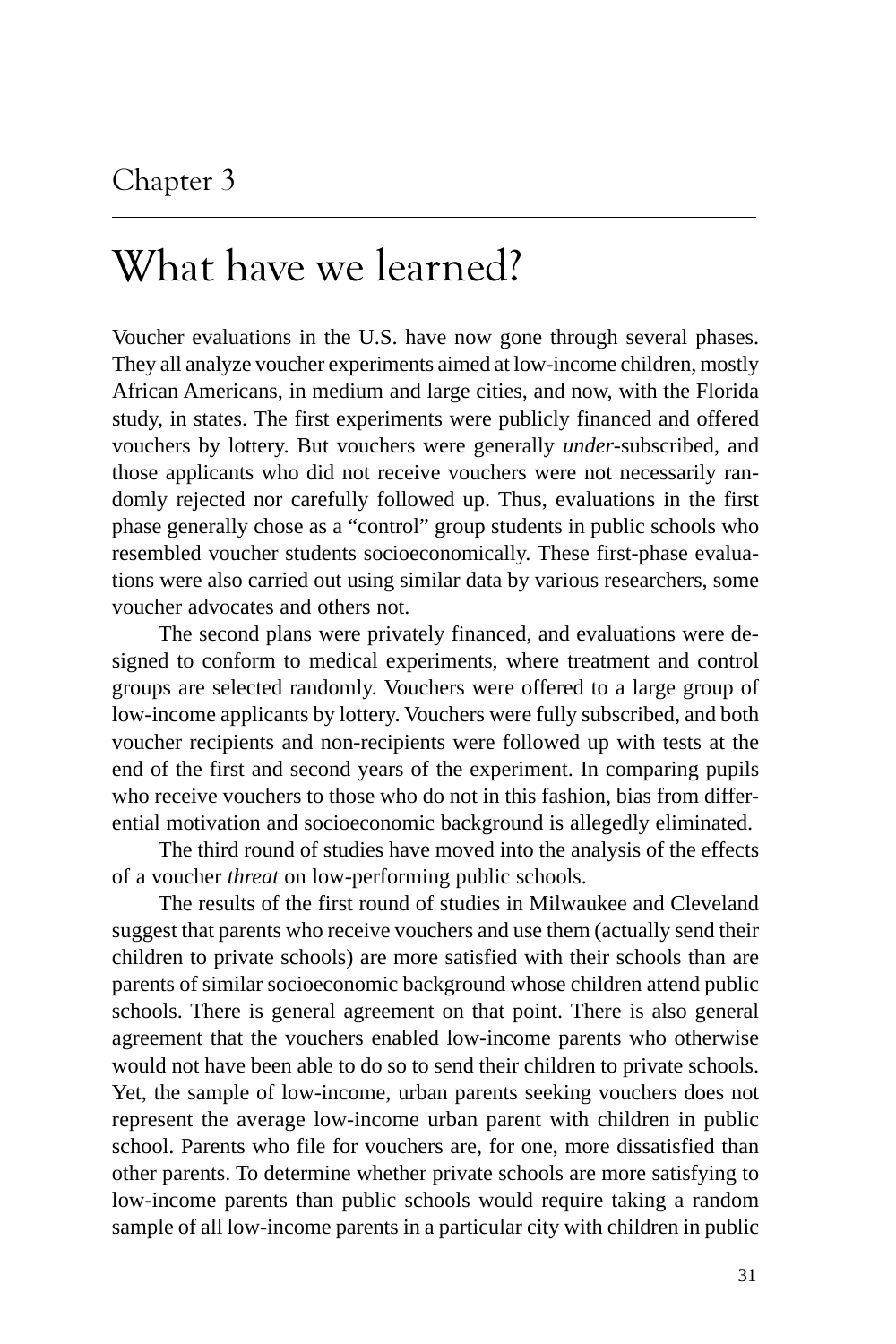*and* private schools and randomly re-assigning students to public and private schools. Parents whose children were assigned to private schools might still be more satisfied than before, but the differences would probably be much smaller than when only the children of dissatisfied parents are switched.

The results are less clear on the achievement effects of vouchers in Milwaukee and Cleveland. Results varied according to which researchers did the studies. The Peterson group produced the most favorable results for vouchers in each of the two cities. When all the results are compared, it appears that voucher-using (choice) students in Milwaukee probably made greater gains by their third and fourth years in private schools—at least in math—than did students in public schools. But the achievement effect was not large, and only a fraction of voucher students stayed in private schools for this long even though the voucher fully covered tuition. In Cleveland, the most reliable results suggest that, after two years, choice students who used their vouchers to attend existing (religious) private schools made greater gains in science than did non-choice students but not in other subjects. Students who used their vouchers in the commercial schools created to take advantage of the voucher plan did significantly worse compared to other students, both students in public schools and voucher users in religious private schools. As in Milwaukee, attrition rates of voucher users from private schools were large over the first and second years of the program.

The Milwaukee and Cleveland cases also indicate that small vouchers of \$2,500 or less, such as in the early years of the Milwaukee experiment and in Cleveland, limit the number of low-income families that will actually use the voucher, either because the families cannot supply the extra tuition or because the number of private schools made available at that level of voucher funding is too limited. The eventually much larger Milwaukee voucher increased the number of private schools entering the market and also apparently made the voucher more attractive to low-income families. Nevertheless, we have no information on how the greater number of Milwaukee voucher students are performing compared to their counterparts in Milwaukee's public schools.

The results from the second round of voucher studies show similar satisfaction gains as in Milwaukee and Cleveland, but much larger achievement gains from using a voucher in private schools, at least for African American students. Studies were available only to one set of researchers. All students attended existing private schools, many of them religious, which makes the favorable results not inconsistent with results in Cleveland, although they were still much larger in Dayton and particularly Washington, D.C.

The authors of the second round of studies claim that their results are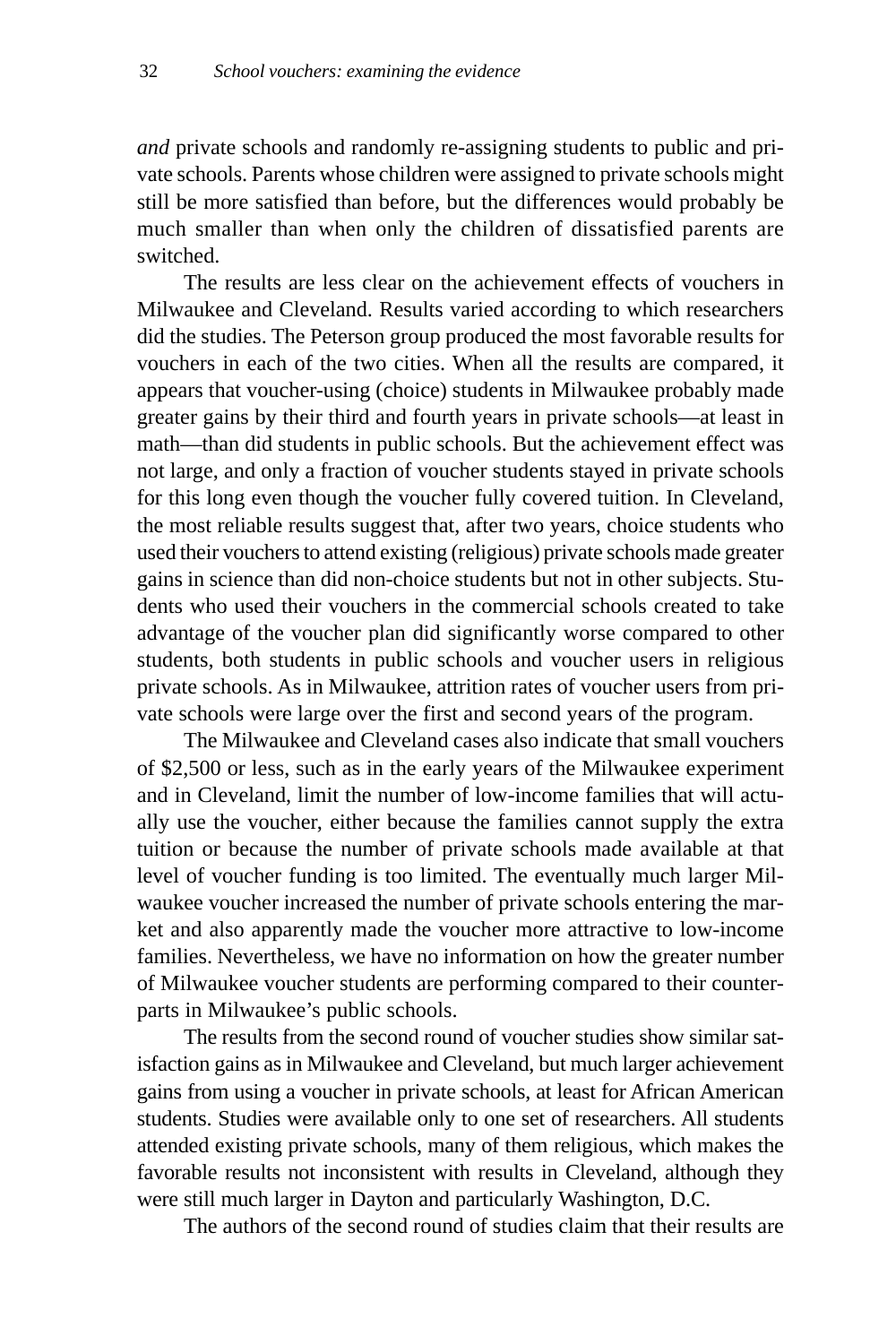better than those done in Milwaukee and Cleveland because of the truly experimental design of the evaluation. However, this strategy does not speak to other issues. The new studies suffer from uncorrected potential biases, including "disappointment effects" of families that did not receive vouchers, low participation rates in follow-up tests, the concentration of gains in particular small cohorts in the sample that the researchers do not attempt to explain, and possibly non-random declines in participation between baseline testing and the first and second years of follow-up testing.

The Peterson group cites Carolyn Hoxby's description of randomized field trials as the "gold standard" of social science research.17 Hoxby's characterization certainly has merit. But to the extent that the Peterson group's results depend upon instrumental variables and upon weighting to correct for non-participation, they are no longer reporting results of a randomized field trial, but rather are reporting an empirical study with many of the dangers of assuming the relevance of characteristics that the "gold standard" attempts to avoid.

The Peterson group model has yet another problem. Low-income urban pupils attending private schools may do better because private schools are able to select their students. To the degree that a private school can construct a *peer* environment that is conducive to learning in ways that public schools cannot because they must take all comers, the influence of peers on student achievement may be more positive than in a public school. The ability to select students is not a feature of private education that voucher advocates care to stress, because, if this is the source of a positive private school effect, it can imply no condemnation of public schools that are unable to select students. Further, peer effects can run out quickly as private education expands in inner cities.18 The Cleveland results showing small positive gains to voucher students who entered existing private religious schools and significant relative *declines* in test scores for students who used their vouchers in the commercial Hope Schools could be partly the result of peer effects, not just the relative quality of teaching in different types of schools.

The Peterson group could deal with this problem if it tested a random sample of students already in the private schools attended by voucher recipients, identified them by school, and estimated the peer effect (average test score of non-voucher students in each school) on the score of voucher recipients attending the school. It may not be easy to get the private schools to allow such testing, simply because they would then be subjecting themselves to evaluation. But without such information, it is difficult to understand the source of private school advantage, if such advantage even exists.

Peterson and his colleagues should have an interest in knowing whether it is peer effect or school characteristics that are producing their positive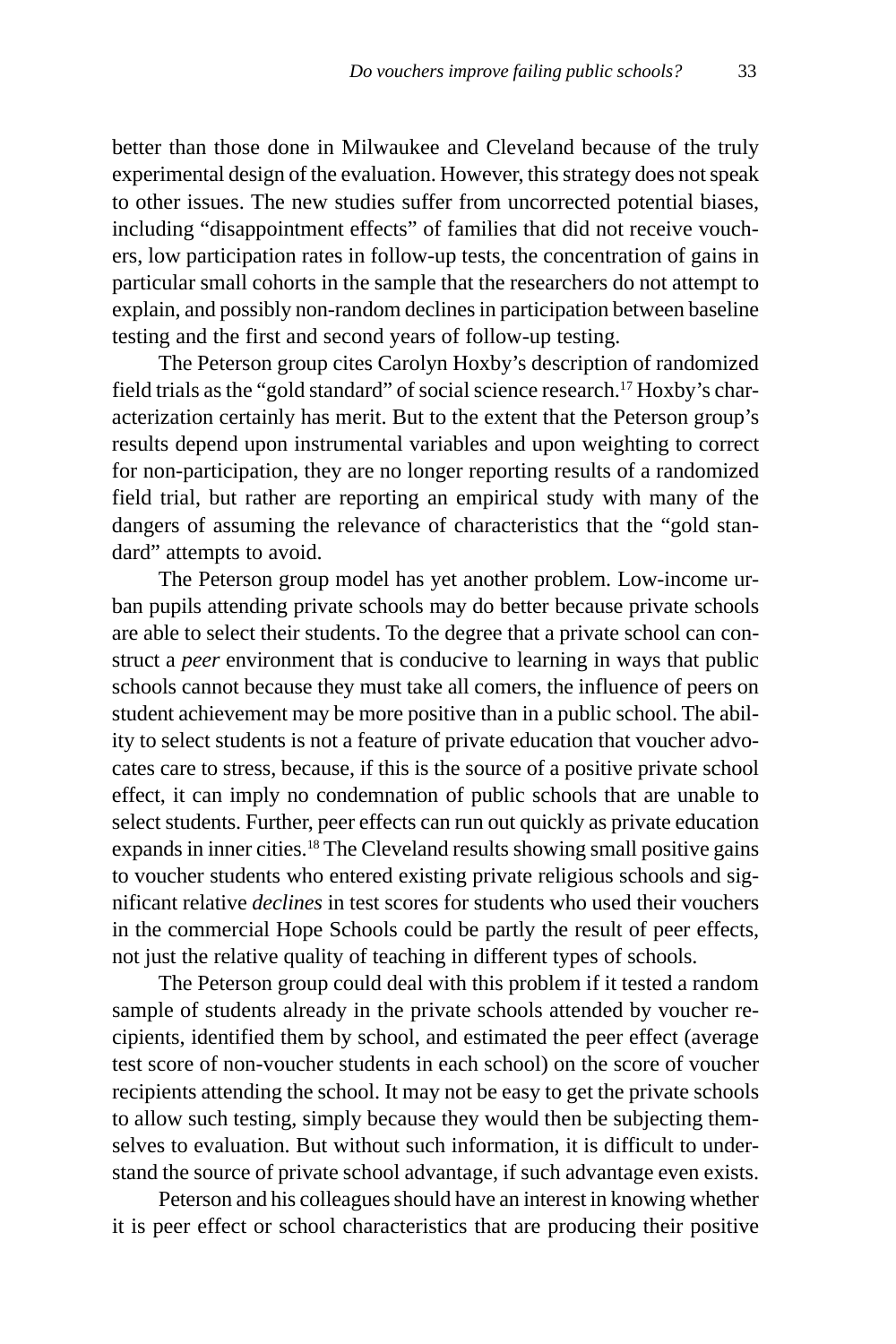results for voucher students attending private schools. They claim, contrary to Cecilia Rouse's results in Milwaukee, that smaller class size is not an important factor in explaining the higher gains in private schools of African American students. Indeed, in a recent paper, they were unable to explain why, in New York City, African American students realized a positive effect on test scores from attending a private school while Latino students did not. Private school characteristics as reported by parents, including class size, did not explain test score differences.<sup>19</sup> If peer effects are important in explaining whether students using vouchers make significant gains over their public school counterparts, then we might infer that a voucher plan is likely to benefit relatively few low-income students, i.e., mainly those who can get into existing schools with already better-performing students. Correspondingly, it should be kept in mind that small vouchers of \$1,700 (New York City and Washington, D.C.) or \$1,500 (President Bush's plan) would be unlikely to induce the creation of many new private schools for low-income voucher students.

Objective evaluations of the currently much larger Milwaukee voucher plan would provide additional information on the extent of voucher benefits. Since relatively large numbers of low-income students have apparently shifted from public to private schools (and some back), and voucher students attend approximately 100 different schools, it would be possible to assess differences in effects by type of school and whether gains are due to student selection or school quality.

In the study of competition effects, the voucher studies, as exemplified by Greene's Florida analysis, attempt to measure the "macro" effect of vouchers on public school improvement. These studies are more indirect than the studies of individual effects in experiments, so they require even more care in estimating voucher effects and interpreting them. Just the opposite has occurred. Jay Greene's study draws attention to Florida's voucher program, but tends to overestimate the degree to which failing schools actually do better than other types of schools and tells us little about whether the threat of vouchers actually makes low-performing public schools do better. Indeed, as the studies of relative gains made in an earlier year in Florida and by failing schools in Texas and North Carolina show, even without a voucher threat failing schools made relative gains as large or larger than in Florida in 1999-2000, when vouchers were introduced. If "failing" schools consistently make larger test score gains than higher-scoring schools in such a wide variety of situations, the fact that they did so in Florida in 1999-2000, when Florida's A+ voucher plan went into effect, is not evidence that the voucher threat was responsible for the larger gains. Much more rigorous empirical tests are required to make that case.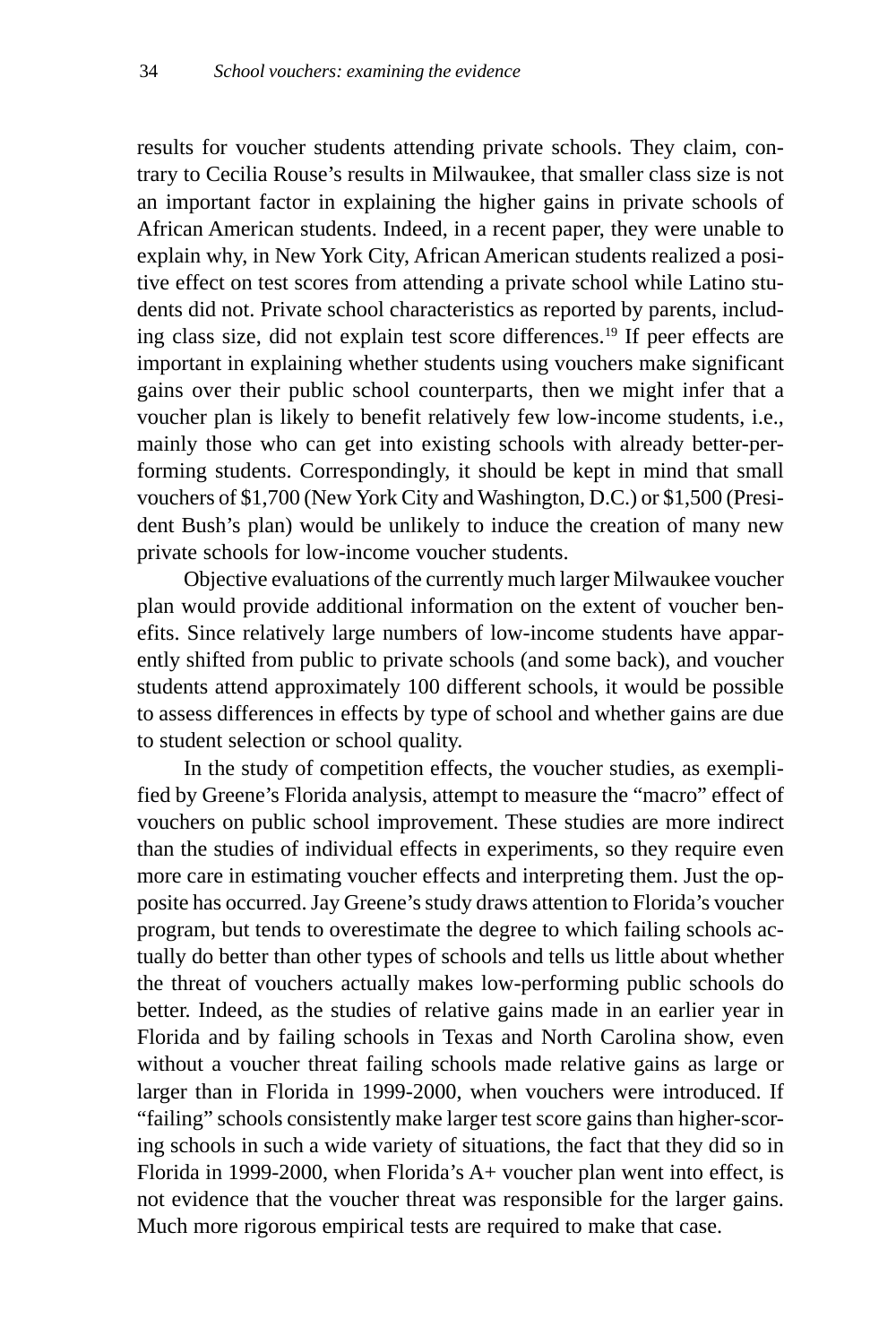#### APPENDIX A

### What caused the effects of the Florida A+ program: ratings or vouchers?

by Doug Harris, Economic Policy Institute

Criticisms of Jay Greene's analysis of the Florida A+ program fall into two categories: problems in estimating the effect size, and problems in attributing the effect size to the A+ program. This appendix focuses on the second problem. How much of the gain identified by Greene was caused by vouchers and how much was caused by the embarrassment of being labeled an "F" school?

It is often difficult to determine the effects of any individual policy. Governments often change multiple policies at the same time, making it difficult to understand which change had what impact. This same problem arises in the case of the A+ program. The state of Florida assigned labels to schools (A-F) *and* funded vouchers for schools that fell in the F category. This means that A+ is really two programs, which could have been implemented separately. Vouchers could have been funded regardless of school ratings, and the ratings could have been made without vouchers.

In November 1995, the Florida Department of Education (FDOE) released ratings to the public for each school in the state based on test scores from 1993- 94 and 1994-95. Level 1 was called "critically low" and included 158 schools. The rules included *non-voucher* sanctions for schools that remained on this list for three consecutive years. However, these sanctions would only occur after three years and only after a series of hearings with the state Board of Education and appeals by the school district. Even if the district were found to be negligent through this process, the state board was not required to take action. Regardless, no sanctions were ever imposed.

Despite the apparent weakness of the sanction threat, anecdotal evidence suggests the schools worked hard to improve their scores to avoid further public embarrassment.<sup>20</sup> Many schools subsequently increased their ratings through test score improvement, decreasing the number of "critically low" schools from 158 to 71 in 1995-96 and to 30 in 1996-97.

In 1999, the state added a provision that students in schools designated as "failing" for two consecutive years would be offered a voucher that could be used in any other school, private or public. This was called the A+ program. At the beginning of the 1999-2000 school year, students in two schools were offered vouchers. They were chosen based on 1998 ratings and a "long history of failure," even though the two-consecutive-year provision of the A+ program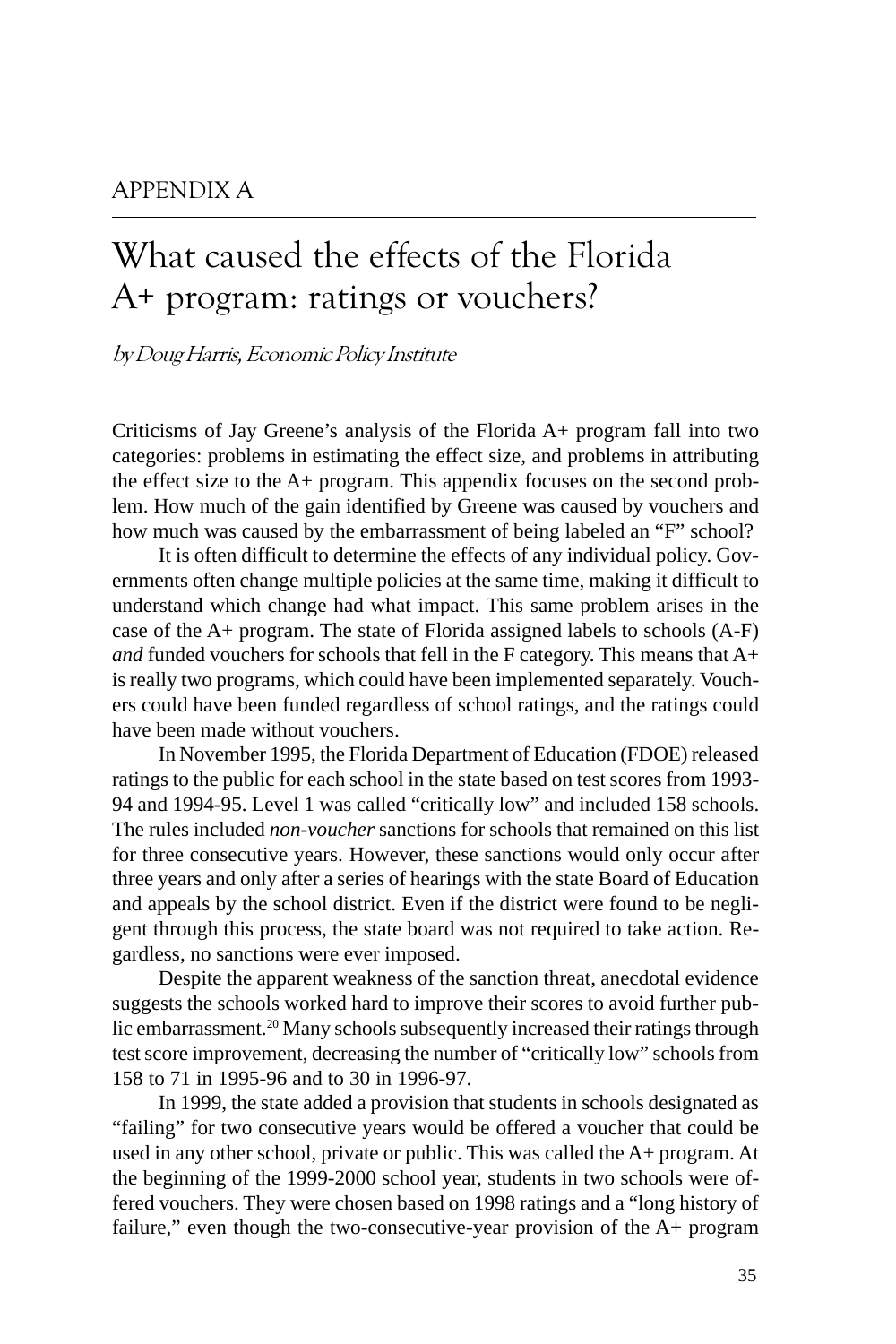was not yet in effect. In 2000-01, no schools qualified for vouchers; all the 1999-2000 F schools managed to rise to an acceptable rating.

The analysis here attempts to compare the effects of the pre-voucher ratings with the A+ program, which includes both ratings and vouchers. If the effects of the earlier ratings were similar to the ratings-plus-vouchers included in A+, then this would provide evidence that vouchers did not add much value.

#### **Analvsis**

The general method used here is simple. First, the test score gains achieved by "critically low" schools due to the ratings released in 1995 are estimated. Second, these gains are compared to those of the F schools studied by Greene and others, which also had the threat of vouchers. The methodology follows closely the analysis by Greene (2001), Camilli and Bulkley (2001), Brownson (Appendix B), and Ladd and Glennie (Appendix C).

While the general method is simple, the implementation is somewhat more complicated. One potential problem is that different schools used different tests in both reading and math during 1995-97, just before the FCAT was introduced. In these subject areas, schools were allowed to select from a menu of nationally norm-referenced tests. This is a common circumstance in education research, and it is common practice to make the results comparable by using either percentiles or effect sizes (gains adjusted based on the standard deviation). In this case, the FDOE reports the percentage of students in the school who reach the national 50th percentile on whichever test was taken. The writing scores, in contrast to reading and math, are based on a single statewide test taken by all students. In this case, the FDOE reports the percentage of students who receive a "3" or higher. Therefore, in the case of writing, adjustments are not necessary to compare scores across schools.

One possible effect of the new tests is that schools may achieve gains by "teaching to the test," i.e., teaching test-taking techniques and focusing their teaching on the kinds of material covered in the state exams. This is much more likely after 1999, since major changes were made in Florida testing at about that time. Specifically, Florida created its own test, FCAT, which replaced the nationally normed tests used previously for reading and math. Based on discussions with FDOE officials and other experts, it does not appear that any such changes occurred in the years immediately before the original rating system when into effect. Therefore, the real gains in achievement from A+ may be smaller than they appear.

A third and related issue is that the more recent data provided by the FDOE for the A+ program evaluations is based on raw scores, whereas the older data used here is necessarily reported in terms of "percentages above a set standard." Unfortunately, raw scores and percentages have different statistical properties. This assumption could prove problematic, especially if the "shape of the distribution" of student ability is different across schools. In other words, the test score average across schools can differ, but the variation around that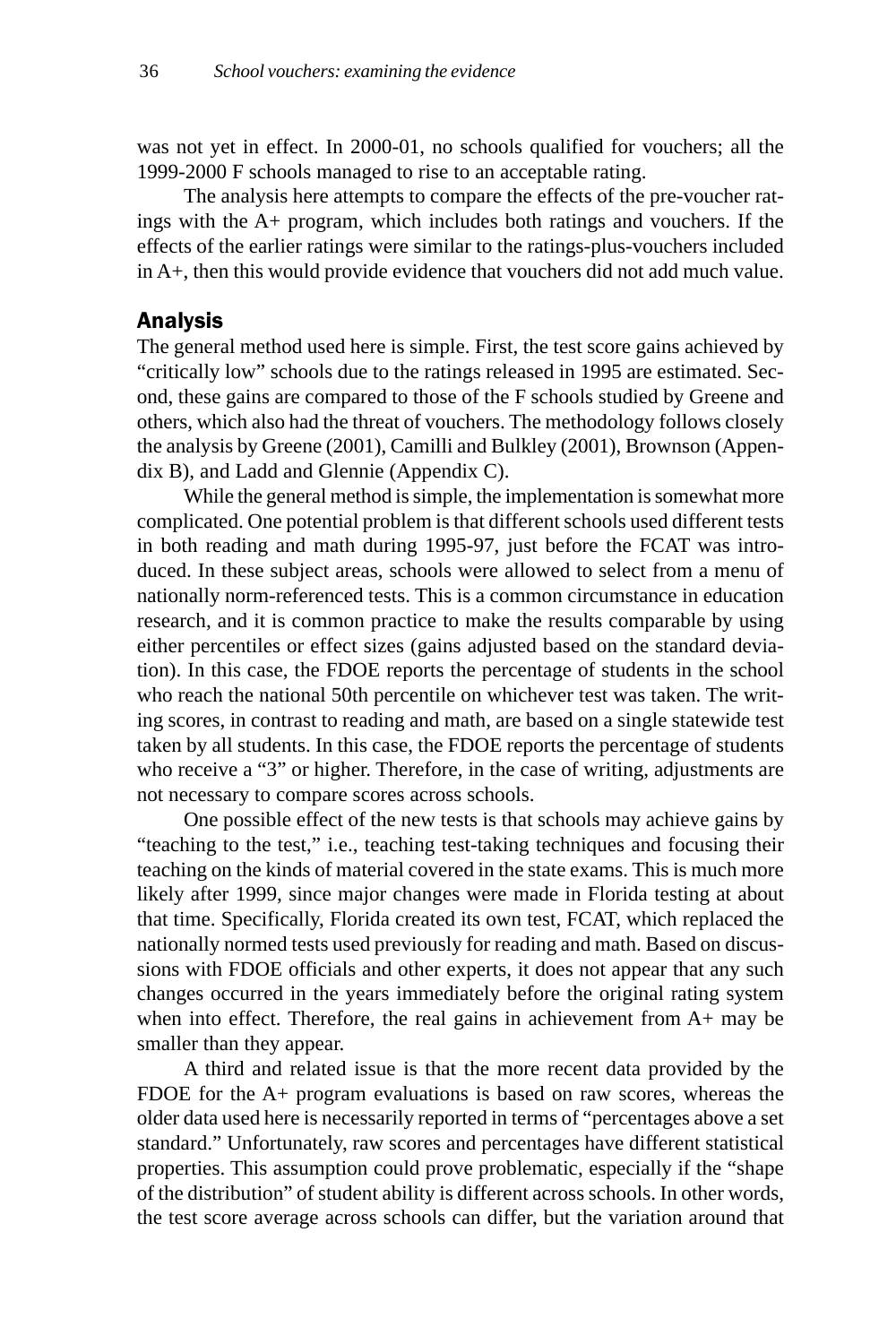average cannot. This study tests for possible problems using the A+ data, which includes both raw scores and percentages. The use of these two measures does not significantly affect the results, as discussed later.

A fourth possible issue is that this analysis uses data for the years 1996-97 and 1997-98. The A+ ratings were released in 1999 based on data from the spring of that year. Greene then compares this with the following year's scores. Programs tend to have their biggest impacts in the early years when they receive the most attention. Therefore, it would be beneficial to analyze Florida's pre-voucher rating system using data from 1994-95 and 1995-96 to coincide with that program's first year. However, data for earlier years were not available. It is likely that the effects from pre-voucher ratings would be larger if the earlier data were used in the analysis.

A final issue is that the school rating system changed with the A+ program. Schools were still placed in categories, but the A+ ratings were based on higher standards than previously. This change could make the voucher effect look smaller, since the difficulty of further gains increases as students reach higher levels. For example, moving from the 20th percentile to the 30th percentile is likely to be easier than moving from the 30th to the 40th. The changes in tests and standards shifted 76 schools into the "F" (critically low) category that otherwise would have been in the "D" (level 2) category had the standards remained unchanged. These schools had already made large gains due to the pre-voucher ratings, discussed below.21

#### **Results**

**Table A-1** indicates the gains by school rating and subject area for both the prevoucher ratings and the A+ program. All of the analysis presented here is based on elementary school scores. The main reason for this restriction is that only one school was rated "critically low" at either the middle or high school level.

Schools not rated critically low were put into three higher categories, 2, 3, and 4. This rating system includes one fewer category than the A+ system. Therefore, to simplify the analysis, the A and B schools were combined into one group. This grouping will not affect the conclusions, since the focus of the analysis is on the low-scoring schools, not A and B schools. All numbers in this table, and throughout this appendix, are gain scores divided by the standard deviation, producing "effect sizes."22

Based on Table A-1 alone, it would appear that the A+ program is more effective than the pre-voucher grading system. However, this is quite misleading. Gains in test scores can be separated into three categories: (1) statistical "noise," e.g., a construction project going on near the testing site, which distracts students; (2) the average gain made by everyone, i.e., "trends," which may occur due to idiosyncrasies in the test and other factors; and (3) the unique gains of individual schools due to their own efforts, which are perhaps influenced by incentives created by state policy. The goal of the analysis is to separate the unique gains from statistical noise and trends. One way to account for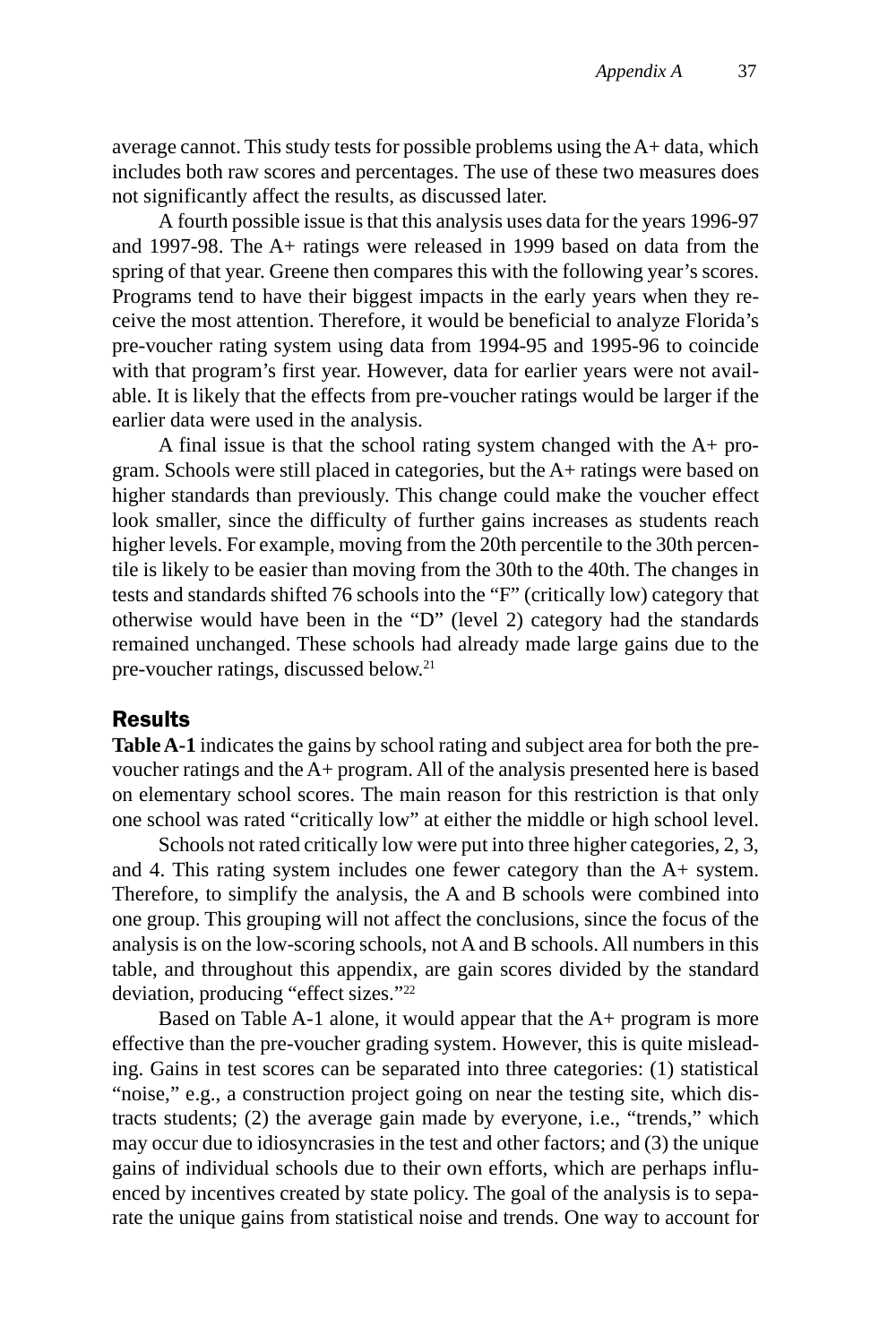|           | Harris: Florida ratings (1997-98) |          |          | Greene: Florida A+ (1999-2000) |         |         |
|-----------|-----------------------------------|----------|----------|--------------------------------|---------|---------|
|           | Reading                           | Math     | Writing  | Reading                        | Math    | Writing |
| All       | $-0.001$                          | $-0.007$ | $-0.008$ | 0.083                          | 0.178   | 0.538   |
|           | (1, 486)                          | (1, 486) | (1,486)  | (2,486)                        | (2,486) | (2,486) |
| 4 $(A+B)$ | $-0.013$                          | $-0.021$ | $-0.085$ | 0.052                          | 0.143   | 0.473   |
|           | (793)                             | (793)    | (793)    | (510)                          | (510)   | (510)   |
| $3$ (C)   | 0.007                             | 0.006    | 0.080    | 0.066                          | 0.169   | 0.529   |
|           | (535)                             | (535)    | (535)    | (1,223)                        | (1,223) | (1,223) |
| 2(D)      | 0.035                             | 0.019    | 0.097    | 0.143                          | 0.229   | 0.612   |
|           | (132)                             | (132)    | (132)    | (583)                          | (583)   | (583)   |
| 1(F)      | 0.045                             | 0.374    | 0.198    | 0.251                          | 0.367   | 1.024   |
|           | (28)                              | (28)     | (28)     | (76)                           | (76)    | (76)    |

**TABLE A-1** A simple comparison between the pre-voucher ratings and the A+ program (effect size)

|  |  | TABLE A-2 Adjusting gains for trends: the grand means (effect size) |  |
|--|--|---------------------------------------------------------------------|--|
|--|--|---------------------------------------------------------------------|--|

|           | Harris: Florida ratings (1997-98) |          | Greene: Florida A+ (1999-2000) |          |          |          |
|-----------|-----------------------------------|----------|--------------------------------|----------|----------|----------|
|           | Reading                           | Math     | Writing                        | Reading  | Math     | Writing  |
| 4 $(A+B)$ | $-0.012$                          | $-0.014$ | $-0.077$                       | $-0.031$ | $-0.035$ | $-0.065$ |
| $3$ (C)   | 0.006                             | 0.013    | 0.088                          | $-0.017$ | $-0.009$ | $-0.009$ |
| 2(D)      | 0.034                             | 0.026    | 0.105                          | 0.060    | 0.051    | 0.074    |
| $1$ (F)   | 0.044                             | 0.381    | 0.206                          | 0.158    | 0.189    | 0.486    |
|           |                                   |          |                                |          |          |          |

Source: Author's analysis.

trends is to subtract the sample mean (shown in the first row of Table A-1) from the four individual gains, shown by rating. This yields the "grand means" in Table A-2.

The results in Table A-2 imply a quite different conclusion. The gains in math, for instance, are now nearly twice as large in the pre-voucher ratings for the F schools (0.381 versus 0.189). However, more adjustments are necessary. The second source of variation, statistical noise, causes regression to the mean. Greene attempts to deal with this by comparing the low-scoring D schools with the high-scoring  $F$  schools. Table A-3 includes this comparison.<sup>23</sup>

If this were the correct adjustment, the results would be ambiguous. The gains in math are considerably larger in the pre-voucher ratings compared with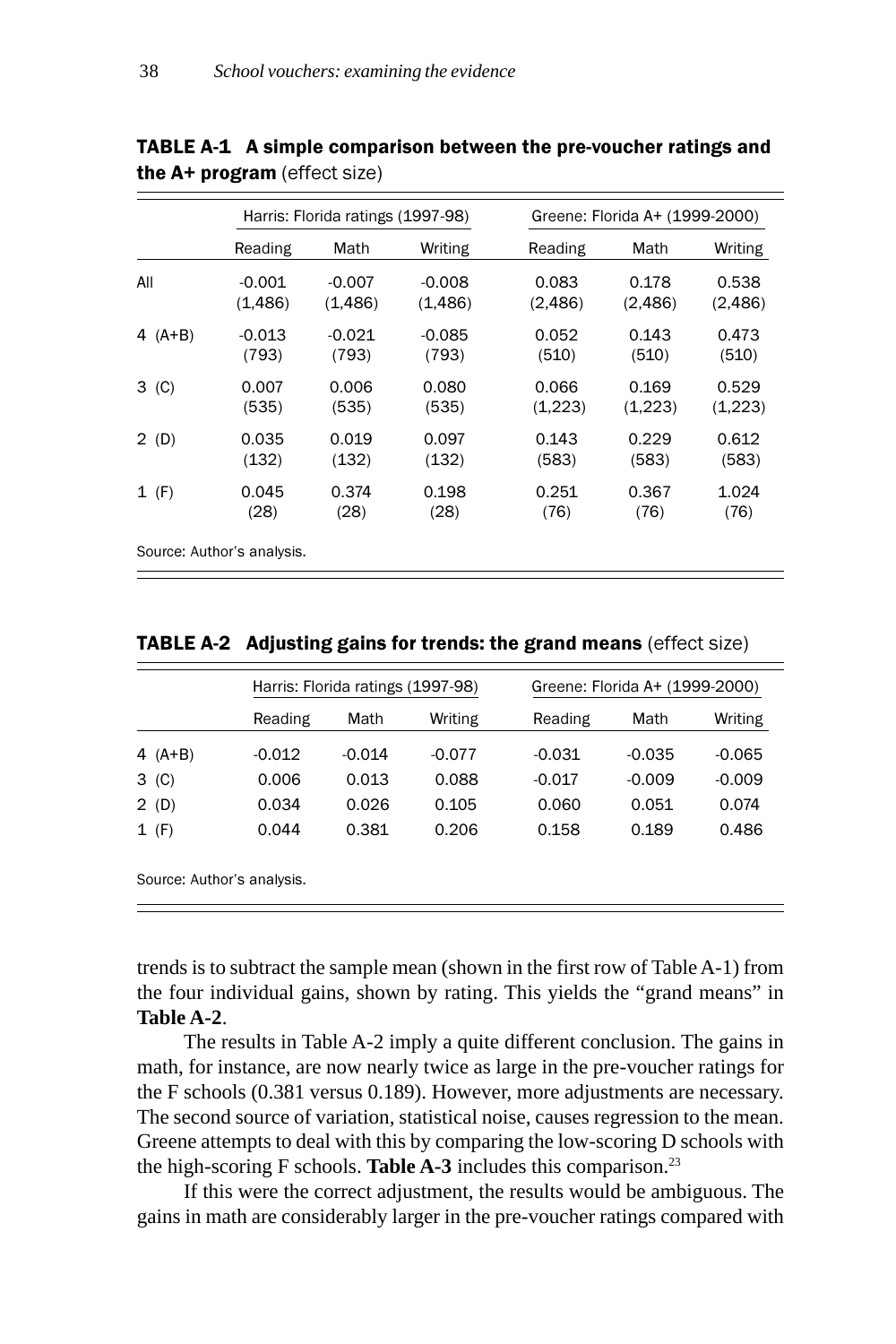|                   | Harris: Florida ratings (1997-98) |          |          | Greene: Florida A+ (1999-2000) |          |          |
|-------------------|-----------------------------------|----------|----------|--------------------------------|----------|----------|
|                   | Reading                           | Math     | Writing  | Reading                        | Math     | Writing  |
| Low $2(D)$        | 0.097                             | 0.142    | 0.817    | 0.184                          | 0.259    | 0.694    |
| High $1(F)$       | 0.053                             | 0.374    | 0.856    | 0.222                          | 0.346    | 0.882    |
| <b>Difference</b> | $-0.044$                          | $+0.132$ | $+0.039$ | $+0.038$                       | $+0.087$ | $+0.186$ |

TABLE A-3 Adjusting for regression to the mean, Greene's approach (effect size)

TABLE A-4 Adjusting for regression to the mean, Camilli and Bulkley approach

|           |                            | Harris: Florida grading |          | Greene: Florida A+ |          |           |  |
|-----------|----------------------------|-------------------------|----------|--------------------|----------|-----------|--|
|           | Reading                    | Math                    | Writing  | Reading            | Math     | Writing   |  |
| 4 $(A+B)$ | $+0.012$                   | $+0.023$                | $+0.041$ | $+0.029$           | $+0.005$ | <b>NA</b> |  |
| $3$ (C)   | $-0.009$                   | $-0.026$                | $-0.041$ | $-0.001$           | $-0.000$ | <b>NA</b> |  |
| 2(D)      | $-0.031$                   | $-0.082$                | $-0.151$ | $-0.001$           | $-0.025$ | <b>NA</b> |  |
| $1$ (F)   | $-0.040$                   | $+0.199$                | $-0.091$ | $+0.021$           | $+0.062$ | <b>NA</b> |  |
|           | Source: Author's analysis. |                         |          |                    |          |           |  |

the A+ ratings. For writing and reading, the gains are larger for A+. However, the ongoing discussion among researchers since Greene's first paper seems to have produced agreement, even by Greene, that this is not the right approach. The standard approach in education statistics is used by Camilli and Bulkley, in which the gain scores are obtained by subtracting the second year score from the expected second year score. The expected score comes from a regression of the second year score on the first year score. Greene does not report these results in either his original paper or his response. Camilli and Bulkey do report these results, which are presented on the right hand side of **Table A-4**.

Greene is critical of this approach because *larger* real gains due to the program will, paradoxically, make the effect look *smaller*. Therefore, he suggests excluding the F schools from the regression. In theory, he is correct. However, it is highly unlikely that dropping 76 observations out of a total of 2,400 would have any meaningful impact on the results. This is confirmed by performing the same analysis as above but dropping the critically low schools from the regression. Only one of the effect sizes changes by more than 10% in any direction. Most of them changed by less than 5%, as expected.

All of the new analysis above for the pre-voucher ratings is based on the percentage of students above the 50th percentile in math and reading and the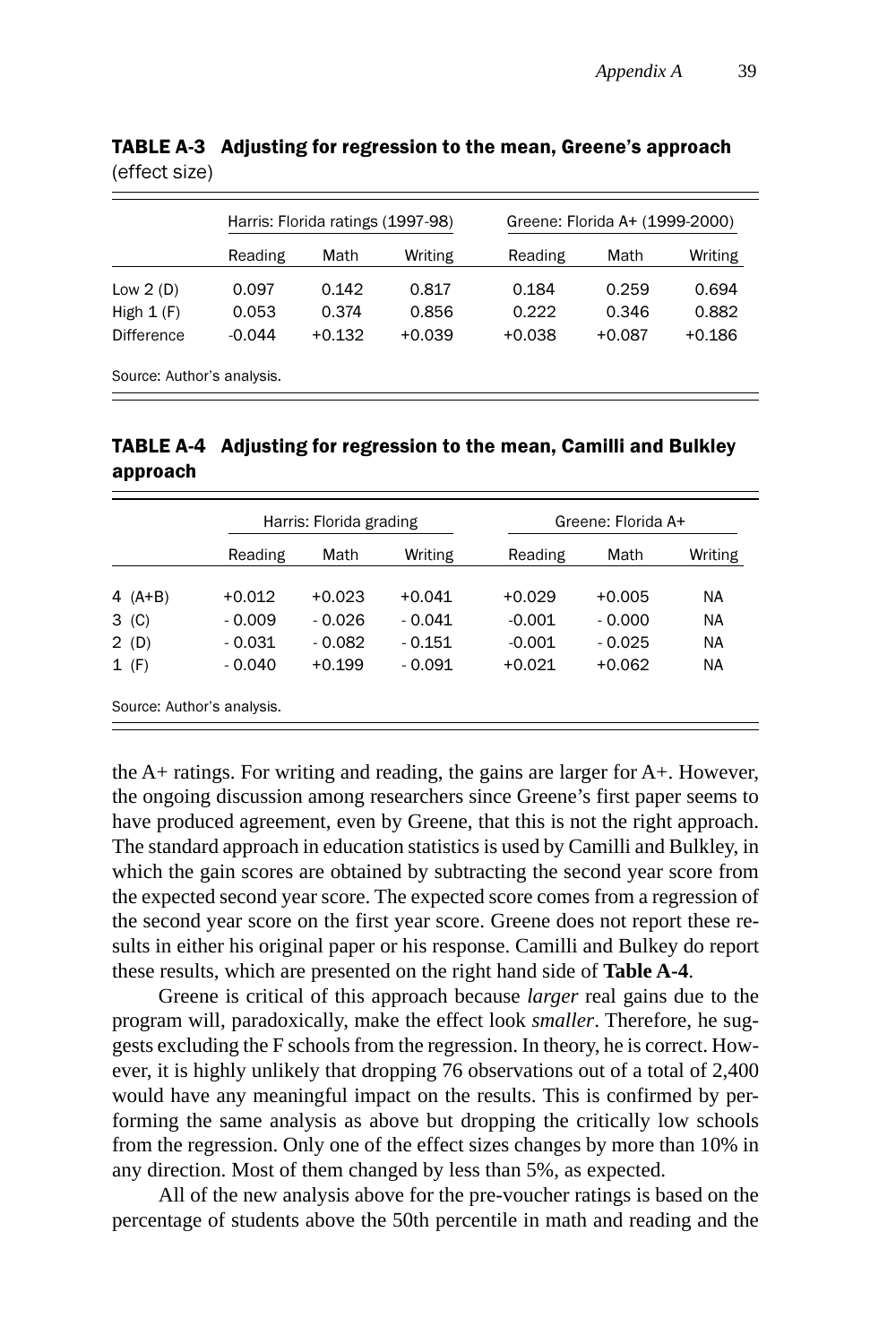percentage achieving a 3 in writing. This method is different than Greene's analysis based on raw scores. To see whether this difference has any impact on the results, the percentages were converted into raw scores using data from 1999-2000, which include both percentages and raw scores. Specifically, it is assumed that the statistical relationship between the raw scores and the percentages remained roughly the same over the five-year period, which is likely.<sup>24</sup> After creating the estimated raw scores for the earlier years, the results in Table A-4 were re-estimated for reading. The results were similar, implying that the use of percentages does not significantly affect the results.

#### **Conclusion**

Based on all of the results above, it does not appear that vouchers have a significant positive impact on public school performance. Using Greene's own approach,<sup>25</sup> the average effect size across subjects (excluding writing) for the prevoucher ratings is 0.08 standard deviations, compared with 0.10 for the A+ program. This means that *the real effect size of vouchers is only 0.02 standard deviations, which is quite small even by Greene's own standards*. There is still some uncertainty about these numbers, due to the factors mentioned earlier. Two of these factors indicate that the real effect is even smaller than 0.02; only one factor indicates that it is larger. Given this, it is fairly clear that the effects are small, and considerably lower than Greene's original estimates.

These results should not be surprising to those familiar with how schools work. Outside incentives may be effective, but there is no reason to believe that vouchers, based on a theory of market competition, will work better than school grades or other approaches. Regardless, tens of thousands of students remain at a major disadvantage because they attend "critically low" schools. Finding incentives that improve these schools remains an important task.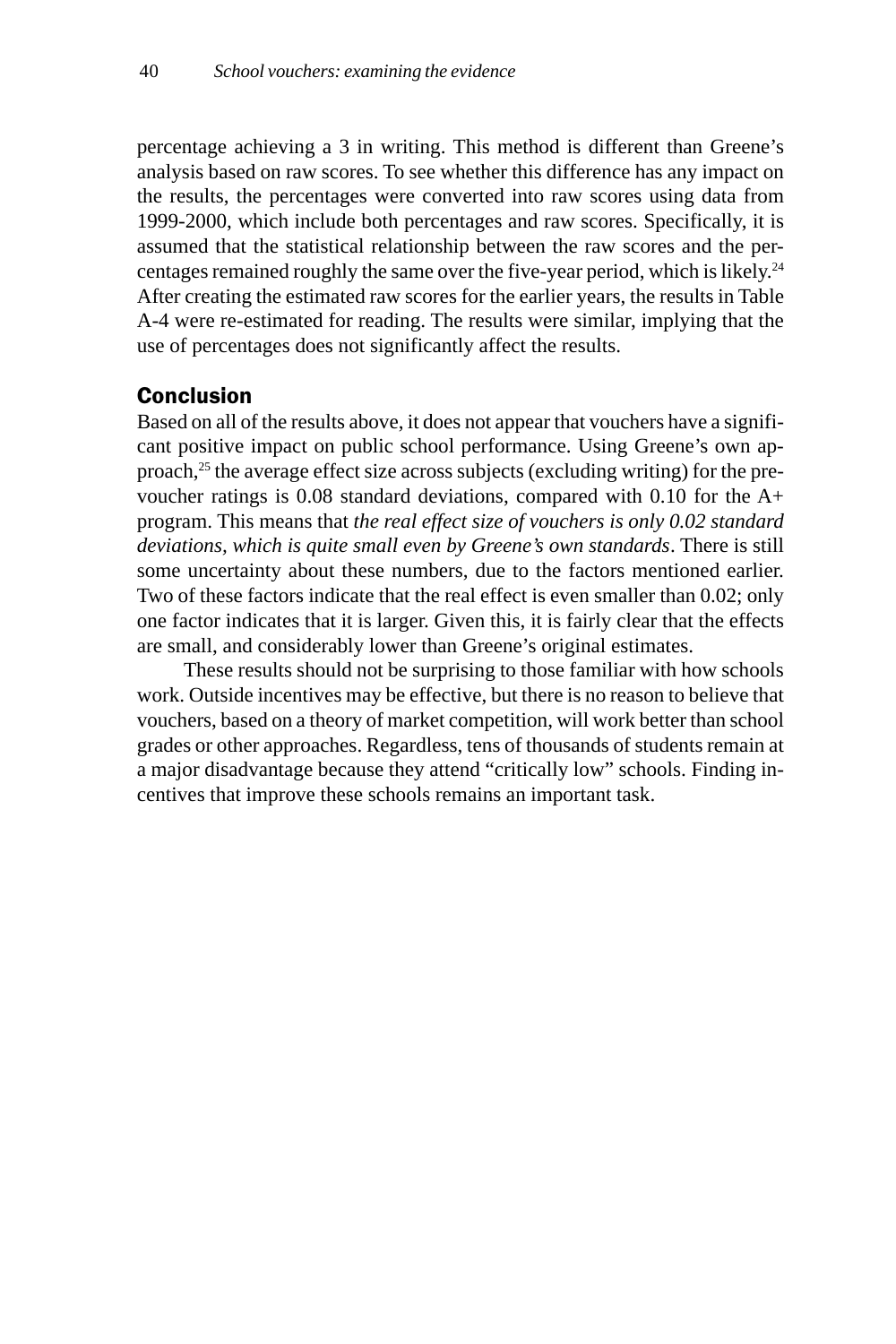### A replication of Jay Greene's voucher effect study using Texas performance data

by Amanda Brownson, Charles A. Dana Center, The University of Texas at Austin

In an article published in February 2001 by the Manhattan Institute, Jay Greene (2001) examined growth in student performance in Florida schools using achievement test scores from 1999 to 2000. The purpose of the investigation was to determine whether the accountability system, coupled with sanctions in the form of vouchers enabling students to leave schools that received an Frating for two consecutive years, is having an effect on student performance. Specifically, Greene investigated the effect of vouchers on student performance in schools that received a state-assigned rating of F, which is their lowest of five accountability ratings, to discover whether the potential for losing students who would take their vouchers to other schools resulted in improved test scores.<sup>26</sup>

Greene found that campuses with an accountability rating of F improved at a faster rate than the higher-rated campuses in the state. From this analysis, he hypothesized that the threat of vouchers, which he says affect F-rated schools more than others, is the cause for this faster improvement. However, there a number of other possible explanations for this improvement unrelated to the threat of vouchers. Regression to the mean, which is the idea that extreme scores are likely to move to the average on subsequent measurements, has been discussed by Camilli and Bulkley as a possible explanation for this improvement.<sup>27</sup>

#### Purpose

A replication of Greene's analysis using data from Texas schools can shed light on this question. Texas, like Florida, administers statewide assessments and bases state-assigned accountability ratings on those assessments. In Texas, ratings range from "exemplary" to "low performing." These ratings have been assigned since 1993 and are based largely on student performance on the state's criterion-referenced test, the Texas Assessment of Academic Skills (TAAS).<sup>28</sup> However, Texas has not adopted a voucher policy.<sup>29</sup> Therefore, similar improvement in the "lowperforming" schools in Texas cannot be attributed to a voucher threat.

This analysis uses a measure of student performance on TAAS called the Texas Learning Index (TLI).<sup>30</sup> The TLI scores were aggregated across grade levels for each campus in the state of Texas.31 Data came from the Texas Education Agency's Academic Excellence Indicator System (AEIS) database and included all students who took the test.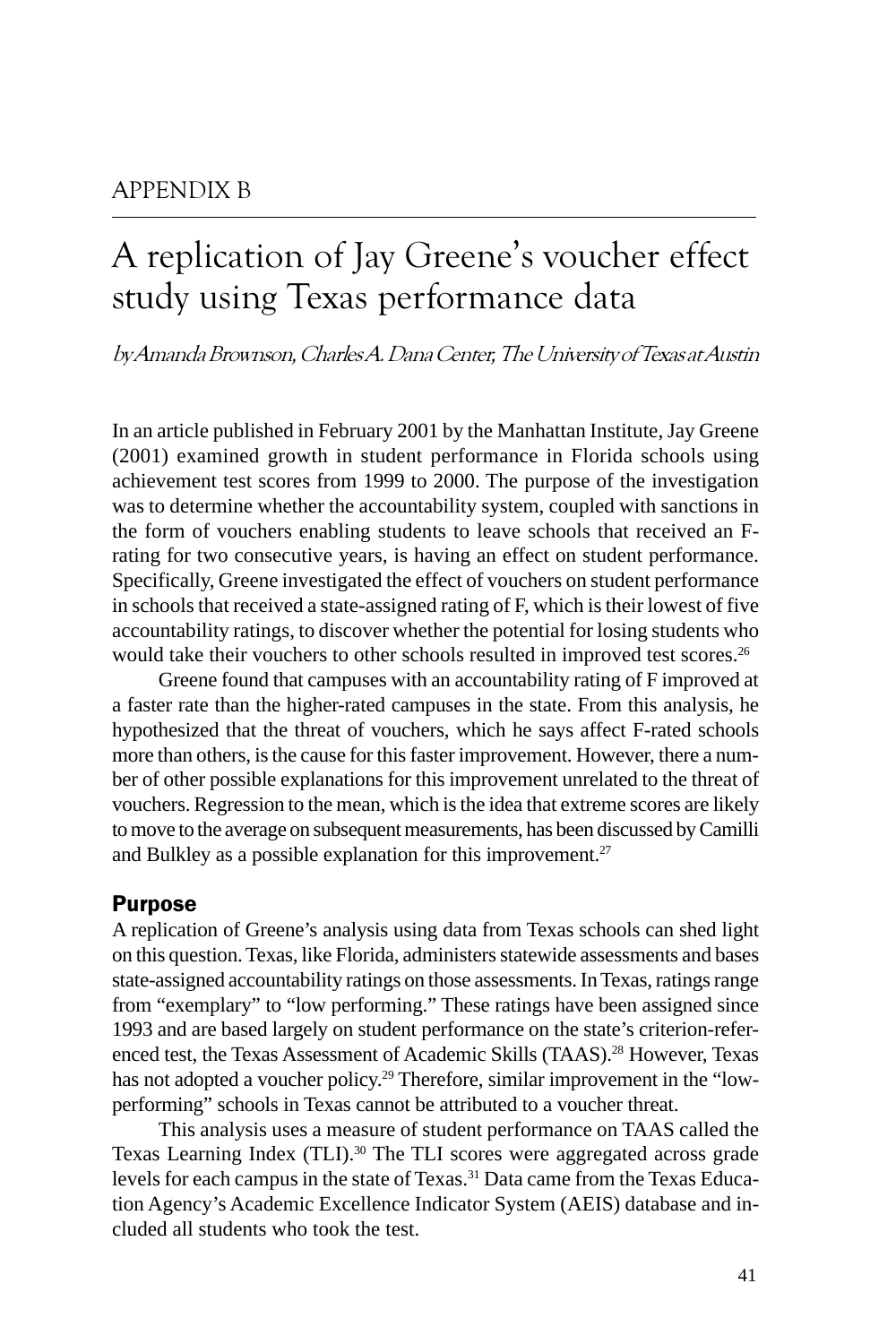

FIGURE B-1 Percentage of Texas students passing all sections of the TAAS, 1994-2000

This analysis replicates Greene's using data from two different two-year time periods. The first analysis uses data on student performance growth from the two-year period from 1999 to 2000. Growth from 1996 to 1997 is examined as well, because the accountability system in Texas has been in place longer than in Florida—the current version of Florida's system began in 1998. A quick look at overall Texas achievement scores in **Figure B-1** indicates that test scores were improving at a faster rate in the earlier years of TAAS administration than they are currently. The leveling off of the growth rate in Texas may indicate that it is now more difficult to demonstrate large gains. As a result, the 1996-97 data may more accurately reflect the current situation in Florida.

Finally, this analysis uses an approach described by Camilli and Bulkley in which second-year scores are regressed on first in order to compute an expected score, and then campus ratings are regressed on the difference between the expected scores and the actual second year scores.

#### TAAS improvement by accountability ratings

An examination of the Texas data reveals many of the same patterns that Greene found in Florida, despite the absence of a voucher threat in Texas. **Table B-1** indicates gains in reading and math test performance between the 1998-99 school year and the 1999-2000 school year aggregated at the campus level and measured by the TLI. These results are presented in standard deviations of the 1998- 99 TLI scores.<sup>32</sup> A statistical test of mean differences was conducted to deter-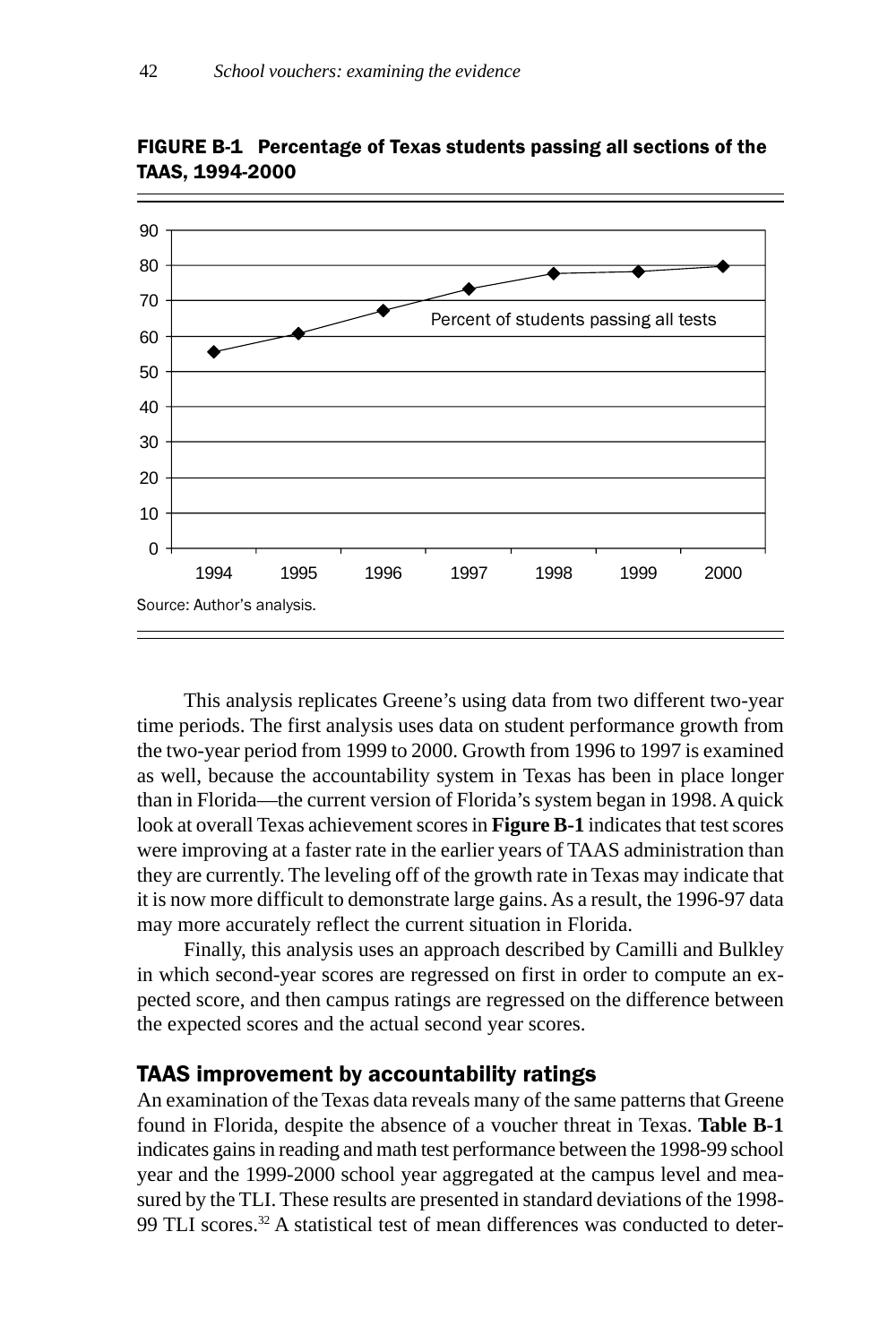|                         | Mean difference (2000-1999) |                |        |
|-------------------------|-----------------------------|----------------|--------|
| Performance<br>category | Reading<br>effect           | Math<br>effect | Number |
| Exemplary               | 0.011                       | 0.066          | 1.094  |
| Recognized              | 0.040                       | 0.099          | 1,781  |
| Acceptable              | 0.138                       | 0.218          | 2.982  |
| Low performing          | 0.456                       | 0.773          | 78     |

#### TABLE B-1 Mean differences in the Texas Learning Index between 1999 and 2000

Source: Author's analysis.

#### TABLE B-2 Mean differences in the Texas Learning Index between 1996 and 1997

| Performance<br>category | Reading<br>effect | Math<br>effect | Number |
|-------------------------|-------------------|----------------|--------|
| Exemplary               | 0.062             | 0.085          | 385    |
| Recognized              | 0.163             | 0.245          | 1,268  |
| Acceptable              | 0.356             | 0.490          | 3,931  |
| Low performing          | 0.771             | 1.2            | 99     |

mine if the differences on the change variable were statistically significant between campuses within each rating category.

As was true in Florida, schools with lower ratings had larger gains between 1999 and 2000 than did schools with higher ratings. In Texas, low-performing schools demonstrated gains in both reading and math that were more than three times as high as the gains for schools with a rating of "acceptable." Tests for statistical significance on the reading exam revealed that there were statistically significant differences  $(p<.05)$  in the average change in TLI between all groups, except between "exemplary" and "recognized" campuses. There were statistically significant differences  $(p<.05)$  between all campus performance groups in math.

The 1996 to 1997 data (**Table B-2**) reveal similar patterns, though with larger gains for all groups.<sup>33</sup> Again, the low-performing campuses gained almost three times as much as the acceptable campuses during the same period, and this time there were statistically significant differences  $(p<.01)$  between all performance groups on both tests.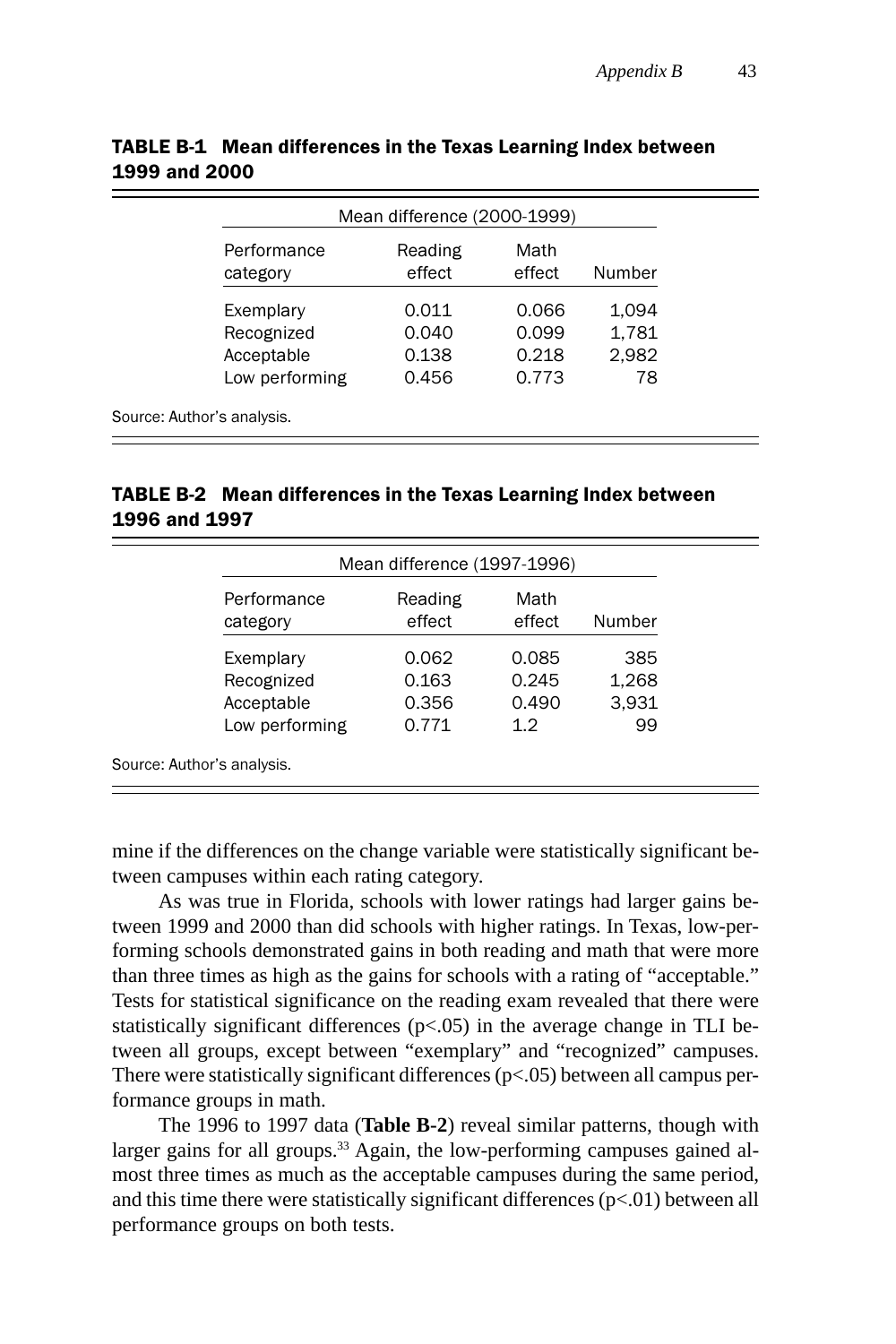|                              | Gains in<br>reading | Number | Gains<br>math | Number |
|------------------------------|---------------------|--------|---------------|--------|
| Lower half of acceptable     | 0.213               | 1338   | 0.338         | 560    |
| Upper half of low performing | 0.231               | 45     | 0.608         | 62     |
| Low-performance effect       | 0.018               |        | 0.274         |        |
| The Florida voucher effect   | 0.12                |        | 0.30          |        |
| Source: Author's analysis.   |                     |        |               |        |

#### TABLE B-3 lsolating the effect of a low-performance rating using average TLI gains between 1999 and 2000

#### TABLE B-4 Isolating the effect of a low-performance rating using average TLI gains between 1996 and 1997

|                                 | Gains in<br>reading | Number | Gains<br>math | Number |
|---------------------------------|---------------------|--------|---------------|--------|
| Lower half of acceptable        | 0.456               | 1714   | 0.628         | 1750   |
| Upper half of low performing    | 0.570               | 55     | 0.871         | 55     |
| Low-performance effect          | 0.115               |        | 0.243         |        |
| The Florida voucher effect      |                     |        |               |        |
| measured in standard deviations | 0.120               |        | 0.30          |        |
| Source: Author's analysis.      |                     |        |               |        |

#### Isolating a 'low-performance' effect

Greene attempted to isolate a "voucher effect" by comparing the higher-performing F schools to the lower-performing D schools. He defined higherperforming F schools as those that had average achievement that was above the mean for F schools, and lower-performing D schools as those that had average achievement below the mean for D schools. In an effort to replicate that analysis, higher-performing campuses rated low performing were compared to lower-performing campuses rated acceptable. This analysis was repeated on Texas data to see if low-performing campuses in Texas produced comparable gains without the threat of vouchers. Results reveal that the upper half of the distribution of campuses rated low performing grew at a faster rate than did the acceptable campuses in the bottom half of the distribution. **Table B-3** shows the growth of both lower-scoring acceptable campuses and higher-scoring low-performing campuses in Texas. Again, all growth is reported in standard deviations of 1999 scores for both the Texas data and the Florida data that Greene reports.

For these years, the Florida effects appear larger, with F-rated schools showing a growth of 0.12 standard deviations in math compared to 0.018 for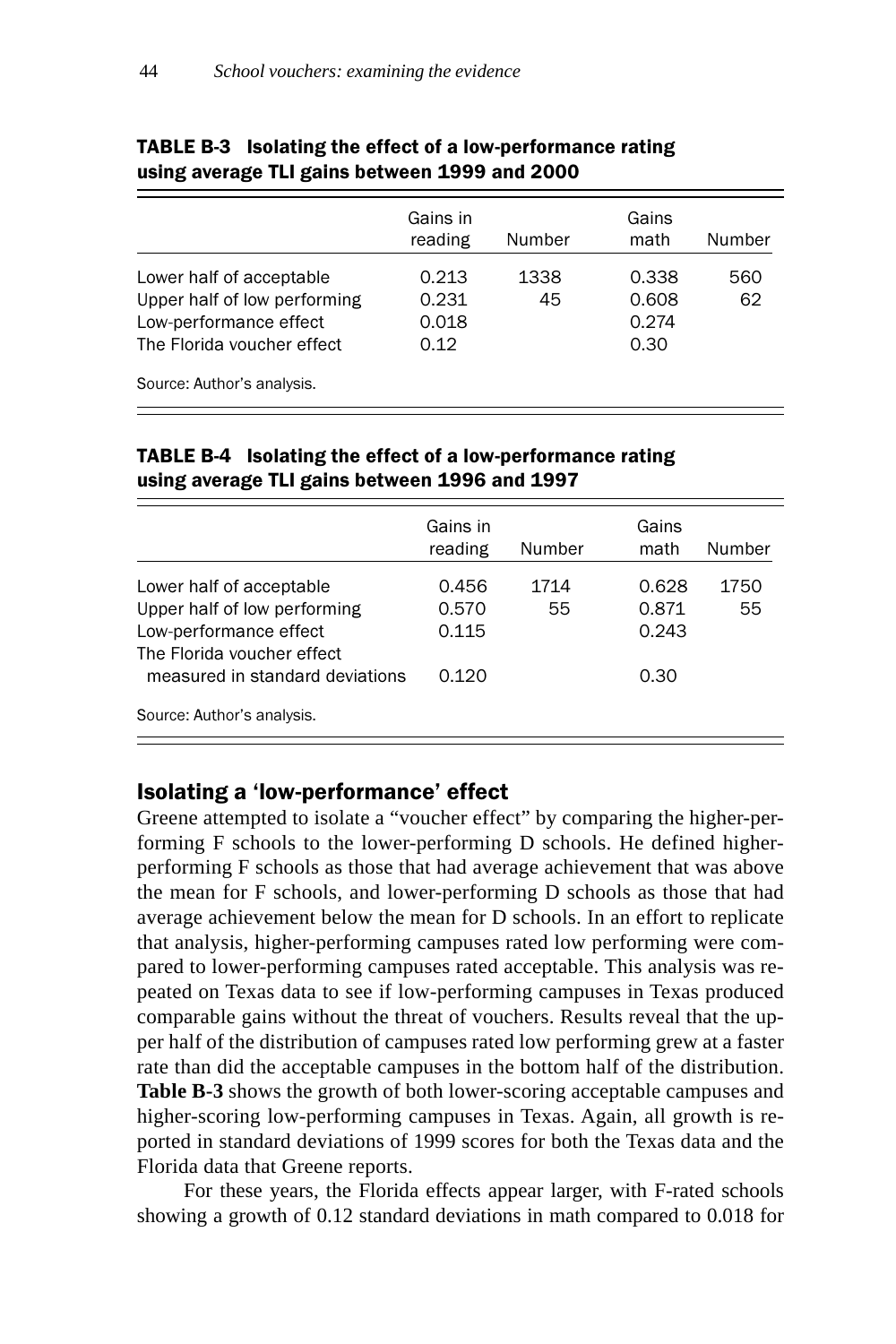Texas, and growth of 0.3 in reading compared to 0.184 for Texas. In both Florida and Texas, the difference was significant for the math test, and not for the reading test.

A replication of this process using gains from 1996 to 1997 shows similar differences, and the Texas low-performance effect now appears to be comparable to the effect that Greene found in Florida. **Table B-4** compares the growth of low-scoring acceptable campuses and higher-scoring low-performing campuses for the 1996 to 1997 data.

For data from 1996 to 1997, the differences between the higher-performing low-performing campuses and the lower-performing acceptable campuses was statistically significant  $(p<0.05)$  for both reading and math gains.

Greene used a second approach to account for possible regression to the mean. He regressed change scores on higher-scoring F and lower-scoring F schools, holding constant prior achievement scores. He argued that if the improvements for the lower-scoring F schools were not a great deal larger than for the higher-scoring F schools, one can safely rule out regression to the mean as the cause of the improvement in F schools and attribute it to a voucher threat. He found that both halves of the distribution of F-rated schools showed statistically significant effects and argued that regression to the mean was not the cause for this effect because the higher-scoring F schools had either larger or similar effects as the lower-scoring F-schools.

A replication of this analysis using Texas data from 1999 to 2000 indicated that, for reading, much of the improvement in the low-performing category may be due to regression to the mean. The lower half of the distribution of low-performing schools had a larger effect than the upper half of the lowperforming campuses. Gains in the upper half of the low-performing campus group did not achieve statistical significance.

However, the upper half of the low-performing campus group did show statistically significant effects on the math exam, although the coefficient for the upper half was smaller than the lower half. This may indicate that, while regression to the mean accounts for some of the low-performance effect in math, there may be some other explanation as well. **Table B-5** shows the regression results for the upper half and lower half of low-performing campuses using the 1999 to 2000 data.

A replication of these analyses using 1996 and 1997 data indicate stronger evidence of a low-performance effect. For these years, both the higher and lower halves of the distribution of low-performing campuses showed statistically significant performance gains for both tests. **Table B-6** shows the regression results for the upper and lower halves of the low-performing campuses using the 1996 to 1997 data.

Camilli and Bulkley (2001) propose a different method for correcting for regression to the mean. In this approach, the difference between actual and expected scores is regressed on campus ratings, and, in Texas, low-performing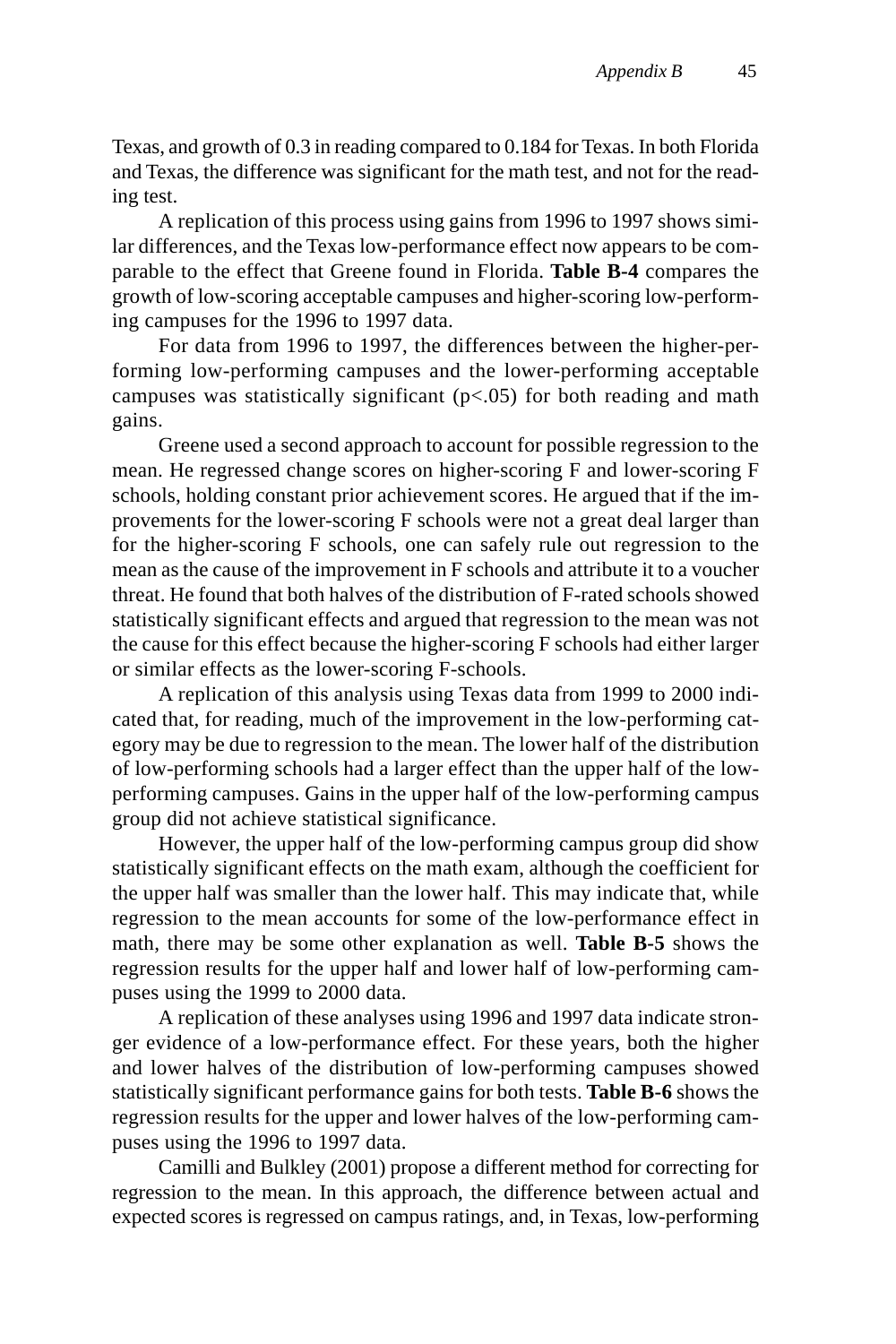|                              | Reading<br>effect | Ρ<br>value | Math<br>effect | P<br>value |
|------------------------------|-------------------|------------|----------------|------------|
| Constant                     | 2.329             | .000       | 2.966          | .000       |
| Prior performance            | $-0.027$          | .000       | $-0.040$       | .000       |
| Upper half of low performing | 0.018             | .816       | 0.157          | .007       |
| Lower half of low performing | 0.235             | .012       | 0.614          | .000       |
| Source: Author's analysis.   |                   |            |                |            |

#### Table B-5 Regression of TLI change on low performance, 1999-2000

#### Table B-6 Regression of TLI change on low performance, 1996-97

|                              | Reading<br>effect | P<br>value | Math<br>effect | P<br>value |
|------------------------------|-------------------|------------|----------------|------------|
| Constant                     | 2.555             | .000       | 3.336          | .000       |
| Prior performance            | $-0.028$          | .000       | $-0.038$       | .000       |
| Upper half of low performing | 0.243             | .000       | 0.274          | .000       |
| Lower half of low performing | 0.367             | .000       | 0.644          | .000       |
| Source: Author's analysis.   |                   |            |                |            |

schools gain more ground than do schools with other ratings for both exams and during both time periods; consistent with the other tests, the effect in math is larger than in reading.

As shown in **Table B-7**, for the 1999 to 2000 data, all campus ratings show statistical significance, and low-performing campuses show stronger gains than other campuses on both tests, but especially in math. Interestingly, acceptable campuses actually seem to lose some ground once the effect of regression to the mean is removed.

As indicated in **Table B-8**, for the 1996 to 1997 data there is a much more practically significant effect for low-performing campuses, which show growth of almost half of a standard deviation in math.

#### Summary

The above results indicate that schools rated low performing in Texas do grow at a faster rate than other schools even without the threat of vouchers, casting doubt on Greene's claim that a voucher threat was the impetus for such growth in Florida. Low-performing schools in Texas show stronger growth rates than other campuses both when using a replication of the method that Greene used and when employing a different and more commonly used correction for regression to the mean. Furthermore, when using data from 1996 to 1997, which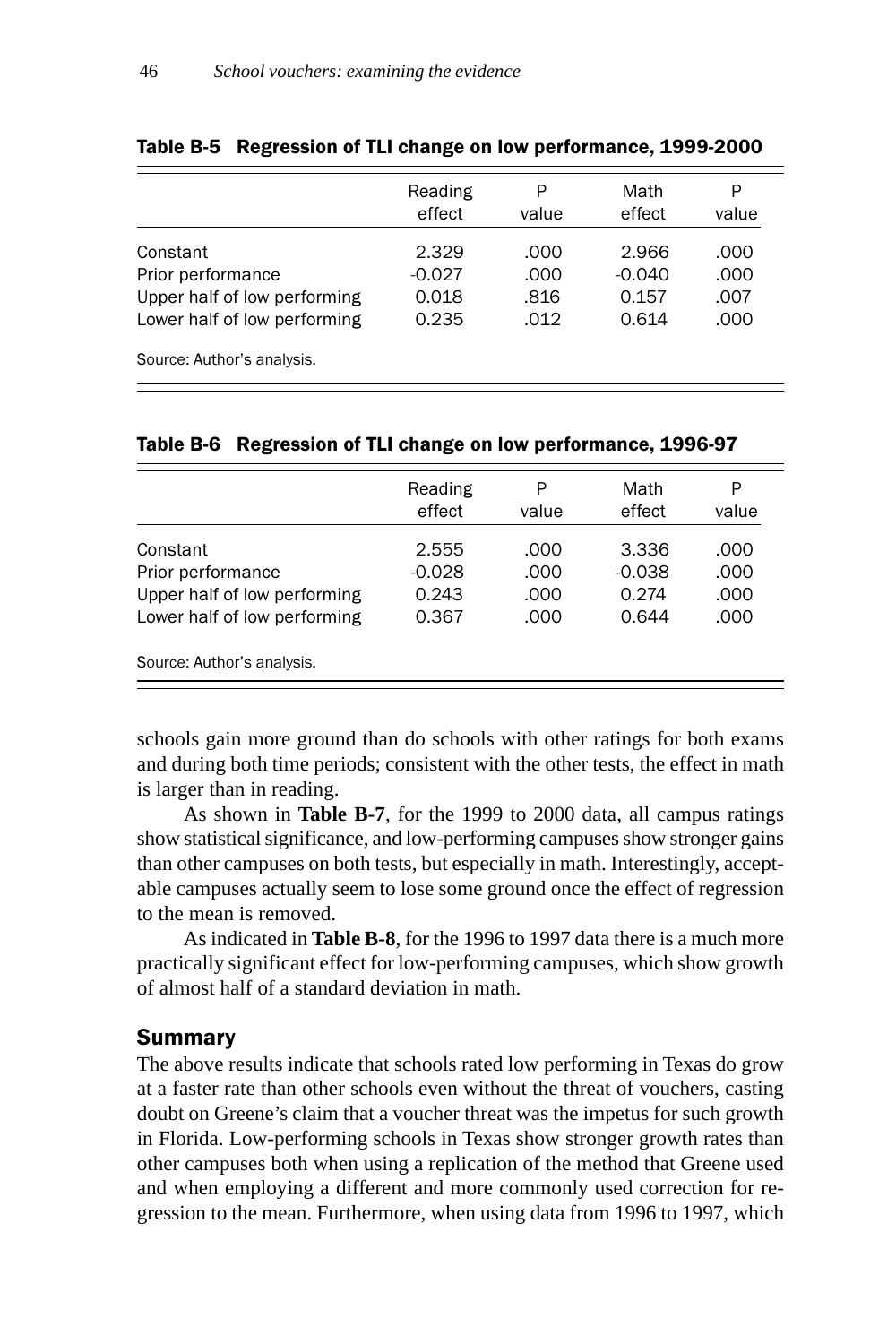| Campus rating              | Reading<br>effect | P<br>value | Math<br>effect | P<br>value |
|----------------------------|-------------------|------------|----------------|------------|
| Exemplary                  | .125              | .000       | .111           | .000       |
| Recognized                 | .066              | .000       | .053           | .000       |
| Acceptable                 | $-042$            | .000       | .037           | .000       |
| Low performing             | .145              | .016       | .274           | .000       |
| Source: Author's analysis. |                   |            |                |            |

#### Table B-7 School rating effects correcting for regression to the mean, 1999 to 2000

#### Table B-8 School rating effects correcting for regression to the mean, 1996 to 1997

| Campus rating              | Reading<br>effect | P<br>value | Math<br>effect | P<br>value |
|----------------------------|-------------------|------------|----------------|------------|
| Exemplary                  | $-0.33$           | .181       | $-0.39$        | .138       |
| Recognized                 | $-0.038$          | .012       | $-0.020$       | .214       |
| Acceptable                 | .006              | .435       | .000           | .997       |
| Low performing             | .280              | .000       | .404           | .000       |
| Source: Author's analysis. |                   |            |                |            |

probably more accurately reflect the current climate in Florida, the effects for low-performing campuses in Texas show gains that appear comparable to the F-rated campuses in Florida.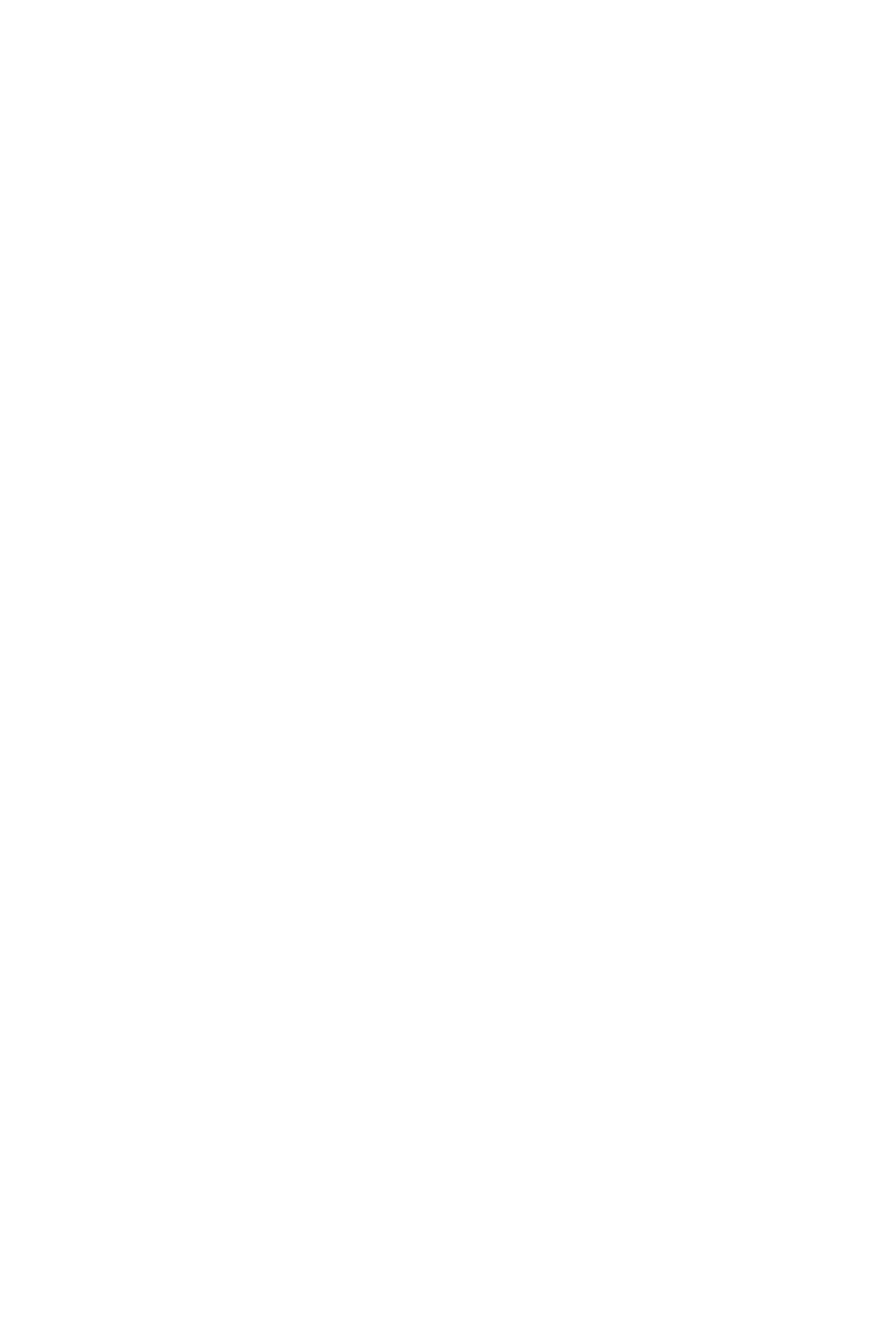#### APPENDIX C

### A replication of Jay Greene's voucher effect study using North Carolina data

by Helen F. Ladd and Elizabeth I. Glennie, Sanford Institute of Public Policy. Duke University

Jay Greene of the Manhattan Institute has recently used the large gains in student test scores in Florida's lowest-performing schools to argue that the threat of a voucher leads to school improvement. Because the lowest-performing schools (those rated F in Florida) are the only ones subject to the threat of a voucher, he attributes the larger achievement gains in those schools compared to the gains in the schools rated D to fear of the voucher program. He then refined the approach by comparing the gains in the top half of the F group of schools to those in the bottom half of the D group.

We believe that Greene has inappropriately attributed the differential gains to the voucher program rather than to the other effects of being labeled a failing school, such as shame, increased scrutiny, and possibly additional resources. To provide evidence to support this interpretation, we have replicated his study as closely as possible for North Carolina, a state that rates schools but does not have a voucher program. The logic of our approach is identical to his. The analysis differs only in that the North Carolina ABC's accountability program uses a somewhat different rating system. We base our analysis on test scores in math and reading in grades 3-8 and writing where appropriate.

In North Carolina, the four main categories of schools are exemplary, meets expectations, no recognition and low performing. We view the low-performing schools as comparable to Florida's F-rated schools. In contrast to Florida, North Carolina puts much more emphasis on the gains in scores from one year to the next in ranking the schools. In fact, it is the size of the gains relative to expected gains that essentially determine the top three categories. Each school's expected gain is based on predicted statewide gains by subject and grade level, with small and partially offsetting adjustments for regression to the mean and the initial proficiency of the students.

Exemplary schools meet their expected gains in test scores by more than 10%, and schools meeting expectations are those that have gains at least as large as the gains expected for them. No-recognition schools exhibit gains in student performance below their expected gains. Finally, low-performing schools meet neither a growth nor a performance standard. Such schools do not meet their expected growth and the percent of students at grade level falls short of the 50% performance standard.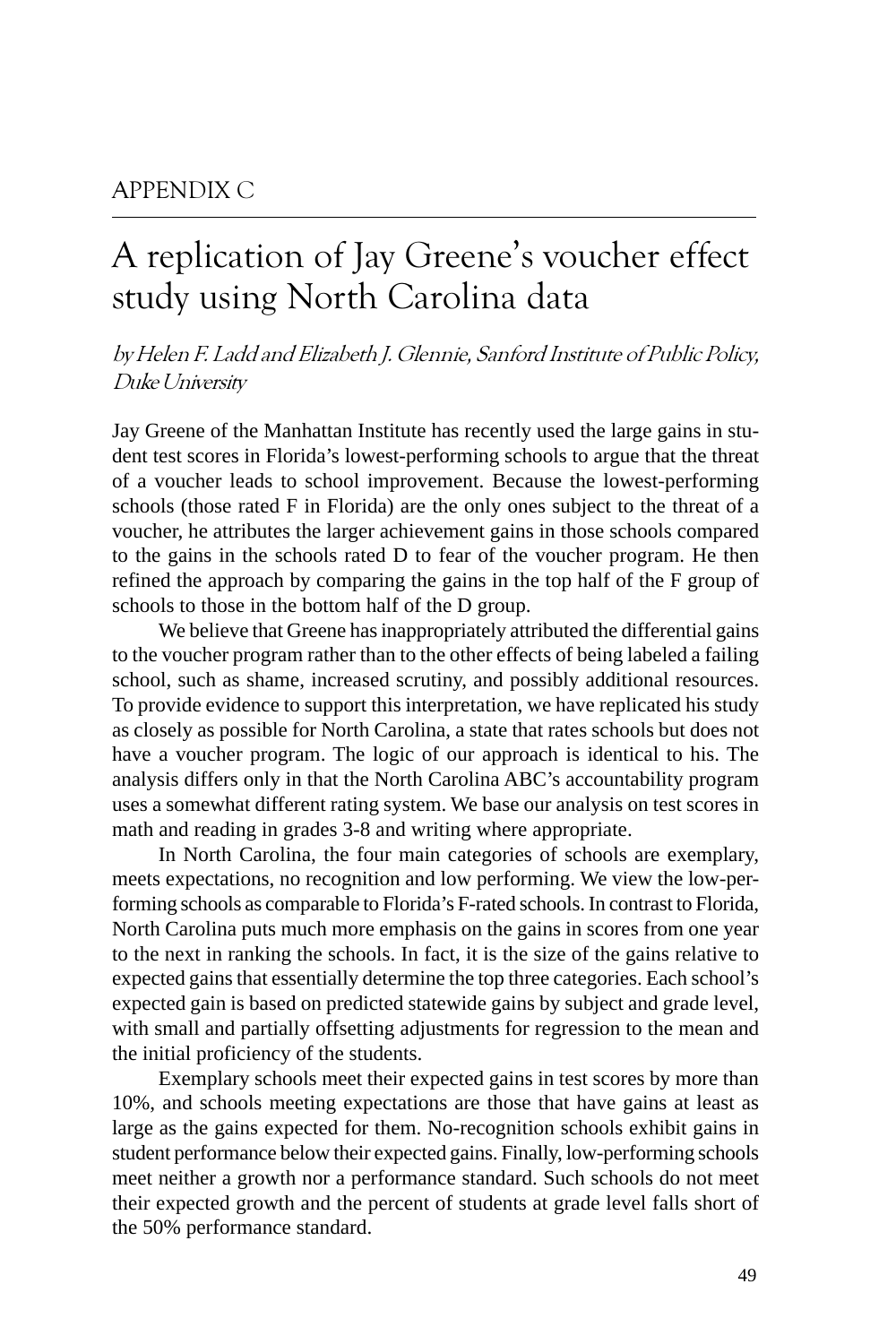| 1997 school<br>evaluation | Average<br>difference<br>in composite | Number of<br>schools |
|---------------------------|---------------------------------------|----------------------|
| Exemplary                 | 2.37                                  | 514                  |
| Expected growth           | 3.43                                  | 380                  |
| No recognition            | 4.94                                  | 551                  |
| Low performing            | 10.68                                 | 114                  |

#### **TABLE C-1A** Changes in performance composite, North Carolina, 1997-98

The change for low-performing schools compared to schools with higher evaluations is statistically significant at p<.0001.

#### TABLE C-1B Changes in growth composite, North Carolina, 1997-98

|                 | Average      |           |
|-----------------|--------------|-----------|
| 1997 school     | difference   | Number of |
| evaluation      | in composite | schools   |
| Exemplary       | 2.11         | 514       |
| Expected growth | 4.66         | 380       |
| No recognition  | 7.48         | 551       |
| Low performing  | 10.98        | 114       |

The change for low-performing schools compared to schools with higher evaluations is statistically significant at p<.0001.

Source: Authors' analysis.

#### **Method and results**

Relying on publicly available data, we first grouped schools by the classification they received from the state in 1997 (exemplary growth, expected growth, no recognition, low performing) and examined two different measures of changes in student performance from 1997 (the first year of the ABCs accountability program) to 1998: the change in the performance composite and the change in the growth composite. The performance composite is the percent of students at or above grade level in each year based on reading, math, and writing scores. The growth composite is the gain in test scores minus the expected gain in test scores in each year. Thus, the change in the performance composite is a change in levels, namely the change in the percent of the students scoring at grade level or above from one year to the next. The change in the growth composite is the difference between the gains in test scores relative to expected gains during the 1997-98 school year and the 1996-97 school year.

For both measures of change, low-performing schools had a greater positive change than any other school type, and significance tests of the difference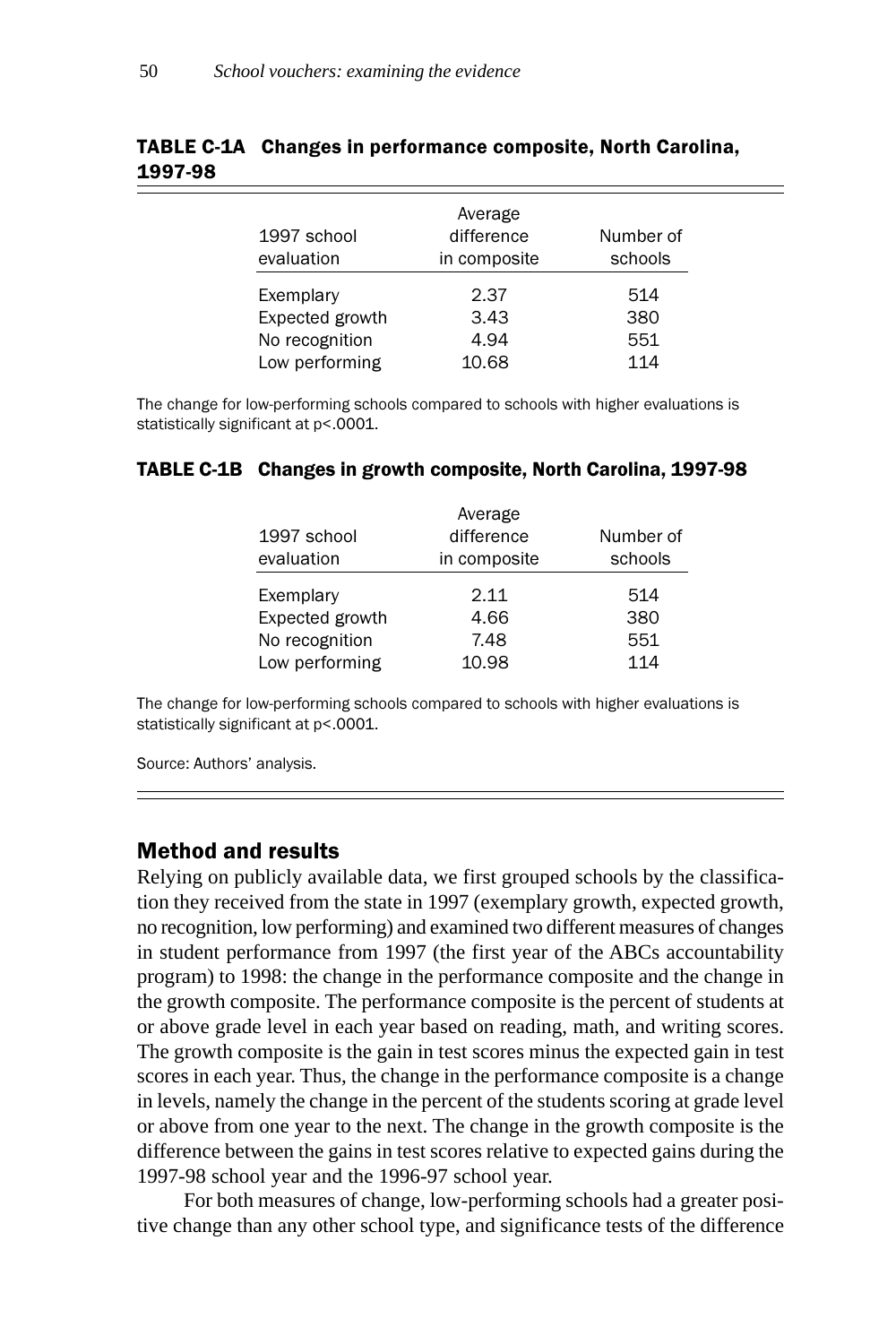| 1997 school<br>evaluation     | Average<br>difference<br>in composite | Number of<br>schools |
|-------------------------------|---------------------------------------|----------------------|
| Lower-scoring no recognition  | 5.91                                  | 272                  |
| Higher-scoring low performing | 9.22                                  | 57                   |

#### TABLE C-2A Changes in performance composite, North Carolina, 1997-98, comparing 'most similar' schools

The difference between the gains for the two school types is statistically significant at  $p<$  0001.

#### TABLE C-2B Changes in growth composite, North Carolina, 1997-98, comparing 'most similar' schools

|                               | Average      |           |
|-------------------------------|--------------|-----------|
| 1997 school                   | difference   | Number of |
| evaluation                    | in composite | schools   |
| Lower-scoring no recognition  | 7.24         | 272       |
| Higher-scoring low performing | 9.46         | 57        |

The difference between the gains for the two school types is statistically significant at p<.0001.

Source: Authors' analysis.

between the change for low-performing schools and that of every other school type show that these differences are statistically significant. In other words, the gains in student achievement observed in the low-performing schools differed from those in other schools by an amount that is very unlikely to have been produced by chance alone (see **Table C-1**.)

Following Greene's logic that high-performing F schools in Florida are very much like low-performing D schools in terms of incentives to improve their performance and challenges in doing so, we compared the high-scoring low-performing schools in North Carolina to low-scoring no-recognition schools. High-scoring low-performing schools are those in the top half of the 1997 performance composite score range, and low-scoring no-recognition schools are those in the bottom half of the 1997 performance composite score range. Repeating the above analysis for this subset of schools shows the same result: high-scoring low-performance schools had a higher gain did than low-scoring no-recognition schools, and this difference is statistically significant. This is true both for comparisons of gains in performance composite and growth composite. (See **Table C-2**.)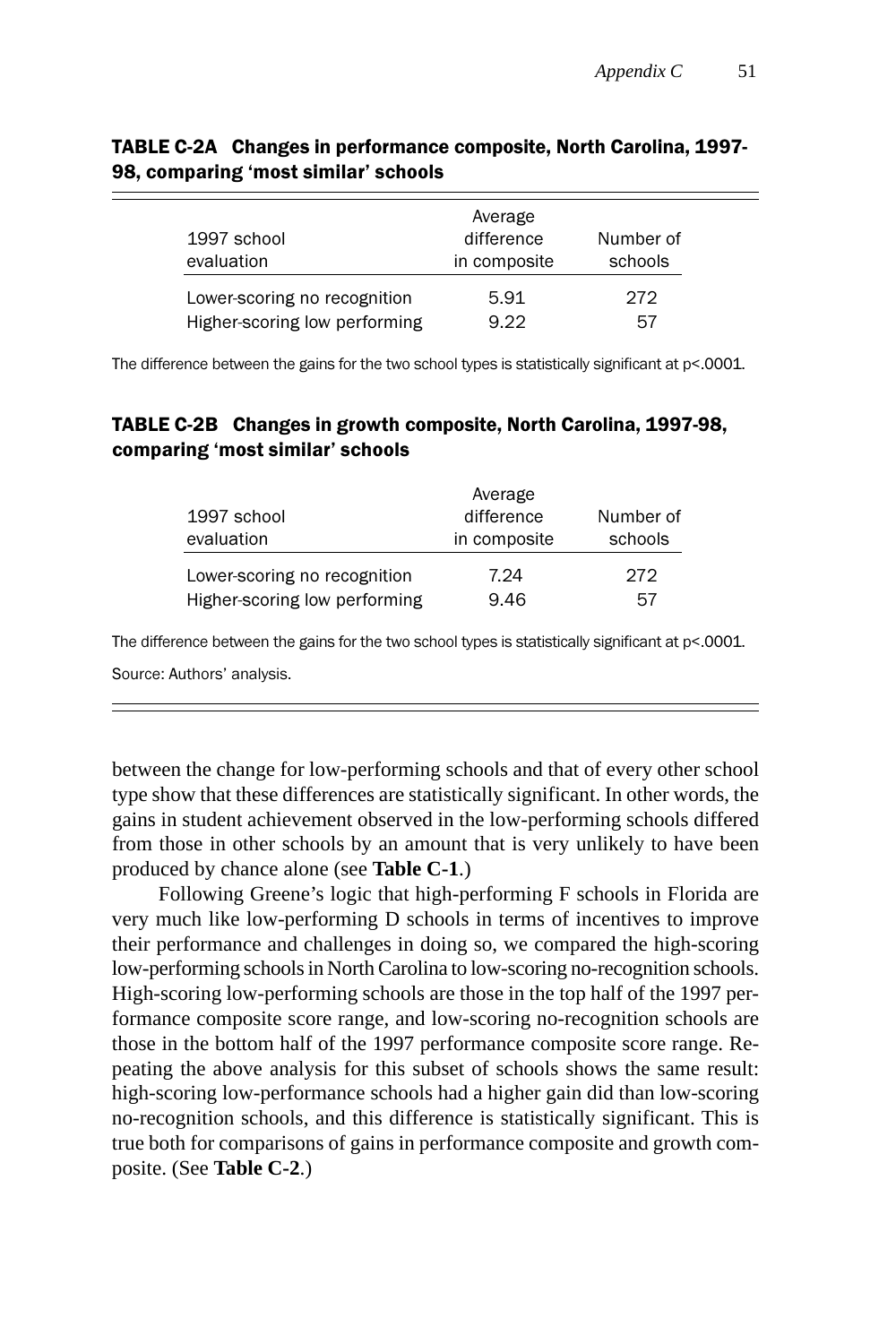#### **Conclusion**

We conclude from this North Carolina analysis that the results that Jay Greene found for Florida probably have little or nothing to do with vouchers. If vouchers were the explanation for the gains in the F-rated schools in Florida, it is unlikely we would have found comparable patterns of gains in the low-performing schools in North Carolina.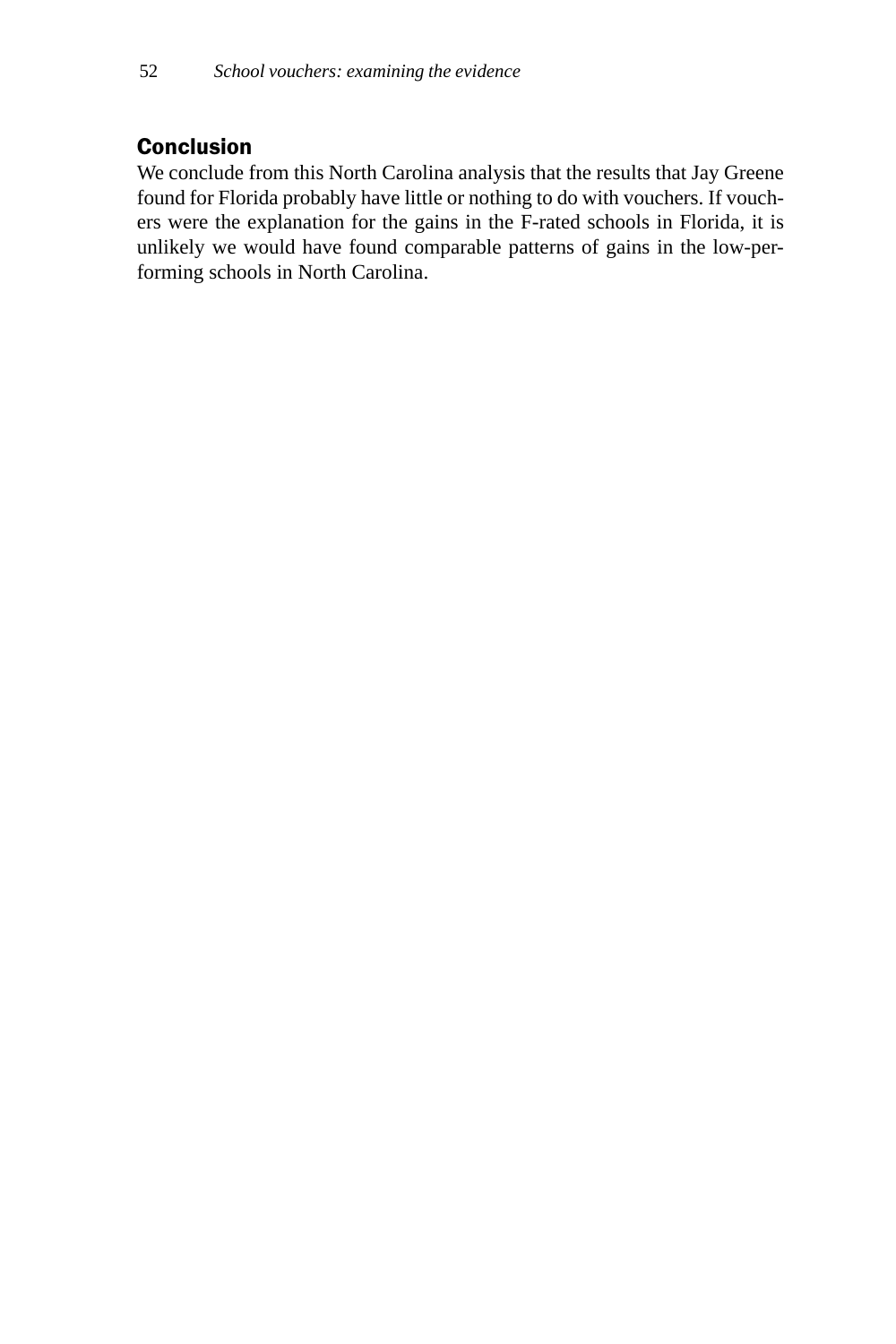## Endnotes

1. In his latest book, *The Black-White Test Score Gap* (co-edited with Meredith Phillips, 1998), Jencks seems to argue that the biggest cause of the persistent gap is differences in family characteristics over which schools, public or private, have very little control. But he does suggest that some school improvements, like smaller classes or better-prepared teachers, might make a difference.

2. By the fourth year of the program, there were only 40 children left in the unsuccessful applicant comparison group, making their average test score highly sensitive to either high or low scores (Witte 1997).

3. Only 8,000 pupils had taken vouchers by the year 2000. Private schools not in operation when vouchers were offered had to be approved, limiting the supply of new schools. About 90 private schools, 80% religious, took voucher students in 2000-01. According to recent applications, 22 new private schools, still mainly religious, should be approved in 2001-02, enrolling another 2,000 children. Even so, the supply of schools to take advantage of a fairly large voucher (\$5,300) is slow in materializing.

4. Many of the children receiving vouchers were scheduled to enter kindergarten in 1995, just as Cleveland abolished full-day kindergarten. This change could have influenced parents to take vouchers.

5. Between year 1 and year 2, 26 third graders in non-Hope Schools did not return to the program (approximately 20%). These were students who achieved significantly lower than other voucher students in the third grade even though all had statistically similar second-grade test results. All left the Cleveland school district.

6. This tuition arrangement differs from the Milwaukee experiment. Private schools in Milwaukee were not allowed to charge tuition over and above the voucher.

7. A 0.10 level of statistical significance indicates that there is a 20% probability that the gain reported is not different from zero. The reporting standard in such studies considers this to be a relatively "high" chance that the gain is indeed not different from zero.

8. These calculations use simple arithmetic means of test score gains for the three cities weighted by the number of observations in each year in each city. The Peterson group paper estimated averages using more complex weights, but it did not provide the data that would have enabled others to test or replicate the conclusions. However, the differences between the averages in Figure B and averages using the Peterson group's weights would be small.

9. Many of the students who applied for vouchers and who were initially tested were already attending private schools (up to 45% in Dayton). Up to one-third (again, in Dayton) of voucher recipients were also already attending private schools. However, the results in all the cities are reported only for those students initially in public school.

10. We would *not* expect a similar effect for children assigned to normal classes in the Tennessee experiment because there both satisfied and dissatisfied parents participated in the random draw.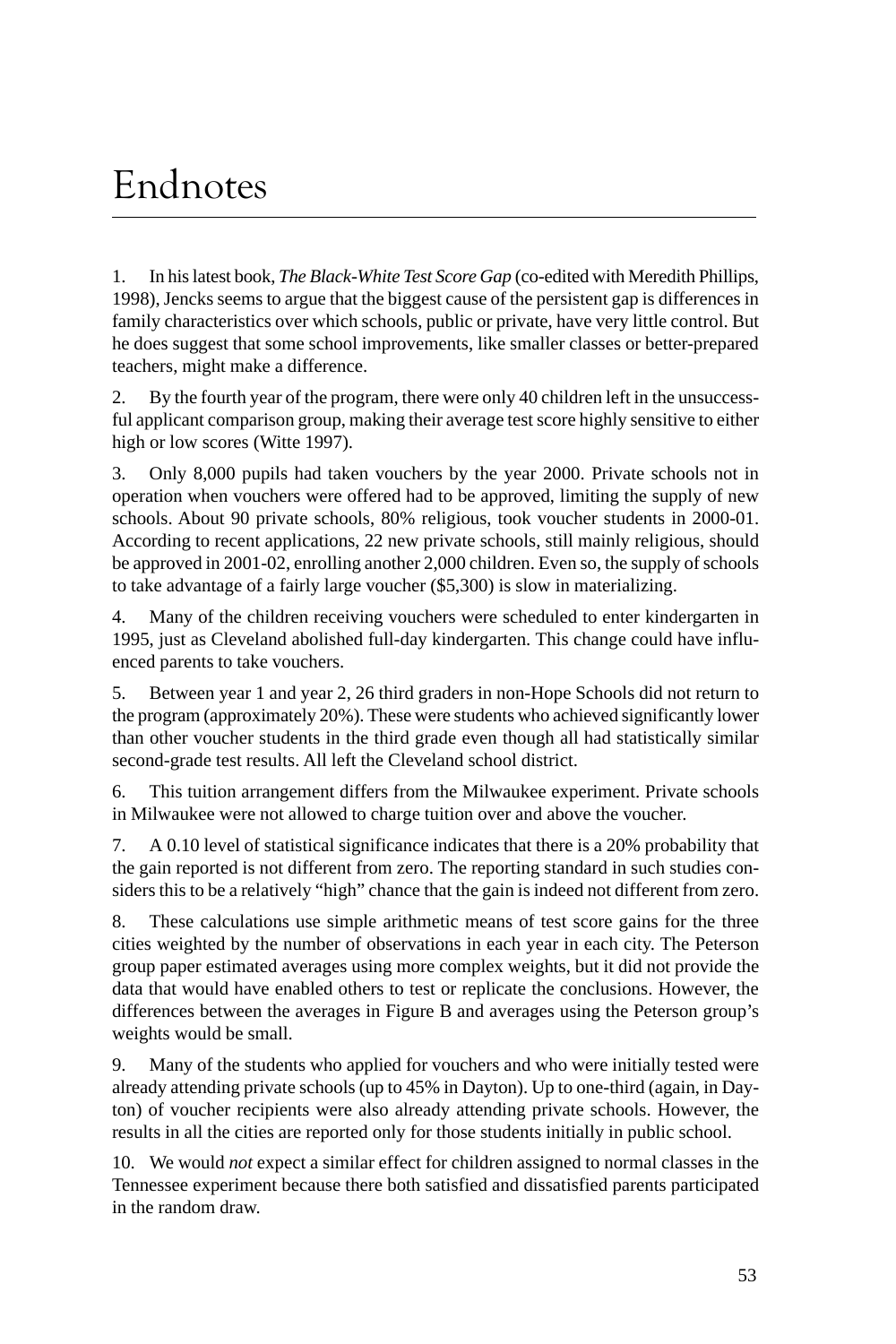11. In effect, this turns out to be similar to dividing the unbiased estimate of receiving a voucher by the probability of using the voucher. For example, the estimated reading gain for black students of receiving a voucher was 3.5 percentiles, and the gain of switching to a private school 6.1 percentiles. The ratio of 3.5 to 6.1 is 57%, approximately the probability of voucher recipients actually using the voucher.

12. In fact, the higher-scoring F schools had slightly higher average test scores from the previous year than lower-scoring D schools. This outcome can result because the state grade assigned to schools depends on the percentage of students above a certain threshold on the test score, not by the average test score for the school.

13. As Camilli and Bulkley note (in their footnote 2), this is specified under Rule 6A-1.09981 of the State Board of Education Administrative Rules.

14. In this first round of analyses, Browson does not make the overall correction for regression to the mean because she is trying to make a direct comparison to Greene's results.

15. In duplicating Greene's analysis, Brownson used the same assumptions he made regarding regression-to-the-mean effects. When she re-estimates the relative gains for failing schools in Texas using the Camilli-Bulkley method rather than the Greene method of comparing high-performing F schools to low-performing D schools, the relative gains to F schools increase for reading in both 1999-2000 and 1996-97, and for math in 1996-97.

16. According to Ladd, "[E]xemplary schools meet their expected gains in test scores by more than 10 percent and schools meeting expectations are those that have gains at least as large as the gains expected for them. No recognition schools exhibit gains in student performance below their expected gains. Finally, low-performing schools meet neither a growth nor a performance standard. Such schools do not meet their expected growth and the percent of students at grade level falls short of the 50 percent performance standard."

17. Hoxby's characterization of randomized field trials appears in Howell et al. 2000b, p. 2.

18. Good school management can also run out quickly, particularly since, as private schools expand in inner cities, they face the same fundamental problems as do public schools (see Leovy 2000).

19. One problem with this recent analysis, by Howell and Peterson, however, is that most of the positive result for African Americans in New York City is located in the single fifth/sixth-grade cohort. There might exist a particular cohort effect in that group that has little to do with private schools attended. The fifth/sixth-grade cohort of African Americans is a small proportion of the total African American sample. The difference in test scores between the rest of the African American sample attending private schools and Latinos attending private schools is probably very low to start with, so explaining an already small difference in test scores with school variable differences is unlikely to produce significant results.

20. The authors thank officials at the Florida Department of Education for this and other useful information.

21. According to documentation obtained from the Florida State Board of Education, the original low rating was given when, for two consecutive years, fewer than 33% of students had scored above the 50th percentile on reading and math, and fewer than 33% scored 3 or above on the Florida state writing test. As stated earlier, the newer standards are more stringent, but are difficult to compare because the testing instrument changed.

22. Different standard deviations are required for the 1995-97 data compared with the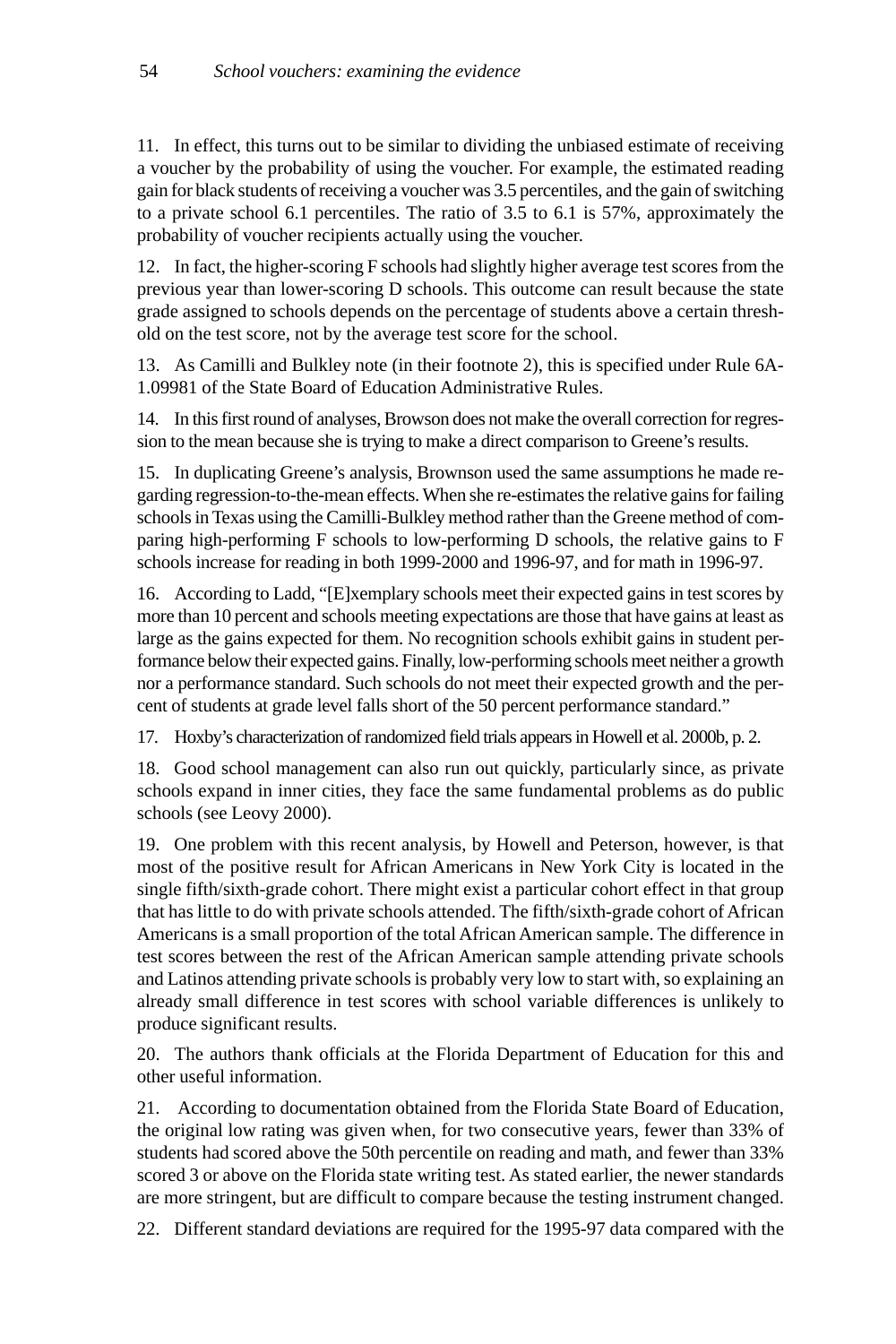1998-2000 data. In the latter case, the sample standard deviations calculated by Camilli and Bulkley are used. In the former case, it is assumed that the relationship between the cross-school standard deviation and the cross-student standard deviation is similar to that calculated by Camilli and Bulkley. Specifically, they found that the cross-student variation is 3.5 times larger in math and reading and 2.2 times larger in writing.

23. All of the regression-to-the-mean adjustments made throughout this appendix automatically adjust for trends; therefore, no additional corrections are necessary to find the real effects.

24. This was accomplished by regressing the raw scores on the percentages. The independent variables included percentages, percentages squared, and percentages cubed. The estimated equation was then applied to the data for earlier years.

25. Greene used two approaches. The one used here is the one he used in his response, subtracting the second-year score from the expected value of the second-year score, based on a regression that excludes the F schools.

26. Florida assigns campus ratings A through F based primarily on the Florida Comprehensive Assessment Test (FCAT).

27. It may also be that the publication of a low accountability rating by itself, or in conjunction with other sanctions besides vouchers, could cause such improvement.

28. See the Texas Accountability Manual at http://www.tea.state.tx.us/perfreport/account/2000/manual/ for a description of the Texas system.

29. While vouchers are not available to Texas families, the option of attending a public charter school does exist. In 1997-98, Texas had 19 charter schools. In the 1999-2000 school year, Texas had 160 charter schools serving about 35,000 students (roughly 0.7% of Texas public school enrollment). In most areas of the state, public charter schools do not offer a meaningful alternative to parents of students attending low-performing schools. First, there are relatively few charter schools from which to choose (they represent 2% of Texas public school campuses). In addition, the distinctive nature of charter schools (over half have programs specifically designed to serve students at risk of school failure and dropout) means that they are not appropriate for the typical student. Most important, student performance in Texas public charter schools is disappointingly low. In 2000, 11.4% of charter schools were rated low performing, compared with 2.1% of traditional public schools rated low performing. Another 13% of the public charter schools were rated "needs peer review"—an indication that the school has other difficulties.

30. For a description of the Texas Learning Index, see the *Technical Digest,* which can be found online at http://www.tea.state.tx.us/student.assessment/resources/techdig/ index.html.

31. Camilli and Bulkley (2001) argue that aggregation across grade levels is inappropriate because diagnostic information regarding different effects in different grades may be lost, and because scales of different instruments should not be combined. This analysis aggregates across grade levels in order to replicate Greene's analysis as closely as possible, in spite of some possible limitations.

32. The standard deviation for the average reading TLI in 1999 was 6.6647. The standard deviation of the average math TLI was 6.3705

33. The standard deviation for the average reading TLI in 1996 was 5.61. The standard deviation of the average math TLI in 1996 was 5.36.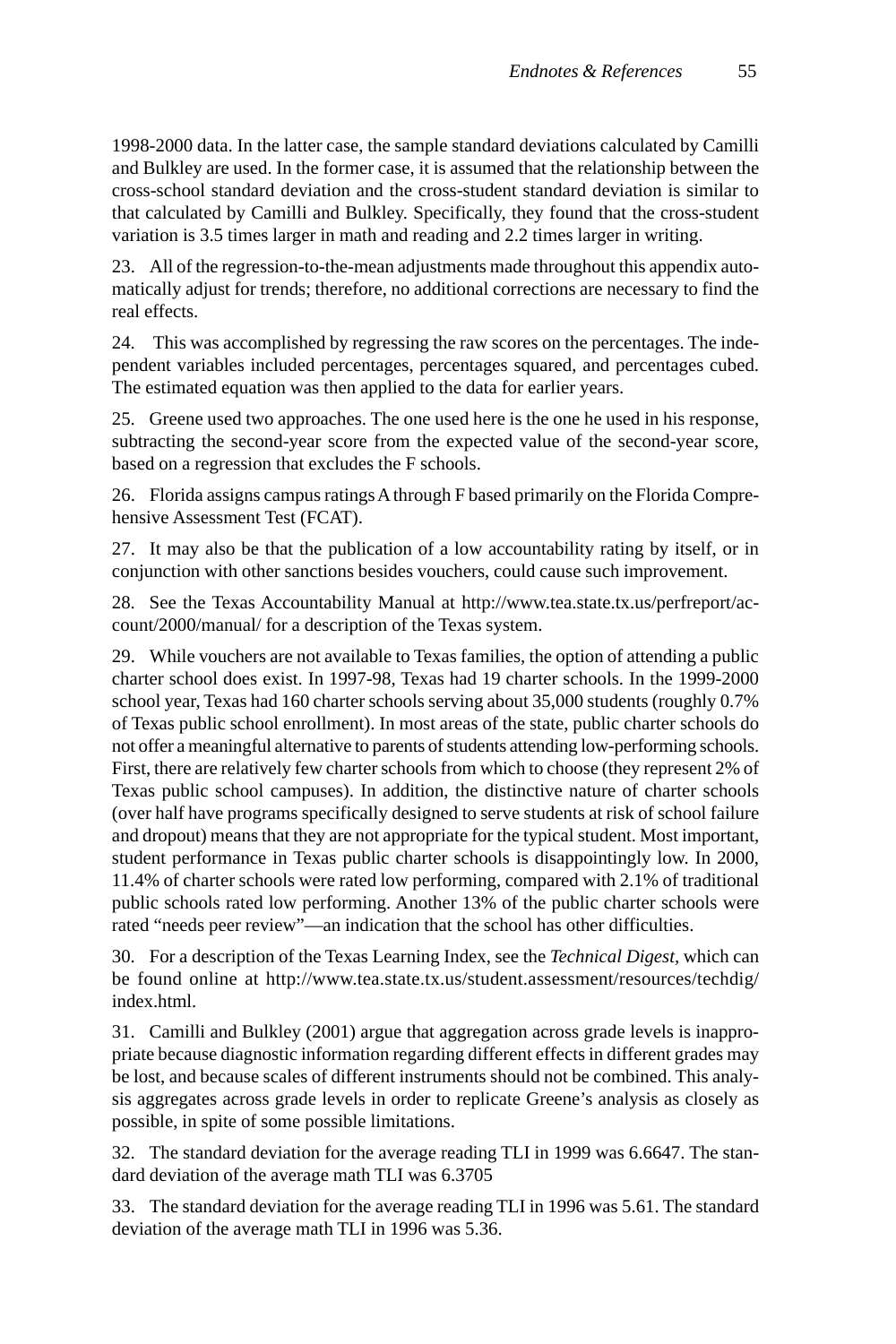### References

- American Federation of Teachers (AFT). 1997. "Miracle or Mirage? Behind the Cleveland Hope Schools Voucher Students Study." Washington, D.C.: AFT.
- Camilli, Gregory, and Katrina Bulkley. 2001. "Critique of an 'Evaluation of the Florida A-Plus Accountability and School Choice Program." *Educational Policy Analysis Archives* 9(7), March 4. <http://epaa.asu.edu/v9n7/>
- Friedman, Milton. 1955. "The Role of Government in Education." In Robert Solo, ed., *Economics and the Public Interest*. New Brunswick, N.J.: Rutgers University Press.
- Greene, Jay P. 2000. "The Effect of School Choice: An Evaluation of the Charlotte Children's Scholarship Fund." Civic Report No. 12. New York, N.Y.: Manhattan Institute for Policy Research, Center for Civic Innovation.
- Greene, Jay. 2001. "An Evaluation of the Florida A-Plus Accountability and School Choice Program." New York, N.Y.: Manhattan Institute for Policy Research, Center for Civic Innovation. <http://www.manhattan-institute.org/html/cr\_aplus.htm>
- Greene, Jay. 2001. "A Reply to 'Critique of an "Evaluation of the Florida A-Plus Accountability and School Choice Program,"' by Gregory Camilli and Katrina Bulkley." New York, N.Y.: Manhattan Institute for Policy Research.
- Greene, Jay P., William G. Howell, and Paul E. Peterson. 1998. "Lessons From the Cleveland Scholarship Program." In Paul E. Peterson and Bryan C. Hassel, eds., *Learning From School Choice.* Washington, D.C.: Brookings Institution.
- Greene, Jay P., Paul E. Peterson, and Jiangtao Du. 1996. "The Effectiveness of School Choice in Milwaukee: A Secondary Analysis of Data From the Program's Evaluation." Paper prepared for the Panel on the Political Analysis of Urban School Systems, American Political Science Association, San Francisco, Calif., August 30.
- Howell, William, Patrick Wolf, Paul Peterson, and David Campbell. 2000a. "Test Score Effects of School Vouchers in Dayton, Ohio, New York City, and Washington, D.C.: Evidence From Randomized Field Trials." Paper prepared for the American Political Science Association meeting, September.
- Howell, William, Patrick Wolf, Paul Peterson, and David Campbell. 2000b. "The Effect of School Vouchers on Student Achievement: A Response to Critics." Cambridge, Mass.: Harvard Program on Educational Policy and Governance. <ksg.harvard.edu/pepg/>
- Jencks, Christopher. 1966. "Is the Public School Obsolete?" *The Public Interest* 2, Winter, 18-27.
- Jencks, Christopher, and Meredith Phillips, eds. 1998. *The Black-White Test Score Gap*. Washington, D.C.: Brookings Institution Press.
- Kupermintz, Haggai. 2001. "The Effects of Vouchers on School Improvement: Another Look at the Florida Data." *Educational Policy Analysis Archives* 9(8), March 9. <http://epaa.asu.edu/v9n8/>
- Leovy, Jill. 2000. "School Voucher Program Teaches Hard Lessons." *Los Angeles Times,* October 9.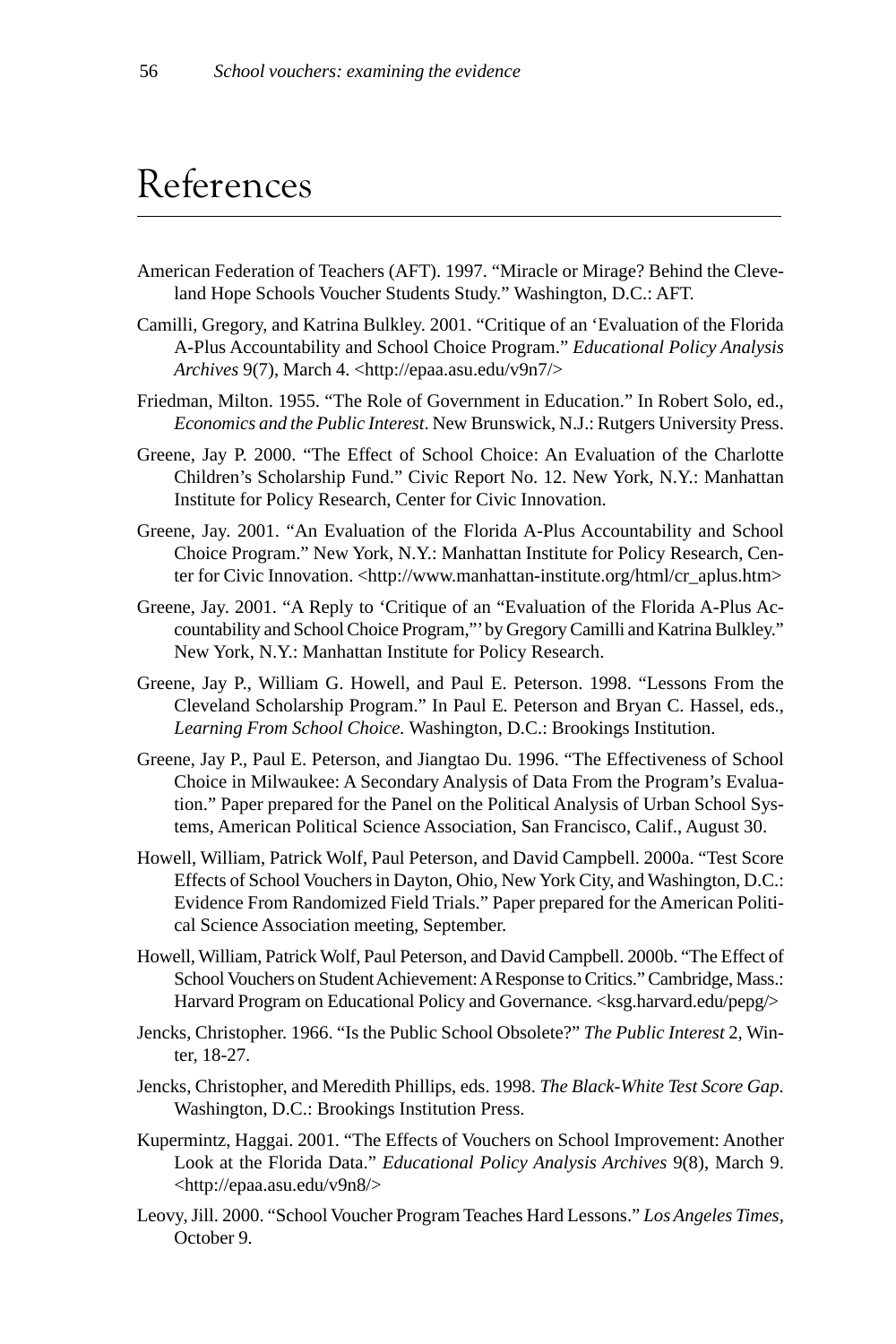- Metcalf, Kim K., et. al. 1998. "Evaluation of the Cleveland Scholarship Program: Second Year Report." Bloomington: Indiana Center for Evaluation, Indiana University.
- Metcalf, Kim K., et al. 1999. "Evaluation of the Cleveland Scholarship and Tutoring Grant Program, 1996-1999." Bloomington: Indiana Center for Evaluation, Indiana University.
- Mosteller, Frederick. 1995. *The Tennessee Study of Class Size in the Early School Grades.* Somerville, Mass.: American Academy of Arts and Sciences.
- Peterson, Paul E., Jay P. Greene, and William G. Howell. 1998. "New Findings for the Cleveland Scholarship Program: A Reanalysis of Data From the Indiana University School of Education Evaluation." Cambridge, Mass.: Harvard University Program in Education Policy and Governance. Mimeo.
- Peterson, Paul E., William G. Howell, and Jay P. Greene. 1999. "An Evaluation of the Cleveland Voucher Program After Two Years." Cambridge, Mass.: Harvard University Program in Education Policy and Governance. Mimeo.
- Peterson, Paul E., and William Howell. 2001. "Exploring Explanations for Ethnic Differences in Voucher Impacts on Student Test Scores." Paper presented at a conference cosponsored by the Brookings Institution and Edison Schools, "Closing the Gap: Promising Approaches to Reducing the Achievement Gap," February 1-2.
- Reich, Robert B. 2000. "The Case for 'Progressive' Vouchers." *Wall Street Journal*, September 6.
- Rouse, Cecilia. 1998a. "Private School Vouchers and Student Achievement: Evidence From the Milwaukee Choice Program." *Quarterly Journal of Economics*, 113(2): 553-602.
- Rouse, Cecilia. 1998b. "Schools and Student Achievement: More Evidence From the Milwaukee Parental Choice Program." *Federal Reserve Bank of New York Economic Policy Review*, 4(1):61-76. <www.ny.frb.org>
- Safire, William. 2000. "Are School Vouchers the Answer?" *New York Times*, August 31.
- Steele, Claude M., and Joshua Aronson. 1998. "Stereotype Threat and the Test Performance of Academically Successful African Americans." In Christopher Jencks and Meredith Phillips, eds., *The Black-White Test Score Gap*. Washington, D.C.: Brookings Institution Press.
- Williams, Joe. 2000. "Choice May Draw 10,000 Students in Fall; 22 New Schools Will Join Voucher Program for Next School Year, DPI Announces." *Milwaukee Journal Sentinel,* May 16.
- Witte, John F. 1993. "The Milwaukee Parental Choice Program." In M. Edith Rasell and Richard Rothstein, eds., *School Choice: Examining the Evidence*. Washington, D.C.: Economic Policy Institute.
- Witte, John F. 1997. "Reply to Greene, Peterson and Du: 'The Effectiveness of School Choice in Milwaukee: A Secondary Analysis of Data From the Program's Evaluation.'" <http://hdc-www.harvard.edu/pepg/op/evaluate.htm>.
- Witte, John F., Troy D. Sterr, and Christopher A. Thorn. 1995. "Fifth Year Report: Milwaukee Parental Choice Program." Madison, Wis.: Department of Political Science and the Robert M. La Follette Center for Public Affairs, University of Wisconsin.